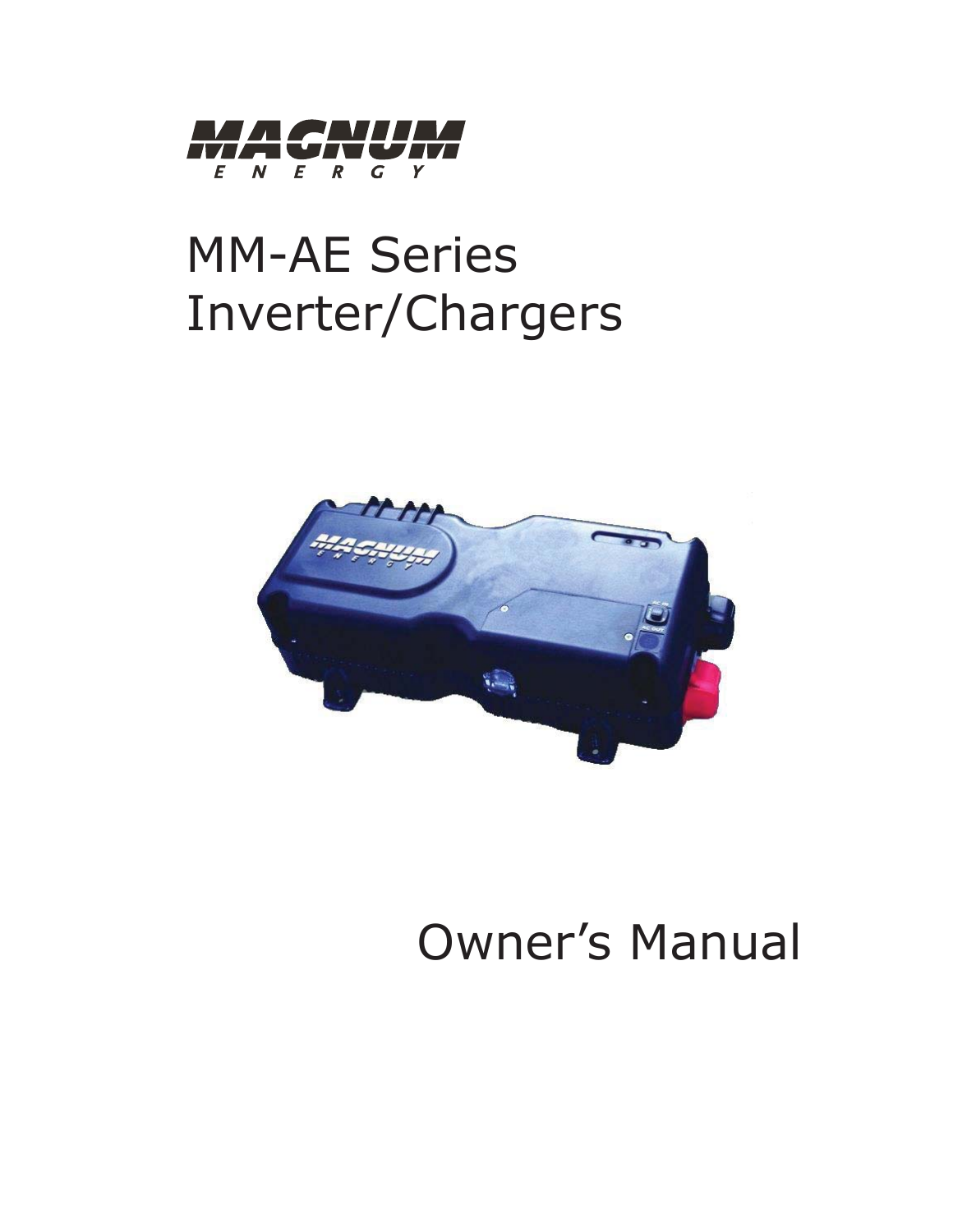# **Disclaimer of Liability**

The use of this manual and the conditions or methods of installation, operation, use, and maintenance of the MM-AE Series Inverter/ Charger are beyond the control of Magnum Energy, Inc. Therefore, this company assumes no responsibility and expressly disclaims any liability for loss, damage, or expense whether direct, indirect, consequential, or incidental that may arise out of or be in any way connected with such installation, operation, use, or maintenance.

Due to continuous improvements and product updates, the images shown in this manual may not exactly match the unit purchased.

# **Restrictions on Use**

The MM-AE Series Inverter/Charger may only be used in life-support devices or systems with the express written approval of Magnum Energy. Failure of the MM-AE Series Inverter/Charger can reasonably be expected to cause the failure of that life-support device or system, or to affect the safety or effectiveness of that device or system. If the MM-AE Series Inverter/Charger fails, it is reasonable to assume that the health of the user or other persons may be endangered.

## **Contact Information**

Magnum Energy, Inc. 2211 West Casino Rd. Everett, WA 98204 Phone: (425) 353-8833 / Fax: (425) 353-8390 Web: www.magnumenergy.com

Record the unit's model and serial number in case you need to provide this information in the future. It is much easier to record this information now, instead of trying to gather it after the unit has been installed.

| Model:          | Serial Number: |  |
|-----------------|----------------|--|
| <b>MM612AE</b>  | Q1             |  |
| <b>MM1512AE</b> | AG             |  |
| <b>MM1524AE</b> | 51             |  |

#### **Conventions Used in this Manual**

#### **Terminology**

**AC source or External AC power** - refers to Alternating Current (AC) provided by the utility electric power grid or from a generator.

**AE application** - typically refers to using the inverter in a system that uses Alternative Energy (e.g., solar, wind, or hydro). This term is also used to refer to inverters used in a home, office, or cabin installation.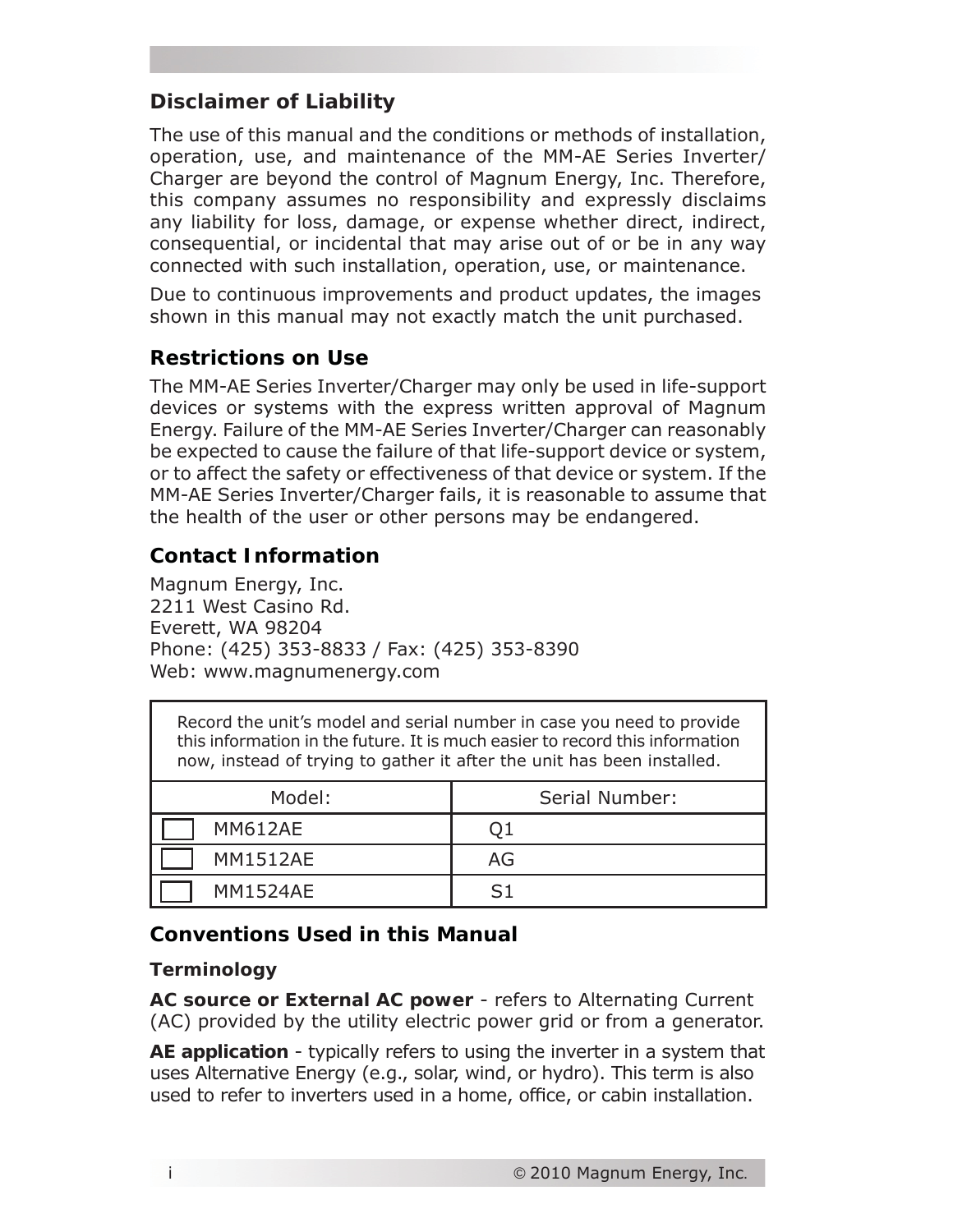## **Safety symbols**

To reduce the risk of electrical shock, fire, or other safety hazard, the following safety symbols have been placed throughout this manual to indicate dangerous and important safety instructions.



**WARNING:** This symbol indicates that failure to take a specified action could result in physical harm to the user.



**CAUTION:** This symbol indicates that failure to take a specified action could result in damage to the equipment.



**Info:** This symbol indicates information that emphasizes or supplements important points of the main text.

# **IMPORTANT PRODUCT SAFETY INSTRUCTIONS**

This manual contains important safety instructions that must be followed during the installation and operation of this product. Read all instructions and safety information contained in this manual before installing or using this product.

- All electrical work must be performed in accordance with local, state, and federal electrical codes.
- This product is designed for indoor/compartment installation. DO NOT expose to rain, snow, moisture, or liquids of any type.
- Use insulated tools to reduce the chance of electrical shock or accidental short circuits.
- Remove all jewelry such as rings, watches, bracelets, etc., when installing or performing maintenance on the inverter.
- Always disconnect the batteries or energy source prior to installing or performing maintenance on the inverter. Live power may be present at more than one point since an inverter utilizes both batteries and AC. Turning off the inverter may not reduce this risk. As long as AC power is connected, it will pass through the inverter regardless of the ON/OFF power switch setting.
- Always verify proper wiring prior to starting the inverter.
- Do not operate the inverter if it has been damaged.
- Do not dismantle the inverter; there are no user-serviceable parts contained in this product. Attempting to service the unit yourself could cause electrical shock. Internal capacitors remain charged after all power is disconnected.
- No AC or DC disconnects are provided as an integral part of this inverter. Both AC and DC disconnects must be provided as part of the system installation.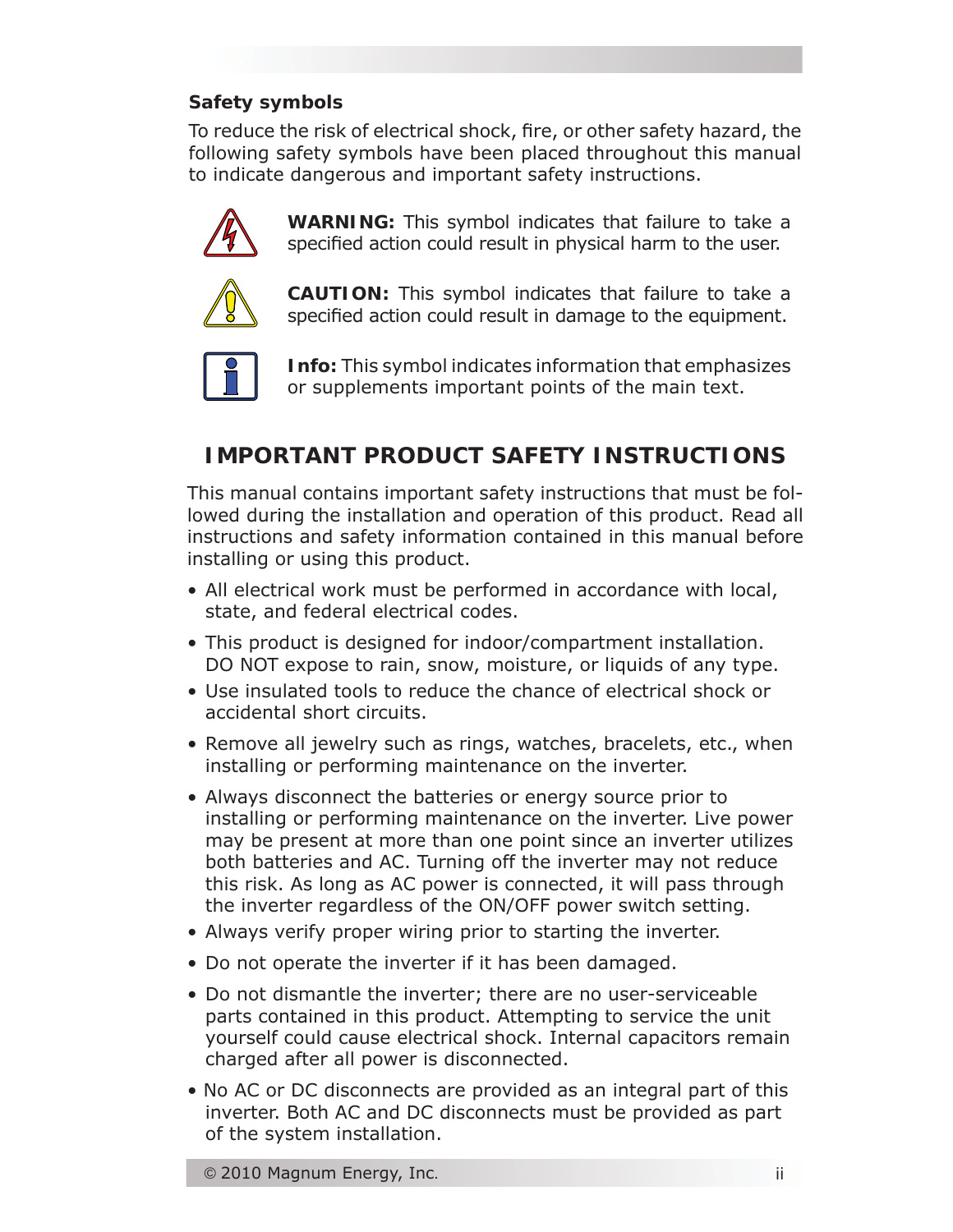- No overcurrent protection for the battery supply is provided as an integral part of this inverter. Overcurrent protection of the battery cables must be provided as part of the installation.
- No overcurrent protection for the AC output wiring is provided as an integral part of this inverter. Overcurrent protection of the AC output wiring must be provided as part of the installation.

# **IMPORTANT BATTERY SAFETY INSTRUCTIONS**

- Wear eye protection (safety glasses) when working with batteries.
- Remove all jewelry such as rings, watches, bracelets, etc., when installing or performing maintenance on the inverter.
- Never work alone. Always have someone near you when working around batteries.
- Use proper lifting techniques when working with batteries.
- Never use old or untested batteries. Check each battery's label for age, type, and date code to ensure all batteries are identical.
- Batteries are sensitive to changes in temperature. Always install batteries in a stable environment.
- Install batteries in a well ventilated area. Batteries can produce explosive gasses. For compartment or enclosure installations, always vent batteries to the outside.
- Provide at least one inch of air space between batteries to provide optimum cooling.
- Never smoke when in the vicinity of batteries.
- To prevent a spark at the battery and reduce the chance of explosion, always connect the cables to the batteries first. Then connect the cables to the inverter.
- Use insulated tools at all times.
- Always verify proper polarity and voltage before connecting the batteries to the inverter.
- To reduce the chance of fire or explosion, do not short-circuit the batteries.
- In the event of accidental exposure to battery acid, wash thoroughly with soap and water. In the event of exposure to the eyes, flood them for at least 15 minutes with running water and seek immediate medical attention.
- Recycle old batteries.

# **SAVE ALL INSTRUCTIONS**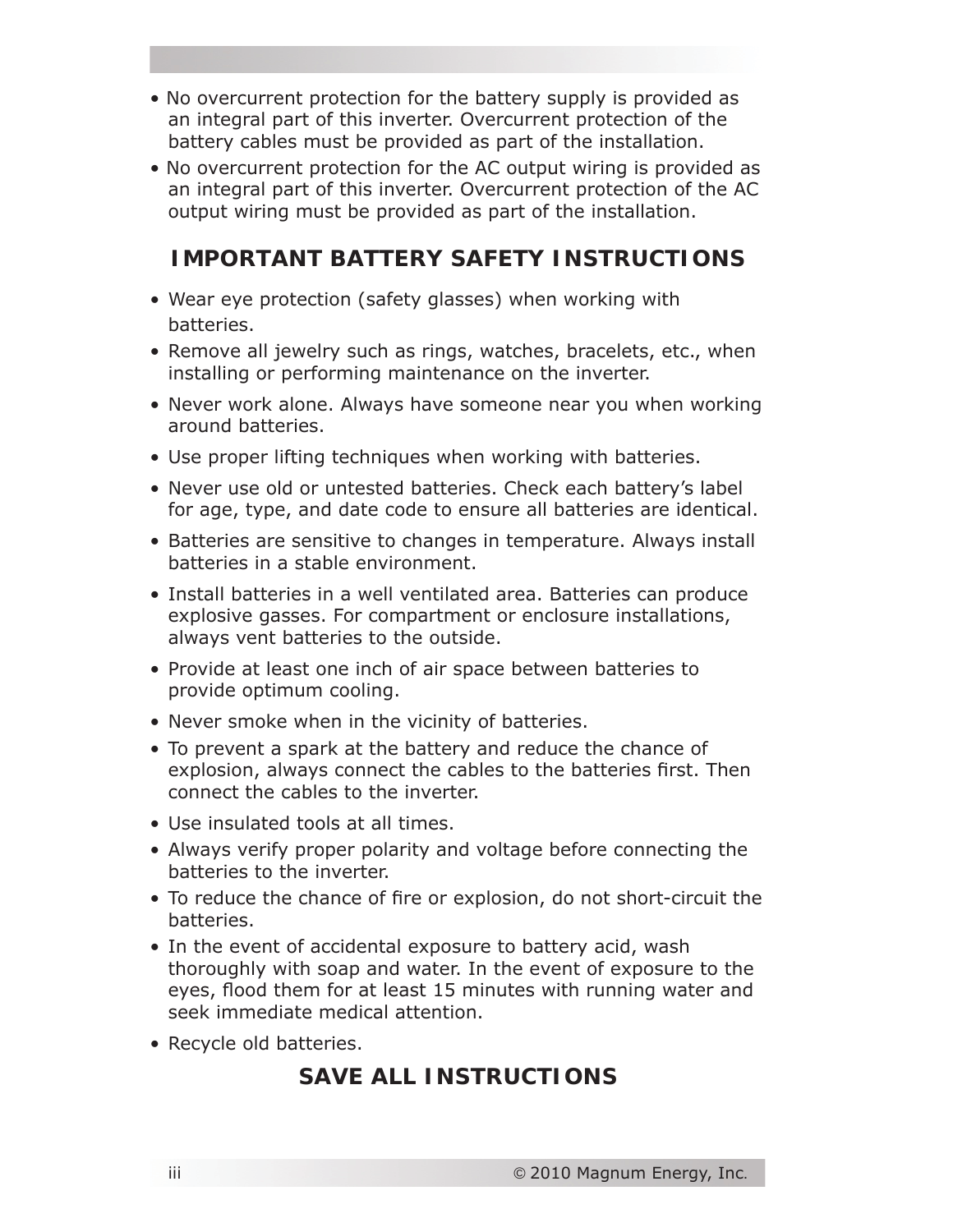# **Table of Contents**

| Appliances that will run from a Modified Sine Inverter  2 |  |
|-----------------------------------------------------------|--|
|                                                           |  |
|                                                           |  |
|                                                           |  |
|                                                           |  |
|                                                           |  |
|                                                           |  |
|                                                           |  |
|                                                           |  |
|                                                           |  |
| DC Wire Sizing and Overcurrent Protection 11              |  |
|                                                           |  |
|                                                           |  |
|                                                           |  |
|                                                           |  |
|                                                           |  |
|                                                           |  |
|                                                           |  |
|                                                           |  |
|                                                           |  |
|                                                           |  |
|                                                           |  |
|                                                           |  |
| AC Wire Size and Overcurrent Protection18                 |  |
|                                                           |  |
|                                                           |  |
| Ground-Fault Circuit Interruption Breakers 21             |  |
|                                                           |  |
|                                                           |  |
|                                                           |  |
|                                                           |  |
|                                                           |  |
|                                                           |  |
|                                                           |  |
|                                                           |  |
|                                                           |  |
|                                                           |  |
| 4.0 Maintenance and Troubleshooting32                     |  |
| Recommended Inverter and Battery Care 32                  |  |
|                                                           |  |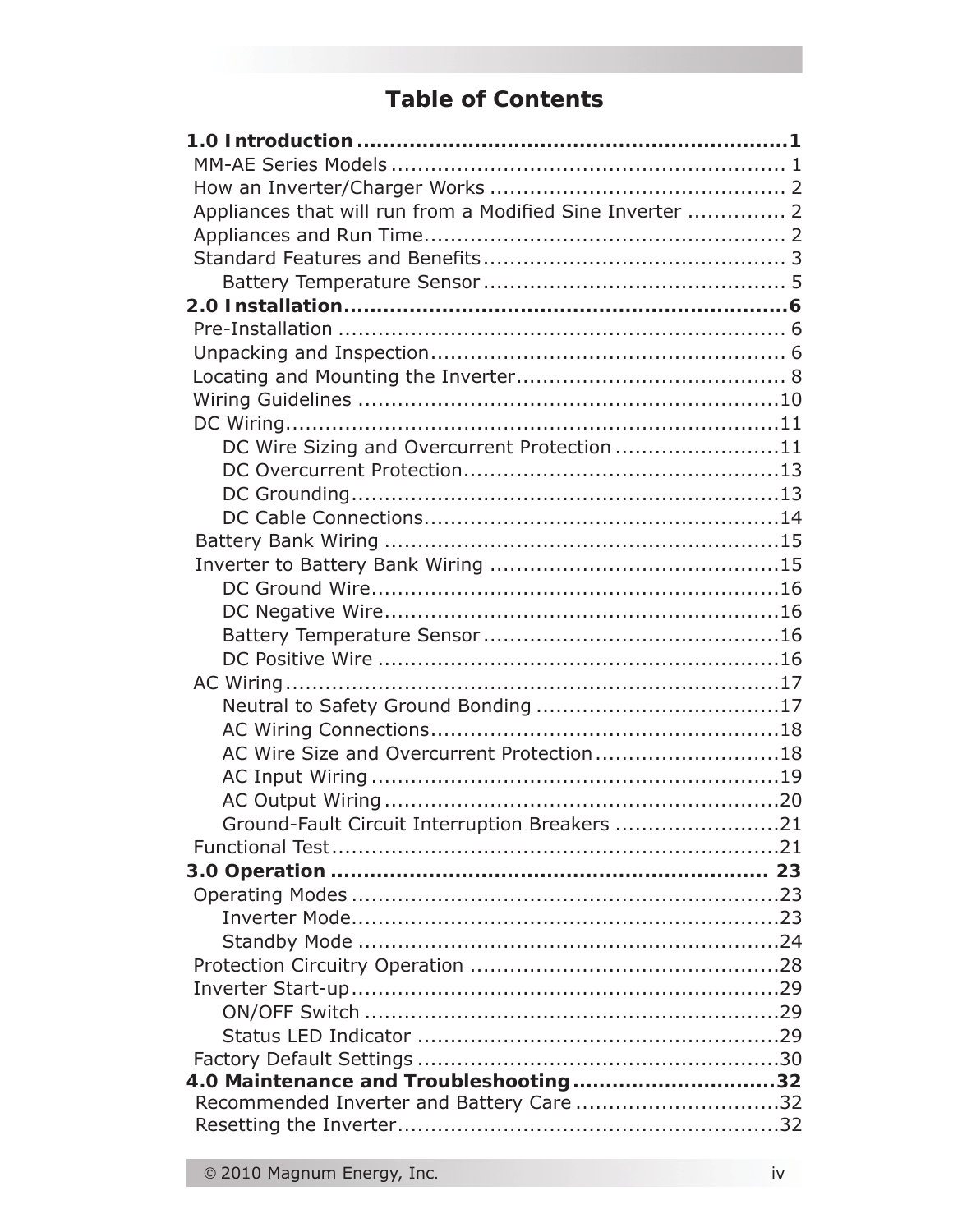# **Table of Contents**

| Appendix A - Optional Equipment and Accessories35 |  |
|---------------------------------------------------|--|
|                                                   |  |
|                                                   |  |
|                                                   |  |
|                                                   |  |
|                                                   |  |
|                                                   |  |
|                                                   |  |
| Appendix C - Warranty/Service Information 40      |  |
|                                                   |  |

# **List of Figures**

| Figure 5, Battery Temperature Sensor (BTS)  5         |  |
|-------------------------------------------------------|--|
|                                                       |  |
|                                                       |  |
| Figure 8, MM-AE Series Inverter/Charger Dimensions10  |  |
|                                                       |  |
| Figure 10, DC Cable to Inverter's DC Terminals14      |  |
|                                                       |  |
| Figure 12, Automatic 4-Stage Charging Graph26         |  |
| Figure 13, BTS Temperature to Charge Voltage Change27 |  |
|                                                       |  |
|                                                       |  |
|                                                       |  |
| Figure 17, Battery Bank Wiring Examples (12-volt) 38  |  |
| Figure 18, Battery Bank Wiring Examples (24-volt) 39  |  |

# **List of Tables**

| Table 1, Recommended DC Wire/Overcurrent Device 12    |  |
|-------------------------------------------------------|--|
| Table 2, DC Wire Size For Increased Distance13        |  |
| Table 3, Wire Color to AC Wire Connection 18          |  |
| Table 4, Minimum Wire Size to Circuit-breaker Size 19 |  |
|                                                       |  |
| Table 6, Inverter/Charger Default Settings31          |  |
|                                                       |  |
|                                                       |  |
|                                                       |  |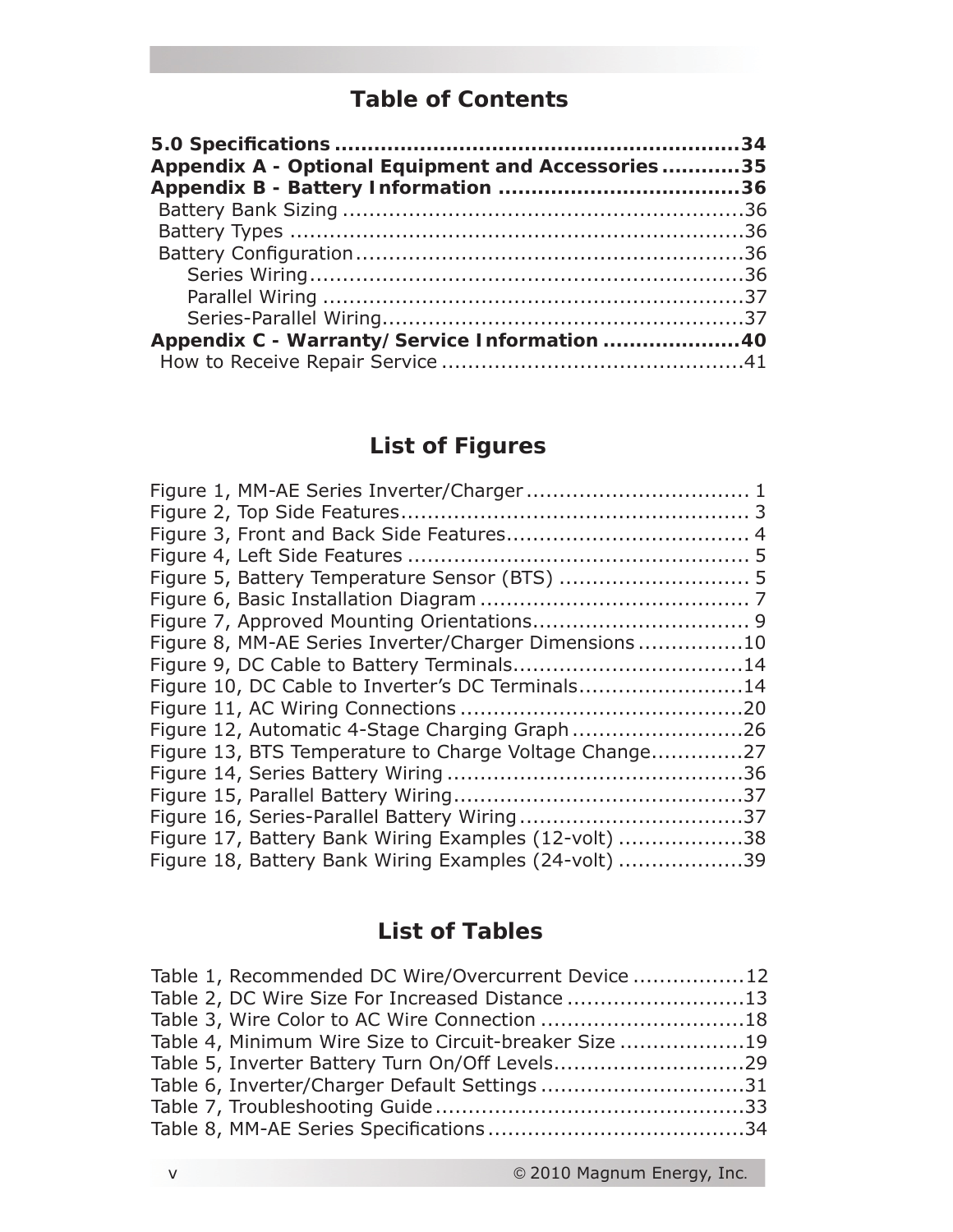# **1.0 Introduction**

Congratulations on your purchase of an MM-AE Series inverter/charger from Magnum Energy, Inc. This product is designed especially for your back-up power or standalone application. Powerful, yet simple to use, the Magnum Energy inverter will provide you with years of trouble-free use.

Please read this chapter to familiarize yourself with the features and benefits of your particular MM-AE Series model.



*Figure 1, MM-AE Series Inverter/Charger*

# **MM-AE Series Models**

**MM612AE** - a 600 watt inverter/charger with 7 amp AC transfer capability and 30 amp/12 VDC, 4-stage PFC charger. The AC input and output are provided with pigtail wires to allow hardwiring to a main AC distribution panel and to an inverter sub-panel. Includes a 15' battery temperature sensor.

**MM1512AE** - a 1500 watt inverter/charger with 12 amp AC transfer capability and 70 amp/12 VDC, 4-stage PFC charger. The AC input and output are provided with pigtail wires to allow hardwiring to a main AC distribution panel and to an inverter sub-panel. Includes a 15' battery temperature sensor.

**MM1524AE** - a 1500 watt inverter/charger with 12 amp AC transfer capability and 35 amp/24 VDC, 4-stage PFC charger. The AC input and output are provided with pigtail wires to allow hardwiring to a main AC distribution panel and to an inverter sub-panel. Includes a 15' battery temperature sensor.



**Info:** These units have common input/output neutrals for uses in AE applications (i.e., homes/cabins/offices). If your installation is for a mobile application (RV, truck, or boat), the appropriate model for these applications is the MM or MMS Series inverter.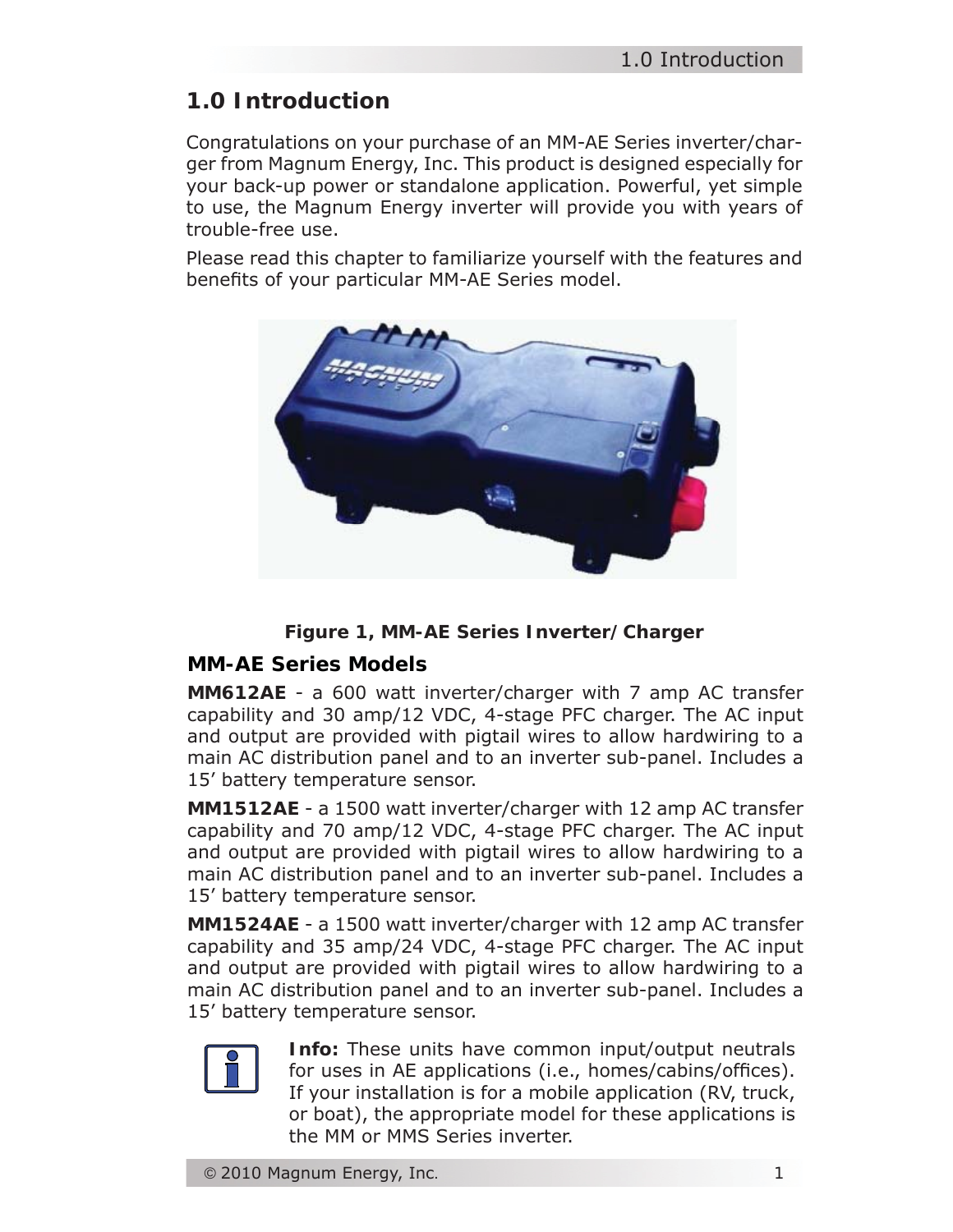## 1.0 Introduction

## **How an Inverter/Charger Works**

An inverter takes direct current (DC) from your batteries and turns it into alternating current (AC), like you use at home. With MM-AE Series models, it also takes alternating current (when connected to a generator or to utility power) and transforms it into direct current to recharge your batteries.

The two modes of operation associated with this inverter/charger are referred to in this document as:

**Inverter Mode:** DC from the batteries is transformed into modified sine wave AC for powering your AE applications.

**Standby Mode**: The unit operates as a battery charger to convert incoming AC power into DC power to recharge the batteries while continuing to pass the incoming AC power directly to the inverter's output to power any AC loads.

#### Appliances that will run from a Modified Sine Inverter

Today's inverters come in two basic output waveforms: modified sine (actually a modified square wave) and pure sine wave. Modified sine wave inverters approximate a pure sine waveform.

The output of a modified sine wave inverter will run most electronic and household items including but not limited to TV, VCR, satellite dish receiver, computers, and printers. Some devices such as rechargeable power supplies for phones, drills, and other like devices may not run or be damaged by modified sine wave inverters.

# **Appliances and Run Time**

The MM-AE Series inverter/charger can power a wide range of household appliances. As with any appliance using batteries for power, there is a certain length of time that it can run – this is called "run time". Actual run time depends on several variables including the size and the type of appliance, the type of batteries installed in your application, as well as the battery's capacity and age. Other factors such as the battery's state of charge and temperature can also affect the length of time your appliances can run.

Depending on your inverter capacity, larger electrical appliances such as coffee pots and hair dryers can be used for short durations. However, loads that are used for longer periods such as stoves or water heaters can quickly drain your batteries and are not recommended for inverter applications.

All electrical appliances are rated by the amount of power they consume. The rating is printed on the product's nameplate label, usually located on its chassis near the AC power cord. Even though it is difficult to calculate exactly how long an inverter will run a particular appliance, the best advice is trial and error. Your MM-AE Series inverter/charger has a built-in safeguard that automatically protects your batteries from being over-discharged.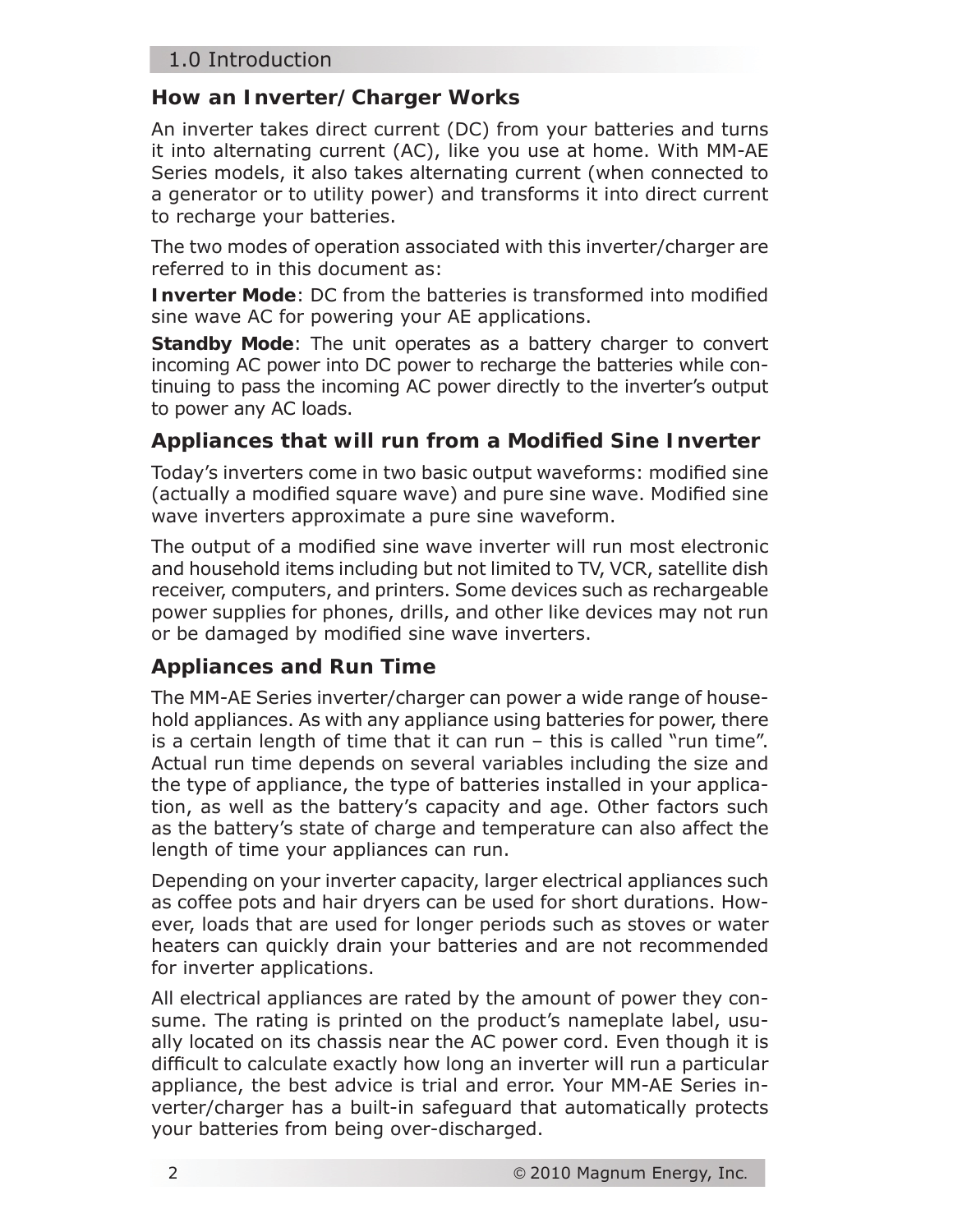# **Standard Features and Benefi ts**

The MM-AE Series inverter/charger converts 12 or 24 volts (depending on model) direct current (VDC) power from your battery to 120 volts alternating current (VAC) power. The multi-stage battery charger optimizes incoming AC power using Power Factor Correction (PFC) technology to keep the inverter's battery bank fully charged. This inverter is designed to allow easy installation and use, and with its die-cast aluminum baseplate it ensures maximum durability and cooler more efficient operation.

The inverter/charger provides the following:

- 600 or 1500 watts continuous (depending on model) at 25°C.
- Numerous protection features to provide a safe and peace-of-mind operation.
- AC transfer switch circuitry; allowing incoming AC power to continue to pass-thru to power loads even if the inverter is off.
- Dead battery charging for batteries that are extremely low.
- Automatic 4-stage battery charger with power factor correction and temperature compensation – for optimum battery charging (using the temperature sensor).
- Modern and aesthetically pleasing design with large AC wiring compartment (provides easy access to AC wiring for simple and quick connections) and 360° DC connection terminals with color coded insulating covers.
- True RMS output voltage regulation to ensure the inverter will deliver the correct amount of power – within the DC input volt age range and the continuous output power level.
- Quick connection accessory and remote ports easily accepts several optional remote controls and the Battery Temperature Sensor.



*Figure 2, Top Side Features*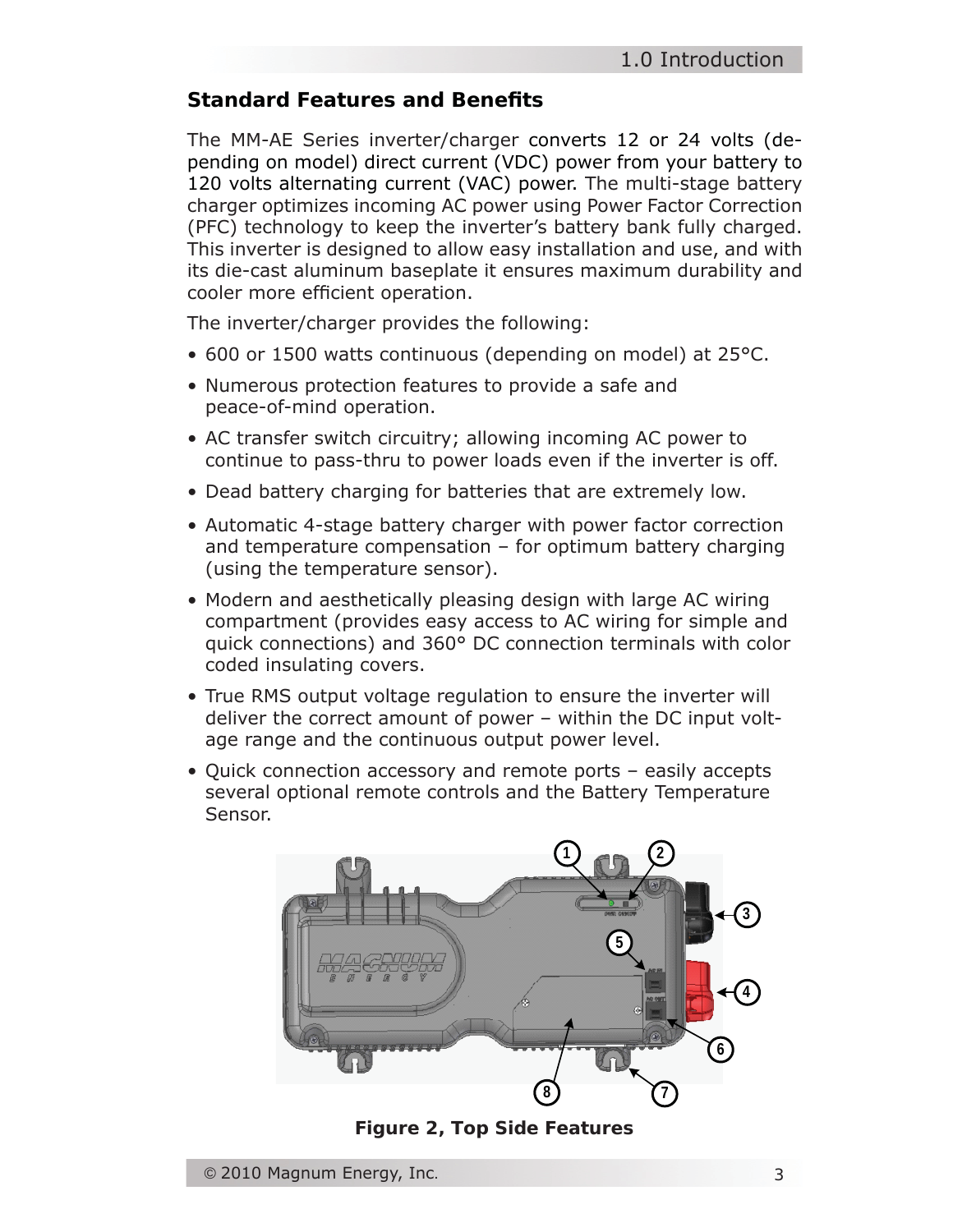1. **Inverter Status Indicator** - this green LED illuminates to provide information on the inverter's operation.

2. **Power Switch** - momentary pushbutton switch that turns the inverter on or off.

3. **Negative DC Terminal (black)** - the inverter's connection to the negative terminal on the battery bank.

4. **Positive DC Terminal (red)** - the inverter's connection to the positive terminal on the battery bank.

5. **Input Circuit Breaker** - this circuit breaker protects the unit's internal wiring and pass-thru relay.

6. **Output Circuit Breaker** - this circuit breaker provides another layer of overload protection. This is not a branch-circuit rated breaker. Separate AC output breakers are required on the output.

7. **Mounting Flanges (x4)** - secures the inverter to shelf/wall.

8. **AC Wiring Compartment** - provides access for all AC input and output connections on the inverter.



*Figure 3, Front and Back Side Features*

9. **Warning and Information Label** - provides pertinent information for safely using the inverter.

10. **REMOTE Port Connection** - a RJ11 connector that allows an optional remote control to be connected.

11. **ACCESSORY PORT Connection** - a RJ11 connector to allow the Battery Temperature Sensor (BTS) or MM-AE accessories (e.g., MM-DCLD) to be connected.

12. **Intake Vent** - ventilation openings to pull in air to help keep the inverter cool for peak performance.

13. **Exhaust Vent** - ventilation openings that allow heated air to be removed by the internal cooling fan.

14. **Model/Serial Number Label** - includes model/serial number and provides specifications and information on the inverter and charger. See the **MM-AE Series Specifi cations** on page 34 for more information and the different models available.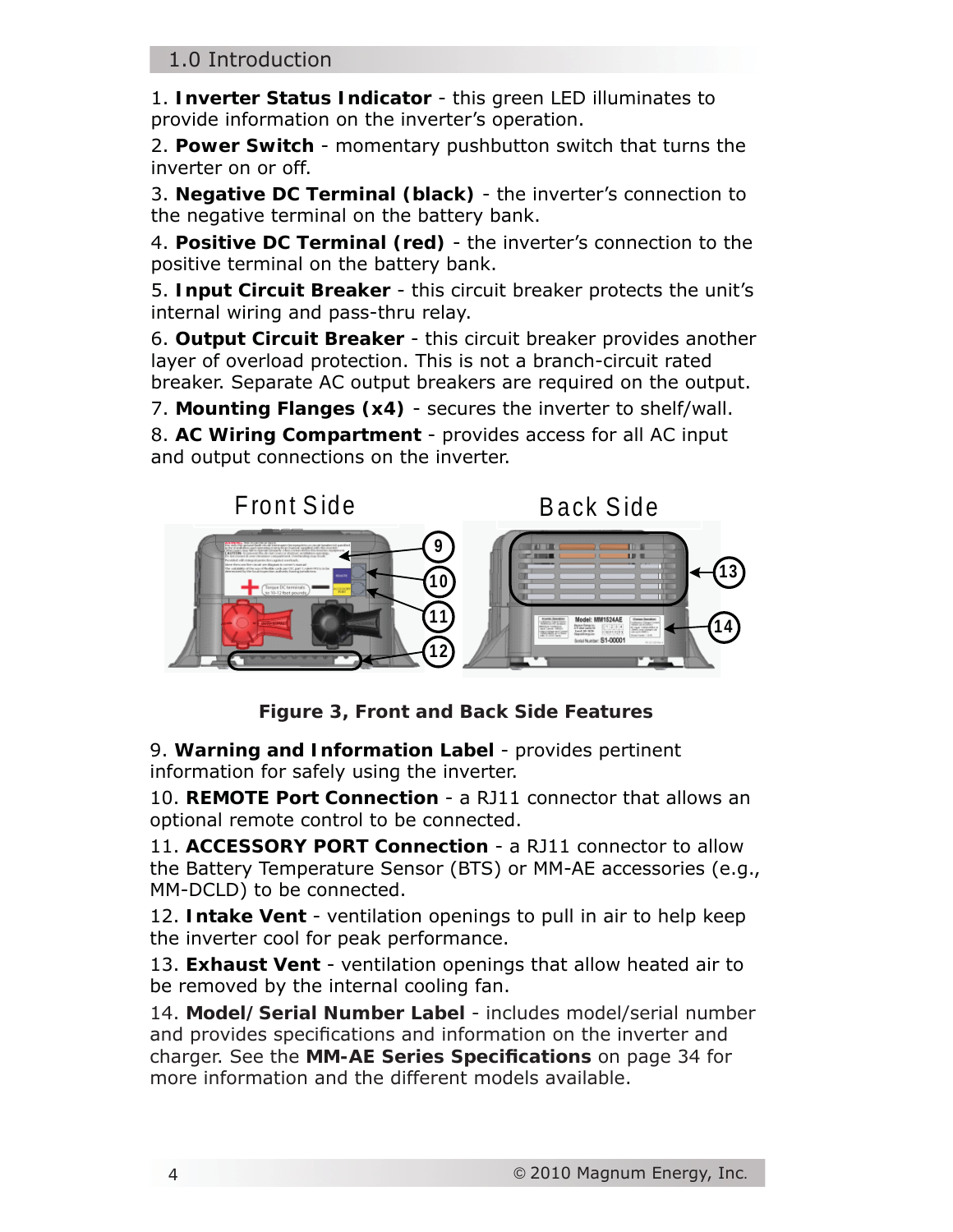

*Figure 4, Left Side Features*

15. **AC Output Connection** - AC knockout (output) for hardwiring.

16. **AC Input Connection** - AC knockout (input) for hardwiring.

17. **DC Ground Terminal** - this connection is used to tie the exposed chassis of the inverter to the DC grounding system. This terminal accepts CU/AL conductors from #14 AWG to #6 AWG.

#### **Battery Temperature Sensor**

A plug-in external Battery Temperature Sensor (BTS) is provided for units with the battery charger feature. When installed, the BTS automatically adjusts the battery charger's BULK, ABSORB, and FLOAT voltage set-points (based on temperature) for better charging performance and longer battery life. If the temperature sensor is NOT installed and the batteries are subjected to large temperature changes, battery life may be shortened.



*Figure 5, Battery Temperature Sensor (BTS)*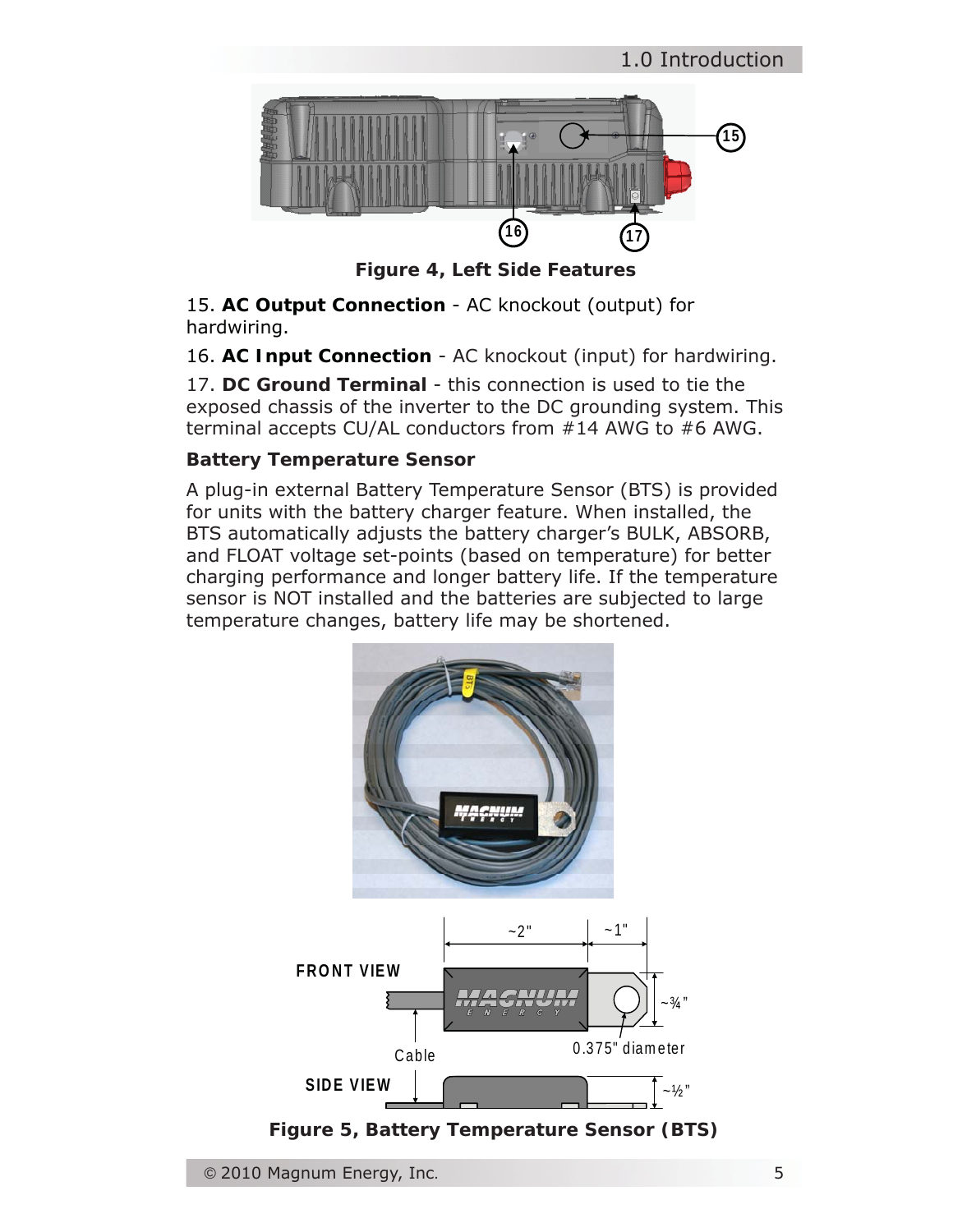# **2.0 Installation**

# **Pre-Installation**

Before installing the inverter, read the entire Installation section. The more thorough you plan in the beginning, the better your inverter needs will be met.



**WARNING:** Installations should be performed by qualified personnel, such as a licensed or certified electrician. It is the installer's responsibility to determine which safety codes apply, and to ensure that all applicable installation requirements are followed. Applicable installation codes vary depending on the specific location and the type of installation.



**Info:** Review the "Important Product Safety Information" on page ii and the "Important Battery Safety Instructions" on page iii before any installation.

The basic system diagram shown in Figure 6 should be reviewed to assist you in planning and designing your installation.

# **Unpacking and Inspection**

Carefully remove the MM-AE Series inverter/charger from its shipping container and inspect all contents. Verify the following items are included:

- − MM-AE Series inverter/charger
- − Red and black DC terminal covers
- − AC access cover with two screws
- − Two 1/2" hex-head kep nuts (installed on the DC terminals)
- − Battery Temperature Sensor (BTS)
- − MM-AE Series Owner's Manual

If items appear to be missing or damaged, contact your authorized Magnum Energy dealer or Magnum Energy.

If at all possible, keep your shipping box. It will help protect your inverter from damage if it ever needs to be returned for service.

Save your proof-of-purchase as a record of your ownership; it will also be needed if the unit should require in-warranty service.

Record the unit's model and serial number in the front of this manual in case you need to provide this information in the future. It is much easier to record this information now, instead of trying to gather it after the unit has been installed.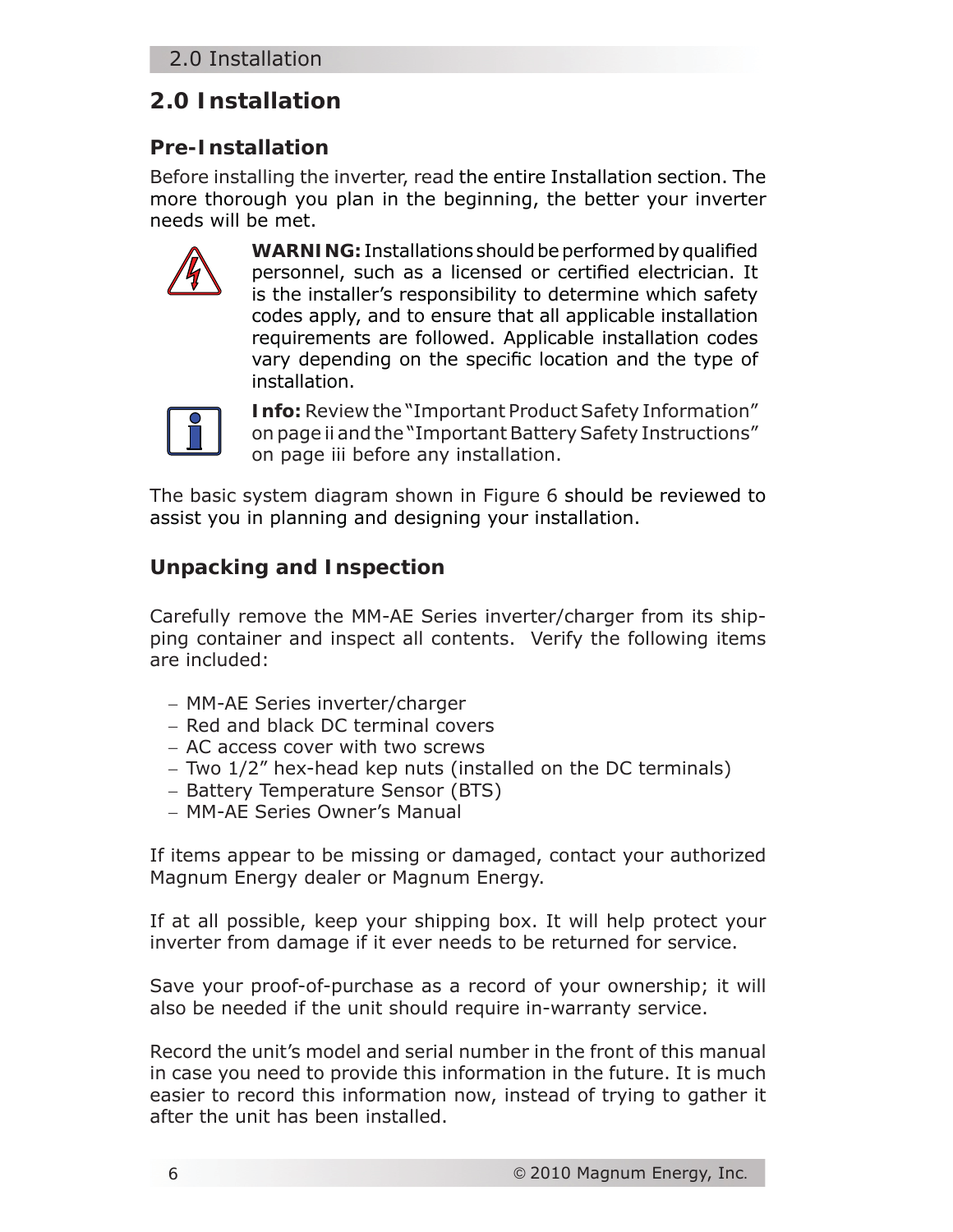

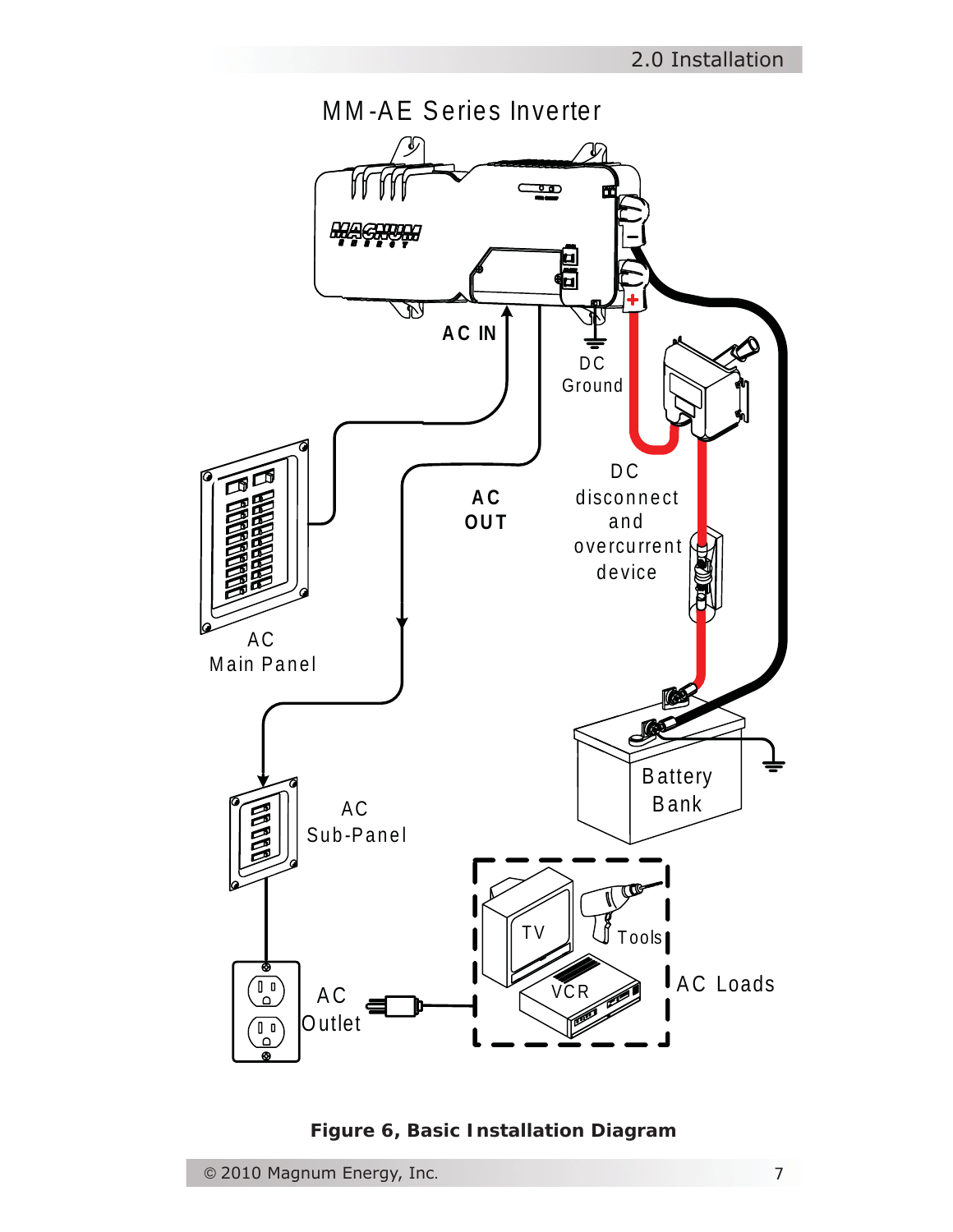# **Locating and Mounting the Inverter**



#### **WARNINGS:**

- Do not mount the inverter near any flammable or combustible fluid or components.
- Provide adequate clearance/ventilation to the inverter.
- Mount only on a non-combustible surface.
- Maximum ambient temperature around the inverter must not exceed  $77^{\circ}$  F (25 $^{\circ}$  C) to meet power specifications.

The inverter should only be installed in a location that meets the following requirements:

**Clean and Dry** - The inverter should not be installed in an area that allows dust, fumes, insects, or rodents to enter or block the inverter's ventilation openings. The area also must be free from any risk of condensation, water, or any other liquid that can enter or fall on the inverter. The inverter uses stainless steel fasteners, plated copper busbars, and a power-coated aluminum base. Also, the internal circuit boards are conformal coated. The above measures are undertaken to help fight the harmful effects of corrosive environments. However, the life of the inverter is uncertain if used in any of these types of environments, and inverter failure under these conditions is not covered under warranty.

**Cool** - The inverter should be protected from direct exposure to the sun or any equipment that produces extreme heat. The ambient air temperature should be between 32° F (0° C) and 104° F (40° C); keep in mind that the inverter's output specifications are rated at 77° F (25° C), so the cooler the better within this range.

**Ventilated** - In order for the inverter to provide full output power and avoid over-temperature fault conditions do not cover or block the inverter's ventilation openings, or install this inverter in an area with limited airflow. Allow as much clearance around the inverter's intake and exhaust ventilation openings as possible, see Items 12 and 13 in Figure 3. At the minimum, allow an airspace clearance of 6" (15 cm) at the front and back, and 3" (7.5 cm) everywhere else to provide adequate ventilation.

If installed in an enclosure, a fresh air intake opening must be provided directly to the front side (intake vent) and an exhaust opening on the back side (exhaust vent) of the inverter. This will allow cool air from the outside to flow into the inverter, and heated air to exit away from the inverter and the enclosure. When mounted in an enclosed compartment, airflow must be at least 59 cfm in order to maintain no more than a 68° F (20° C) rise in compartment temperature. Minimum clearances can be reduced if airflow is increased, but in no case should clearance around the inverter be less than 2" (5 cm) on all sides.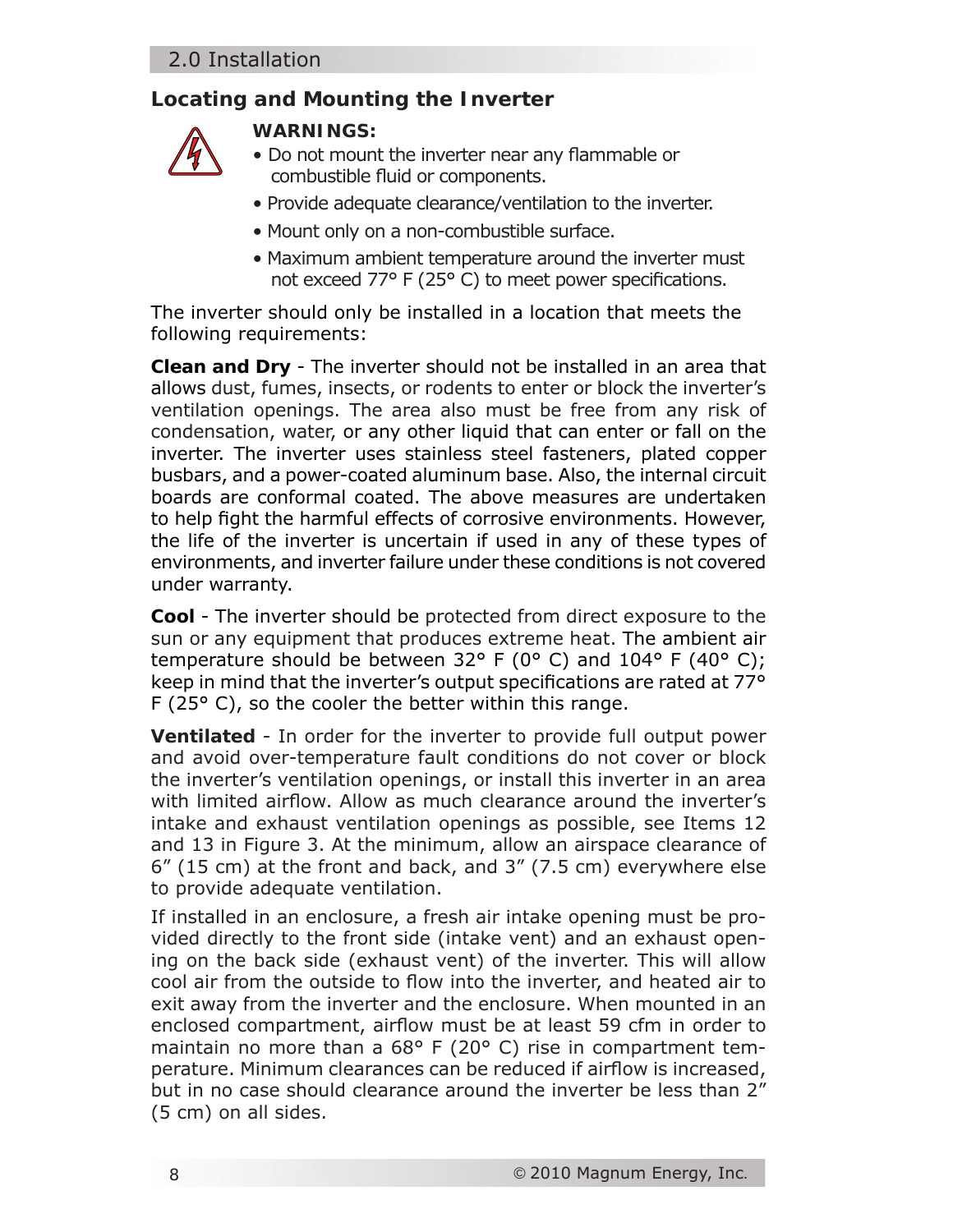**Safe** - Keep any flammable/combustible material (e.g., paper, cloth, plastic, etc.) that may be ignited by heat, sparks, or flames at a minimum distance of 2 feet (60 cm) away from the inverter. Do not install this inverter in any area that contains extremely flammable liquids like gasoline or propane, or in locations that require ignitionprotected devices.

**Close to the battery bank -** As with any inverter, it should be located as close to the batteries as possible. Long DC wires tend to lose efficiency and reduce the overall performance of an inverter. However, the unit should not be installed in the same compartment as the batteries or mounted where it will be exposed to gases produced by the batteries. These gases are corrosive and will damage the inverter. Also, if these gases are not ventilated and allowed to collect, they could ignite and cause an explosion.

**Accessible -** Do not block access to the inverter's remote control and accessory ports. Also, allow enough room to access the AC and DC wiring connections, as they will need to be checked and tightened periodically. See Figure 8 for the MM-AE Series' inverter dimensions.

**Mounting Orientation -** To meet regulatory requirements, the MM-AE Series inverter/charger can only be mounted on a horizontal surface (shelf or table) or a vertical surface (wall or bulkhead) either right-side up or upside-down, as shown in Figure 7. The inverter must be mounted on a non-combustible surface, and this surface and the mounting hardware must be capable of supporting at least twice the weight of the inverter. After determining your mounting position, use the base of the inverter's chassis as a template to mark your mounting screw locations. Remove the inverter and drill pilot holes into the mounting surface.

After the inverter has been properly mounted, proceed to the DC Wiring section.



*Figure 7, Approved Mounting Orientations*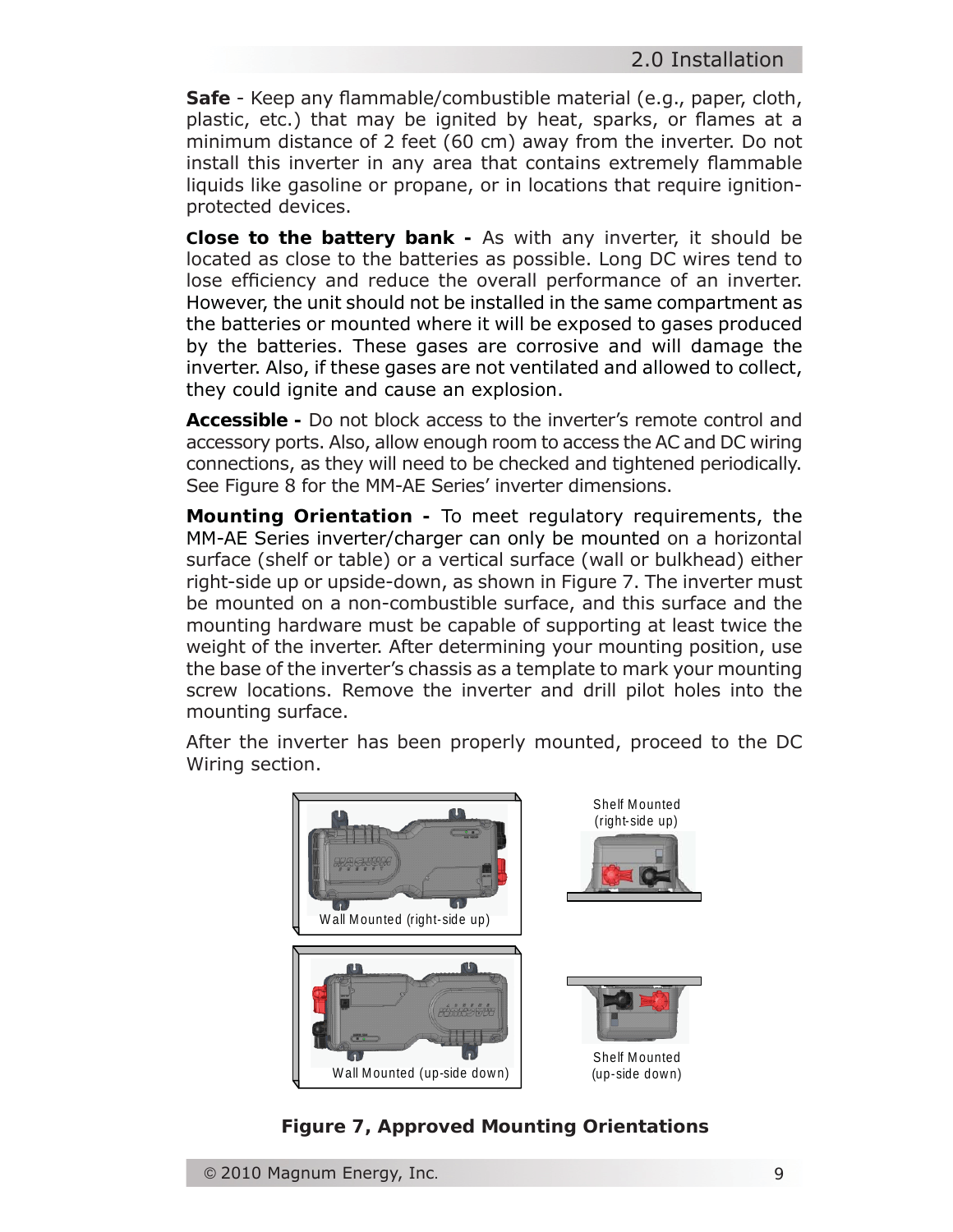

*Figure 8, MM-AE Series Inverter/Charger Dimensions*

# **Wiring Guidelines**

- Before connecting any wires, determine all wire routes to and from the inverter throughout the home or cabin.
- Conductors passing through walls or other structural members must be protected to minimize insulation damage such as chafing, which can be caused by vibration or constant rubbing.
- Always check for existing electrical, plumbing, or other areas of potential damage prior to making cuts in structural surfaces or walls.
- Make sure all wires have a smooth bend radius and do not be come kinked.
- Both AC and DC overcurrent protection must be provided as part of the installation.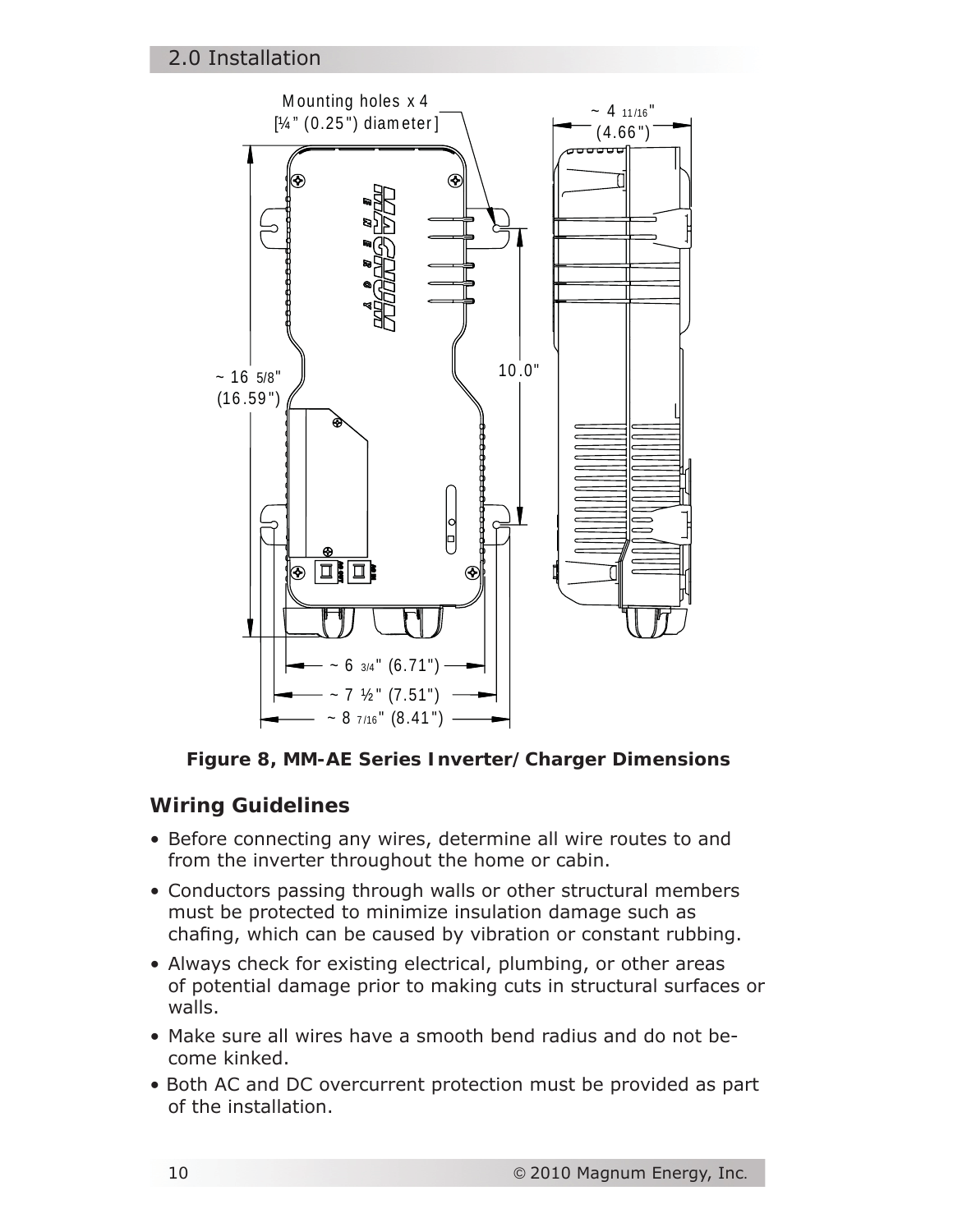- DC wires and cables should be tied together with wire ties or electrical tape approximately every 6 inches. This helps improve the surge capability and reduces the effects of inductance, which improves the inverter waveform and reduces wear on the inverter's filter capacitors.
- Use only copper wires with a minimum temperature rating of 75°C.
- To ensure the maximum performance from the inverter, all connections from the battery bank to the inverter should be minimized; the exceptions are the DC overcurrent disconnect in the positive line and a shunt in the negative line. Any other ad ditional connection will contribute to additional voltage drops, and these extra connections points may loosen during use.
- All wiring to the battery terminals should be checked periodically (once a month) for proper tightness. The torque requirement for the DC terminals is between 10 to 12 foot-pounds. If you don't have a torque wrench, ensure all DC terminals are tight and cannot move.



**CAUTION:** Be aware that overtightening and misthreading the nuts on the DC terminals can cause the bolts to strip and snap/break off.

## **DC Wiring**

This section describes the inverter's required DC wire sizes and the recommended disconnect/overcurrent protection, and how to make the DC connections to the inverter and the battery bank.

#### **DC Wire Sizing and Overcurrent Protection**

It is important to use the correct DC wire to achieve maximum efficiency from the system and reduce fire hazards associated with overheating. See Table 1 to select the minimum DC wire size needed based on your inverter model. If the distance from the inverter to the battery bank is greater than 3 feet, use Table 2 to help determine the minimum recommended cable sizes for longer distances. Always keep your wire runs as short as practical to help prevent low voltage shutdowns, and keep the DC breaker from nuisance tripping (or open fuses) because of increased current draw. Undersized cables can also lower the inverter's peak output voltage, as well as reduce its ability to surge heavy loads.



**Info:** The DC wires must be color coded with colored tape or heat shrink tubing; RED for positive (+), BLACK for negative (-), and GREEN for DC ground.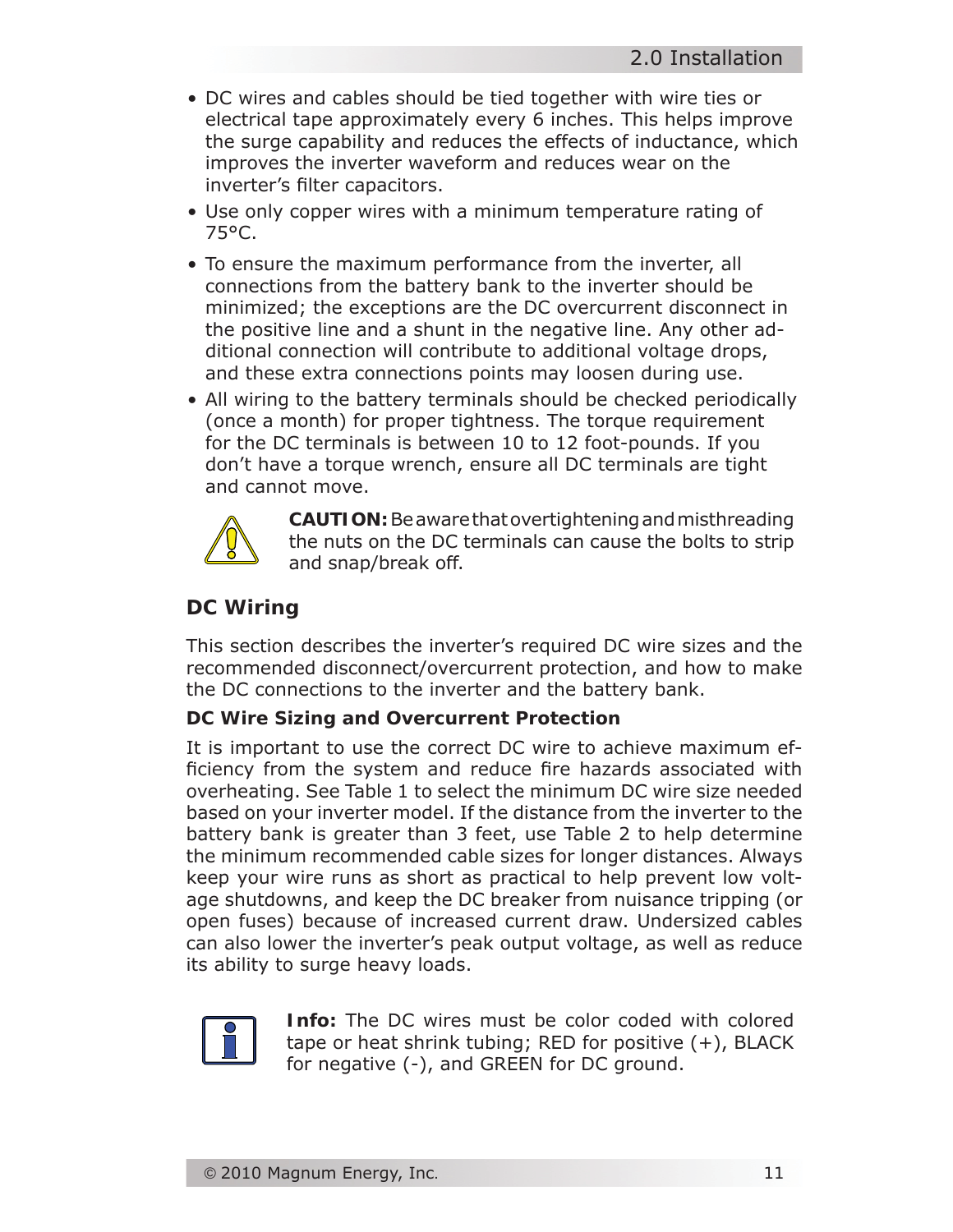# 2.0 Installation

The DC wires must have soldered and crimped lugs, crimped copper compression lugs, or aluminum mechanical lugs. Soldered connections alone are not acceptable for this application.

|                                                                          | <b>Inverter Model</b>                   |                                   |                                   |
|--------------------------------------------------------------------------|-----------------------------------------|-----------------------------------|-----------------------------------|
|                                                                          | <b>MM612AE</b>                          | <b>MM1512AE</b>                   | <b>MM1524AE</b>                   |
| <b>Maximum Continuous</b><br>Current <sup>1</sup>                        | 80 amps                                 | 200 amps                          | 100 amps                          |
| DC Grounding<br>Electrode Wire Size <sup>2</sup>                         | # 6 AWG                                 | # 6 AWG                           | $# 6$ AWG                         |
| Minimum DC Wire Size <sup>3</sup><br>$(90^{\circ}$ C rating in free air) | $# 2$ AWG<br>$(190 \space \text{amps})$ | # 1/0 AWG<br>$(260 \text{ amps})$ | # 1/0 AWG<br>$(260 \text{ amps})$ |
| Maximum DC<br>Fuse Size <sup>4</sup>                                     | 200 amps with<br>time delay             | 300 amps with<br>time delay       | 300 amps with<br>time delay       |

#### **Table 1, Recommended DC Wire/Overcurrent Device**



**Info:** The term "in free air" is defined by the NEC as not encased in conduit or raceway.

If the inverter is expected to operate at a distance greater than three feet from the battery bank, the DC wire size will need to be increased to overcome the increase in resistance – which affects the performance of the inverter. Continue to use the overcurrent device and DC ground wire previously determined from Table 1 and then, refer to Table 2 to determine the minimum DC wire size you need for various distances based on your inverter model.

Note 1 - Maximum Continuous Current is based on the inverter's continuous power rating at the lowest input voltage with an inefficiency factor.

Note 2 - Per the NEC, the DC grounding electrode conductor can be a #6 AWG conductor if that is the only connection to the grounding electrode and that grounding electrode is a pipe, rod, or plate electrode.

Note 3 - Wire size is based on the requirements needed to increase efficiency and reduce stress to the inverter.

Note 4 - The next larger standard size overcurrent device may be used if the de-rated cable ampacity falls between the standard overcurrent devices found in the NEC.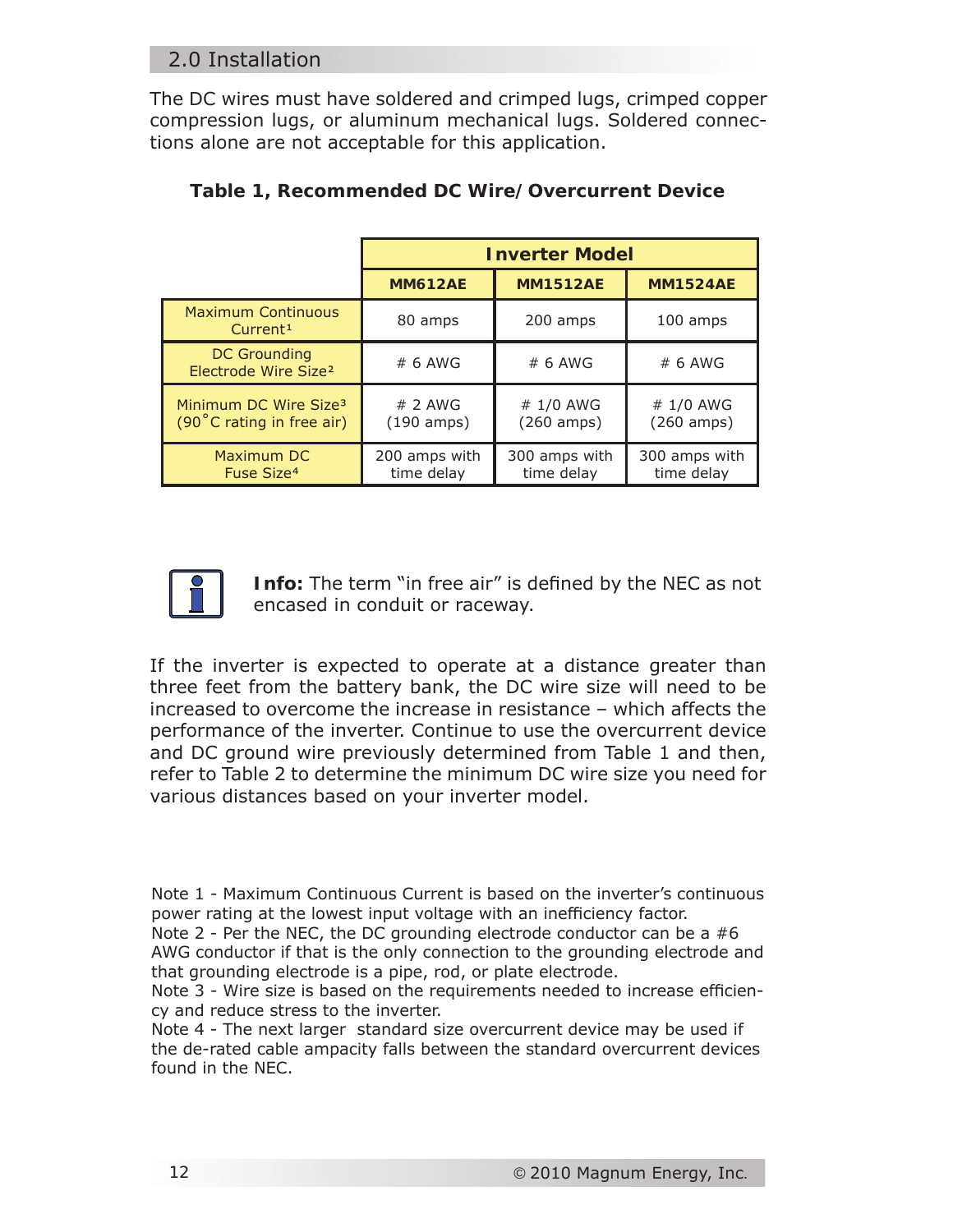|                 | Minimum recommended DC wire size (one way)                 |          |          |          |
|-----------------|------------------------------------------------------------|----------|----------|----------|
|                 | $3$ to $5$ ft<br>3 ft or less<br>5 to 10 ft<br>10 to 15 ft |          |          |          |
| <b>MM612AE</b>  | $#2$ AWG                                                   | #1 AWG   | #1/0 AWG | #2/0 AWG |
| <b>MM1512AE</b> | # 1/0 AWG                                                  | #1/0 AWG | #2/0 AWG | #4/0 AWG |
| <b>MM1524AE</b> | # 1/0 AWG                                                  | #1/0 AWG | #2/0 AWG | #4/0 AWG |

#### **Table 2, DC Wire Size For Increased Distance**

#### **DC Overcurrent Protection**

For safety and to comply with NEC (National Electrical Code) electrical code regulations, you must install a DC overcurrent protection device in the positive DC cable line to protect your DC cables. This DC overcurrent device can be a fuse or circuit-breaker, but must be DC rated. It must be correctly sized according to the size of DC cables being used, which means it is required to open before the cable reaches its maximum current carrying capability, thereby preventing a fire. See Table 1 to select the DC overcurrent device based on the minimum wire size for your inverter model.

If using a fuse, we recommend using a class-T type or equivalent. This fuse type is rated for DC operation, can handle the high shortcircuit currents, and allows for momentary current surges from the inverter without opening.

#### **DC Grounding**

The inverter/charger should always be connected to a permanent, grounded wiring system. The idea is to connect the metallic chassis of the various enclosures together to have them at the same voltage potential, which reduces the possibility for electric shock. For the majority of installations, the inverter chassis and the negative battery conductor are connected to the system's ground bond via a safetygrounding conductor (bare wire or green insulated wire) at only one point in the system. Per the NEC, the size for the grounding conductor is usually based on the size of the overcurrent device used in the DC system. Refer to Table 1 to select the appropriate DC ground wire based on the overcurrent device used for your inverter model.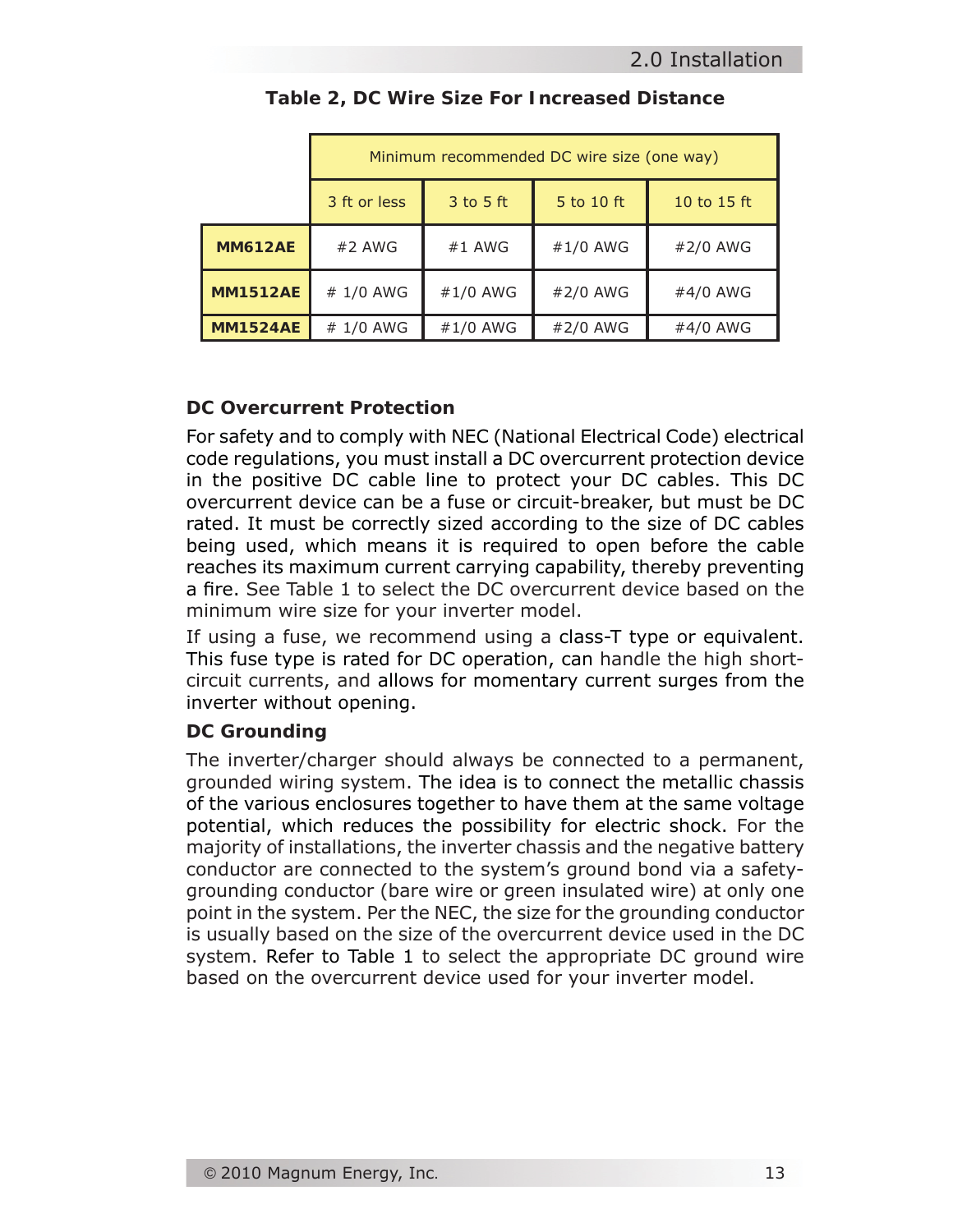# 2.0 Installation

## **DC Cable Connections**

When connecting the DC cable to the battery or to the inverter's DC terminals, the hardware should be installed in the correct order to prevent high resistance connections from heating up and possibly causing the connections to melt. Follow Figures 9 and 10 to stack the hardware correctly. Tighten the terminal connections from 10 to 12 foot-pounds.



**CAUTION:** Do not put anything between the DC cable ring lug and the battery terminal post or inverter's DC terminal. If antioxidant grease or spray is used, apply it after all the connections have been made and are properly tightened.



**CAUTION:** Overtightening or misthreading nuts on the DC terminals will cause the bolts to strip and snap/break-off.



*Figure 9, DC Cable to Battery Terminals*



**CAUTION:** The inverter is NOT reverse polarity protected (negative and positive connected backwards). You must verify the correct voltage polarity BEFORE connecting the DC wires or damage may occur.

Crimped and sealed copper ring terminal lugs with a 5/16" hole should be used to connect the DC wires to the inverter's DC terminals.

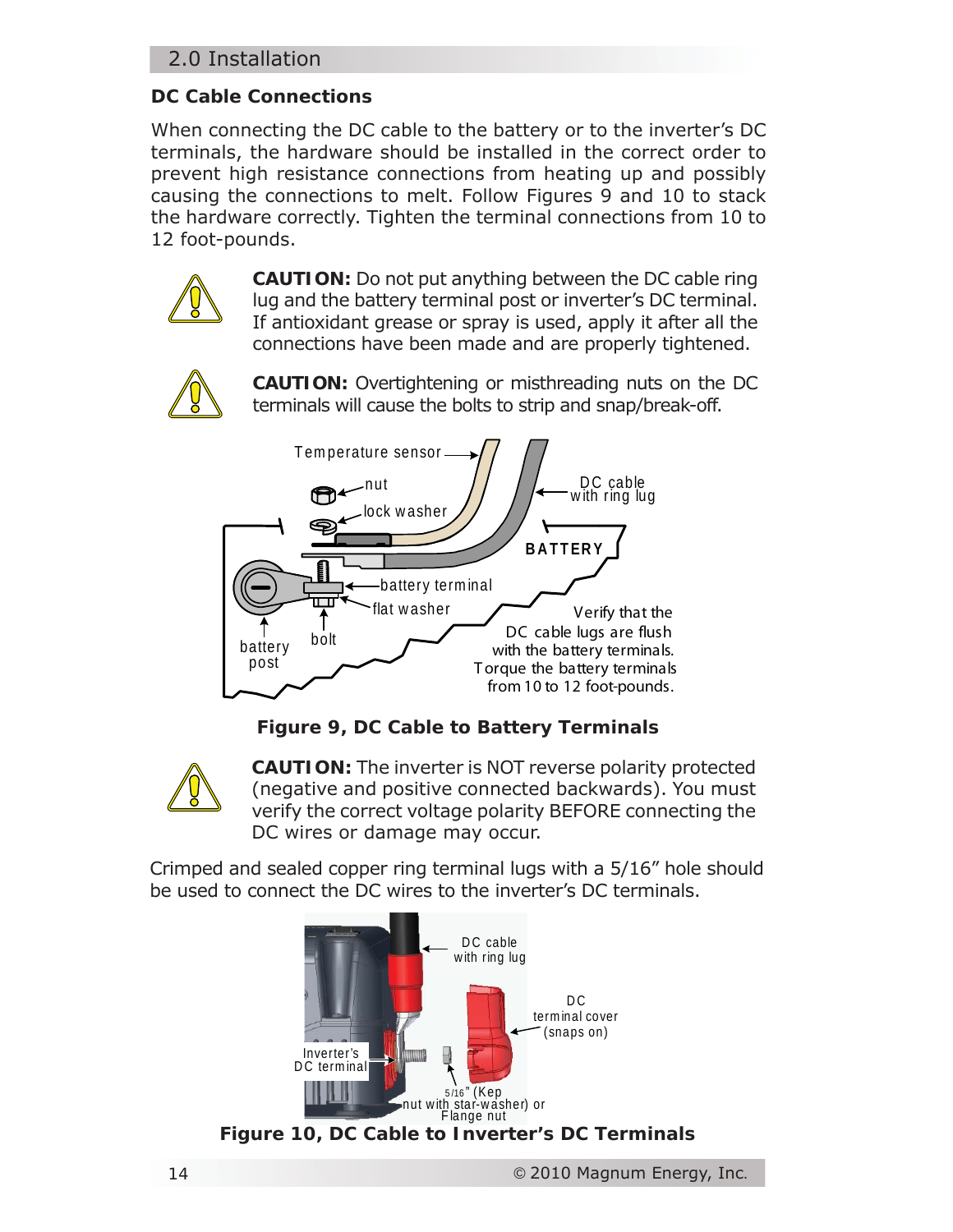# **Battery Bank Wiring**



**WARNING:** Lethal currents will be present if the positive and negative cables attached to the battery bank touch each other. During the installation and wiring process, ensure the cable ends are insulated or covered to prevent touching/shorting the cables.



**Info:** DO NOT connect the DC wires from the battery bank to the inverter until: 1) all DC/AC wiring is complete, 2) the correct DC and AC overcurrent protection have been installed, and 3) the correct DC voltage and polarity have been verified.



**Info:** For optimum performance, a minimum battery bank of 200 AHr is recommended.

Depending upon the type of batteries you use in the installation (6 or 12 VDC), the batteries must be wired in series, parallel, or seriesparallel (see Appendix B - Battery Information, for guidance on wiring batteries together). The interconnecting DC wires must be sized and rated exactly the same as those that are used between the battery bank and the inverter.

Place the batteries as close as practical to the inverter, preferably in an insulated and ventilated enclosure. Allow adequate space above the batteries to access the terminals and vent caps (as applicable). Also, allow at least 1" of space between the batteries to provide good air flow. DO NOT mount the batteries directly under the inverter.



**Info:** To ensure the best performance from your inverter system do not use old or untested batteries. Batteries should be of the same size, type, rating, and age.



**CAUTION:** Install batteries in a well ventilated area. Batteries can produce explosive gasses. For compartment or enclosure installations, always vent batteries to the outside.

# **Inverter to Battery Bank Wiring**



**WARNING**: Ensure all sources of DC power (i.e., batteries, solar, wind, or hydro) and AC power (utility power or AC generator) are de-energized (i.e., breakers opened, fuses removed) before proceeding.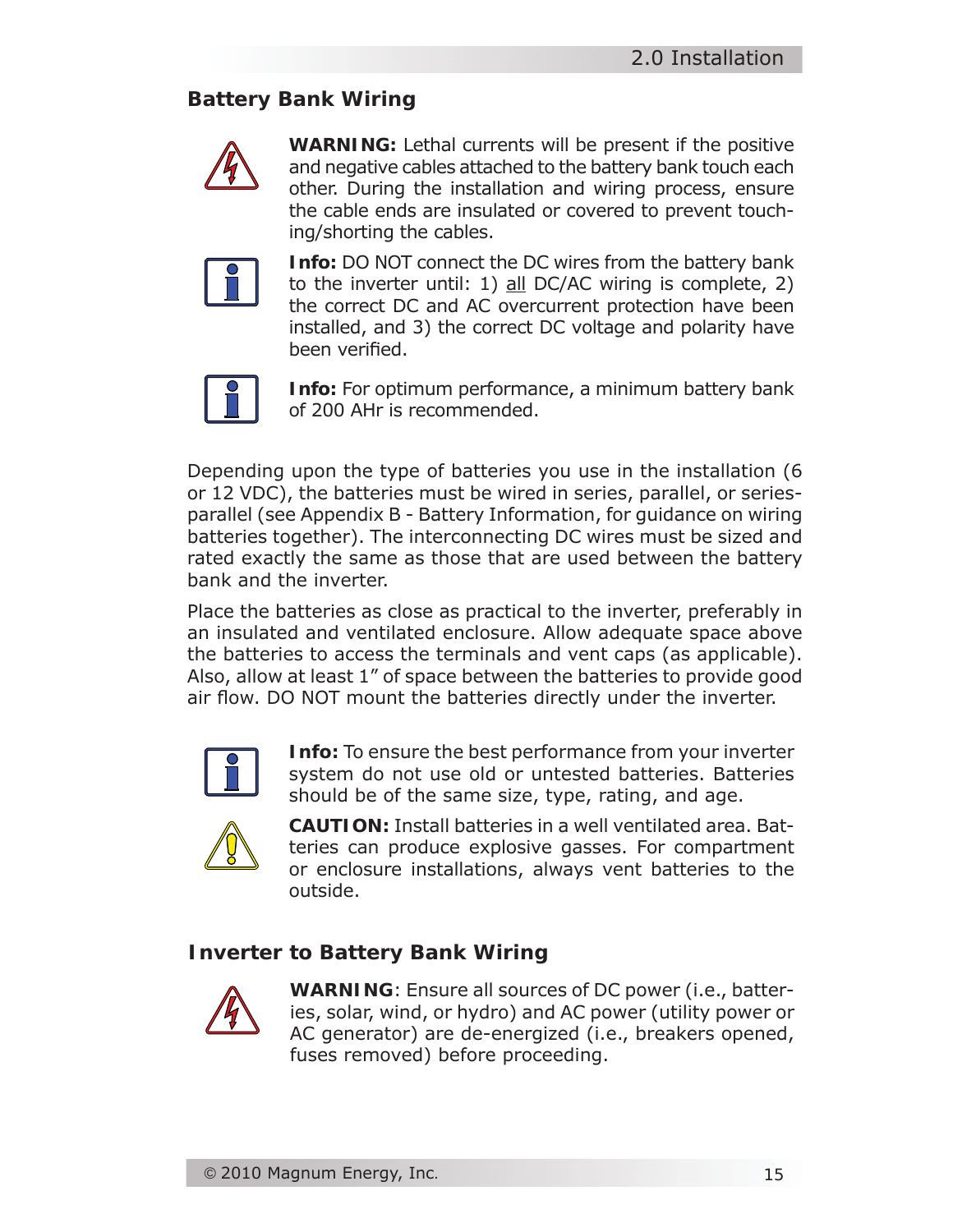# 2.0 Installation



**CAUTION:** The inverter is NOT reverse polarity protected. If this happens, the inverter will be damaged and will not be covered under warranty. Before connecting the DC wires from the batteries to the inverter, verify the correct battery voltage and polarity using a voltmeter. If the positive terminal of the battery is connected to the negative terminal of the inverter and vice versa, severe damage will result. If necessary, color code the cables with colored tape or heat shrink tubing; RED for positive (+), and BLACK for negative (-) to avoid polarity confusion.



**Info:** The DC overcurrent device (i.e., fuse or circuit breaker) must be placed in the positive (RED) DC cable line between the inverter's positive DC terminal and the battery's positive terminal (RED); as close to the battery as possible.

#### **DC Ground Wire**

Route an appropriately sized DC grounding wire (GREEN or bare wire) from the inverter's DC Ground Terminal (see Figure 4, Item 17) to a dedicated system ground. Recommended tightening torque is 45 in. lbs.

#### **DC Negative Wire**

Route an appropriately sized DC negative wire (BLACK) from the negative terminal of the first battery string to the inverter's negative terminal (see Figure 16 for reference).

#### **Battery Temperature Sensor**

Connect the RJ11 connector end of the BTS to the ACCESSORY PORT (see Figure 3, Item 11) on the inverter. Connect the other end of the BTS to the negative terminal of the first battery string (in same place as the negative DC wire above); refer to Figure 9 for the correct hardware placement.

#### **DC Positive Wire**

Mount the DC fuse block and disconnect (or circuit breaker assembly) as near as practical to the batteries, and then open the disconnect (or circuit breaker).



**WARNING**: DO NOT close the DC fuse/DC disconnect (or close the DC circuit breaker) to enable battery power to the inverter at this time. This will occur in the **Functional Test** after the installation is complete.

Route and connect an appropriately sized DC positive wire (RED) from the DC fuse block (or circuit breaker assembly) to the inverter's positive DC terminal.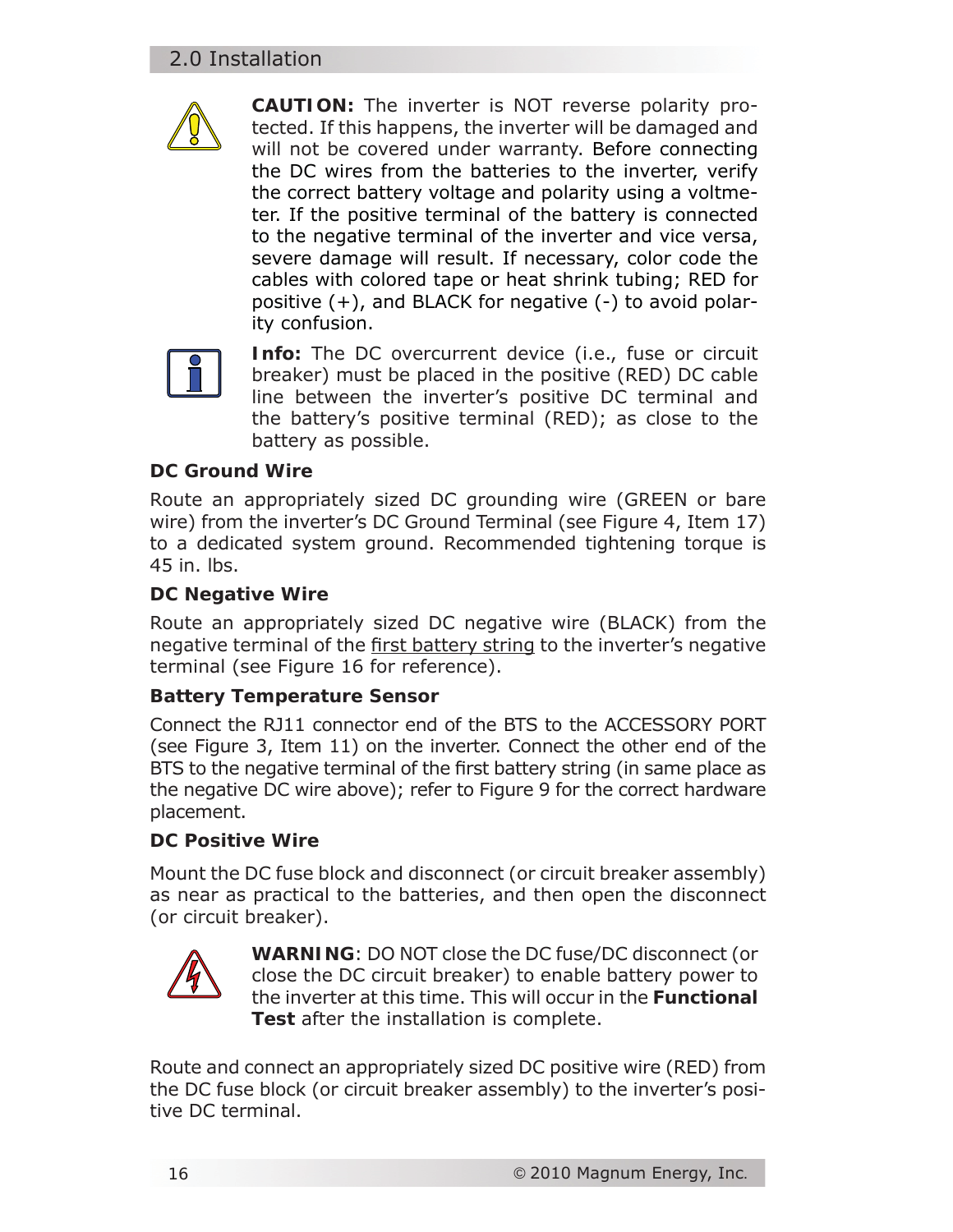Connect a short wire (same rating as the DC wires) to one end of the fuse block and the other end of the short wire to the positive terminal of the last battery string (see Figure 16). This is essential to ensure even charging and discharging across the entire battery bank.

Ensure the DC wire connections (to batteries, inverter, and fuse lugs/ DC circuit breaker) are flush on the surface of the DC terminals, and the hardware (lock washer and nut) used to hold these connections are stacked correctly (see Figures 9 and 10).

Verify all DC connections are torqued from 10 to 12 foot-pounds.

Once the DC connections are completely wired and tested, coat the terminals with an approved anti-oxidizing spray.

Press the red and black terminal covers onto the inverter's DC connectors to secure them in place.

If batteries are in an enclosure, perform a final check of the hold down brackets and all connections. Close and secure the battery enclosure.

# **AC Wiring**

This section describes the required AC wire size and the overcurrent protection needed. It also provides information on how to make the AC connections.



**WARNING:** All wiring should be done by a qualified person or a licensed electrician following all local/NEC codes.

#### **Neutral to Safety Ground Bonding**

The NEC (National Electric Code) provides the standards for safely wiring AE (house, cabin, or office) installations in the United States. These wiring standards require the AC source (inverter, utility power, or a generator) to have the neutral conductor tied to ground. These standards also require that the AC neutral be connected to safety ground (often called a "bond") in only one place at any time. If more than one bond is established, currents can circulate between neutral and ground and cause ground-loop currents. These "ground-loops" can trip GFCIs and cause an electric shock hazard. In AE installations, the neutrals are connected together and are always connected to safety ground at the main AC panel – never at the inverter.



**Info:** For an AE application, you must use an MM-AE Series inverter/charger. Non "AE" versions are designed for use in mobile applications.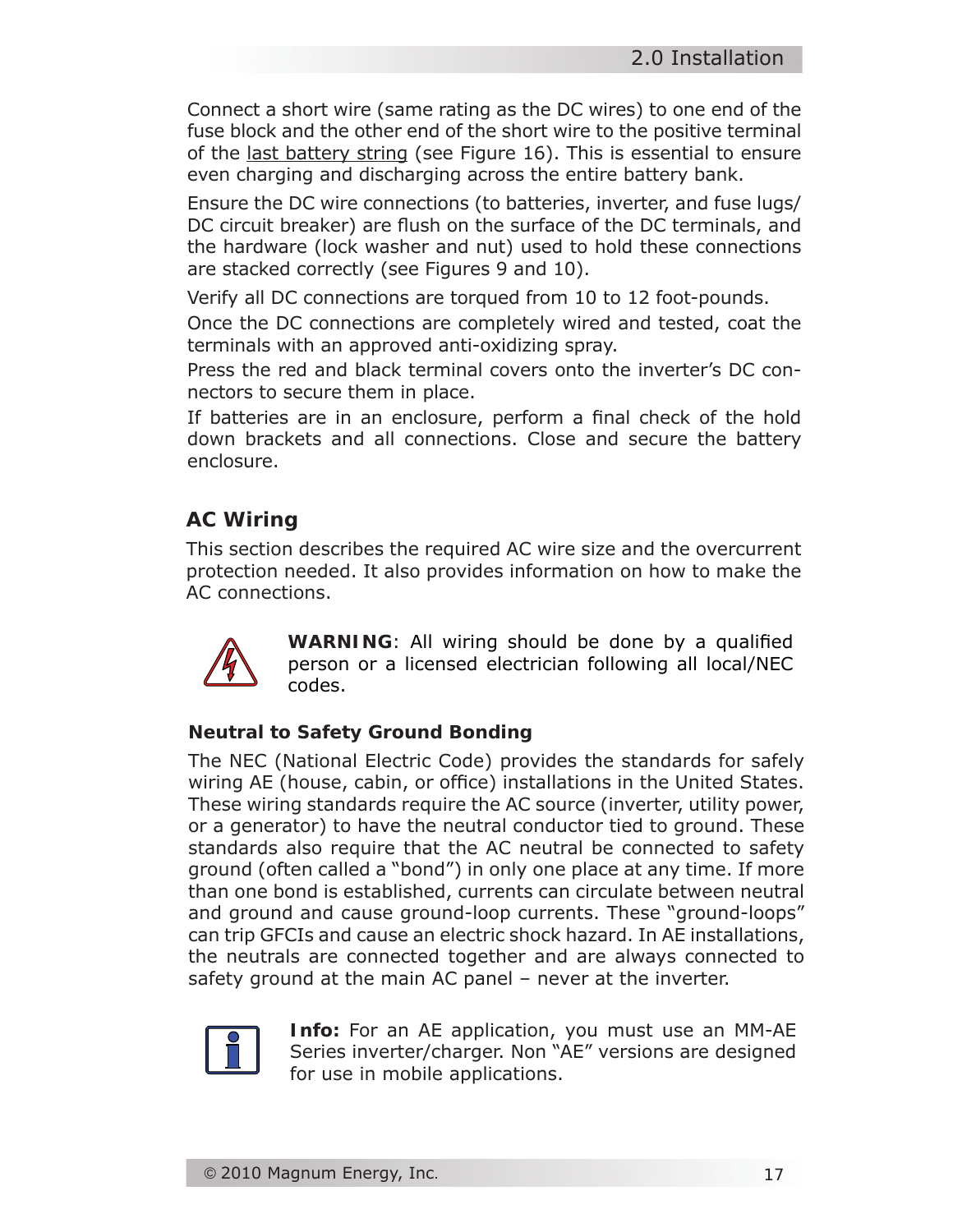## **AC Wiring Connections**

For all hardwired inverter models, the AC input and output wiring is performed in the AC wiring compartment. This compartment is located on the top panel (see Figure 2, Item 8). If installed, remove the two Phillips screws on the cover to access the AC wiring compartment and locate the inverter's AC wiring. There is a label located in the AC access compartment which gives information on which wires are used for the AC input and output. You can also refer to Table 3 to match the inverter's AC wires to the appropriate AC wire connection.

|                  | Wire color (label)                    | <b>Wire connection</b> |
|------------------|---------------------------------------|------------------------|
|                  | Black (HOT IN)                        | Hot In                 |
| <b>AC IN</b>     | White (NEUT IN)                       | Neutral In             |
|                  | Red (HOT OUT)                         | Hot Out                |
| <b>AC OUT</b>    | White with black<br>stripe (NEUT OUT) | Neutral Out            |
| <b>AC Ground</b> | Green (GROUND)                        | AC IN & AC OUT Ground  |

**Table 3, Wire Color to AC Wire Connection**

The AC wires inside the AC compartment are #16 AWG with a temperature rating of 105° C. All AC connections should be made using an approved connector for your application (e.g., split bolt, twist-on wire connectors, etc.). Ensure the wire connectors used are rated for the size and number of wires you are connecting.

After connecting the wires together, gently pull on the wires to ensure they are securely held together. In a proper connection, no bare wire should be exposed.



**Info:** Per UL certification, non-metallic sheathed cable (i.e., Romex<sup>™</sup>) or an SO flexible cord with listed strain reliefs are allowed to be used to connect to the inverter; conduit connections are not allowed.

After all AC wiring in the inverter is complete (and before reattaching the AC access cover), ensure all connections are correct and secure.

# **AC Wire Size and Overcurrent Protection**

The AC input and output wiring must be sized per the NEC and local electrical safety code requirements to ensure the wire's ability to safely handle the inverter's maximum load current. After determining the proper AC wire sizes, the inverter's AC input (unless you are using a flexible cord) and output wires are required to be protected against overcurrent and have a means to disconnect the AC circuits.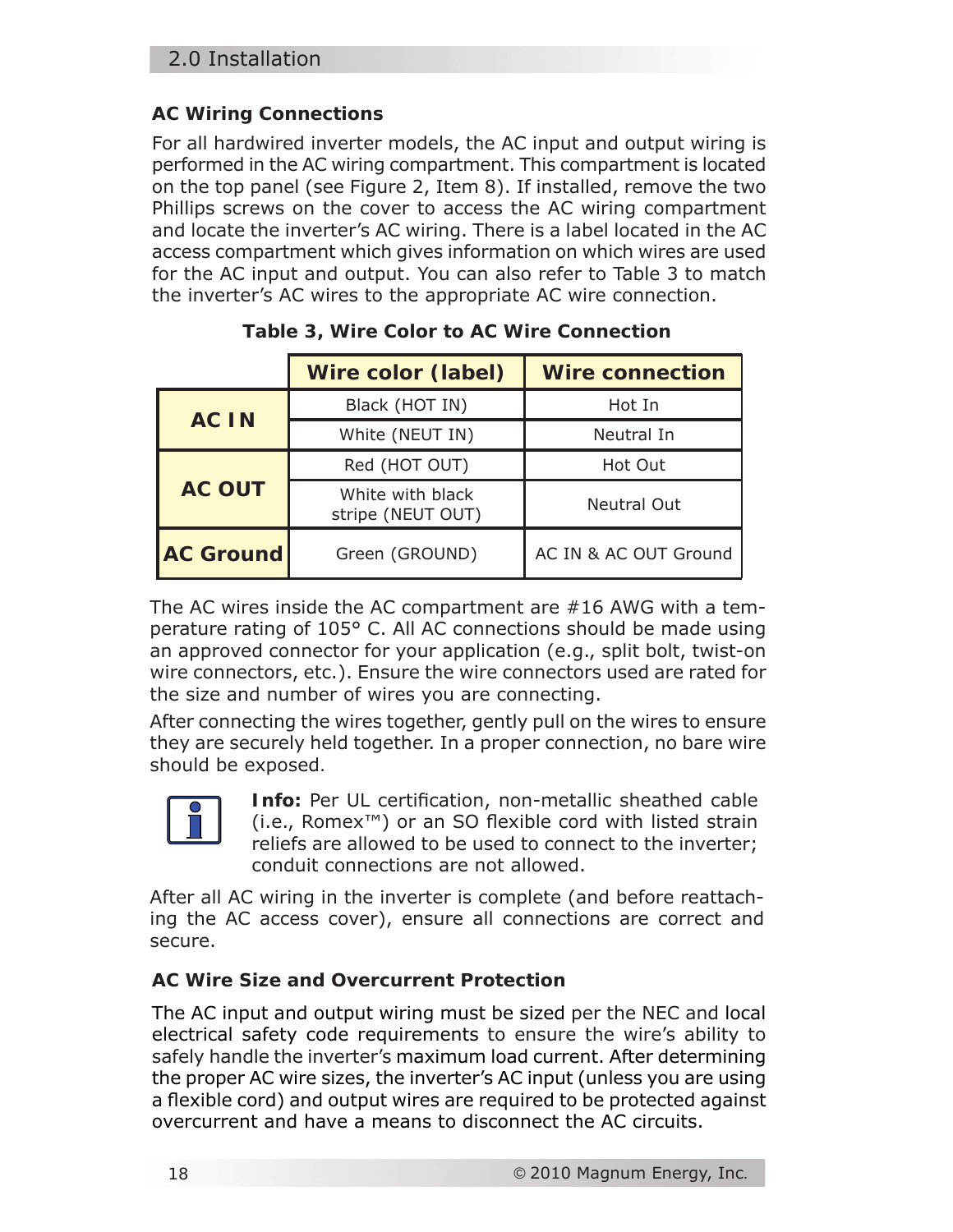Overcurrent protection must be provided by fuses or circuit-breakers, and must be properly sized and rated for the wire they are protecting and the appliances being powered.

An external disconnect device is required for both the AC input and AC output wiring. Most inverter's that are "hardwired" use a service/ distribution panel wired to the inverter's input (main panel), and a dedicated panel between the inverter's output wiring and the AC loads (sub-panel). These systems use the circuit breakers provided in the panels as the overcurrent protection and the AC disconnect. If fuses are used, then separate AC disconnect switches will be needed.

Based on information from the NEC, Table 4 provides the minimum AC wire size and the suggested breaker size based on the inverter model. However, larger wire size may be required because of voltage drop. The AC wire sizes provided in this table assume using only copper wire and a temperature rating of 75° C or higher. A minimum of #14 AWG is required for all AC wiring.

|                                 | <b>AC Input</b> |                                      | <b>AC Output</b>                           |         |                                     |                                            |
|---------------------------------|-----------------|--------------------------------------|--------------------------------------------|---------|-------------------------------------|--------------------------------------------|
| <b>Inverter</b><br><b>Model</b> | Input           | Minimum<br><b>Breaker Wire Sizel</b> | Suggested<br><b>Breaker</b><br><b>Size</b> | Output  | Minimum<br><b>Breaker Wire Size</b> | Suggested<br><b>Breaker</b><br><b>Size</b> |
| <b>MM612AE</b>                  | amps            | #14 AWG                              | 10 amps                                    | 8 amps  | $#14$ AWG                           | 10 amps                                    |
| <b>MM1512AE</b>                 | 20 amps         | #12 AWG                              | 20 amps                                    | 12 amps | $#14$ AWG                           | 15 amps                                    |
| <b>MM1524AE</b>                 | 20 amps         | #12 AWG                              | 20 amps                                    | 12 amps | $#14$ AWG                           | 15 amps                                    |

**Table 4, Minimum Wire Size to Circuit-breaker Size**

#### **AC Input Wiring**

Your inverter has an AC transfer feature that passes the AC input power to the inverter's output. Connection to the AC input is made by hardwiring from a distribution panel as described below:

1. Run an appropriately sized 2-conductor plus ground cable (from the AC distribution panel) through a strain relief on the AC IN opening. Refer to Table 4 for minimum wire size and overcurrent protection required for the AC input wiring.

2. Remove about two inches of the insulating jacket from the AC cable, and then separate the three wires and strip about 3/4" of insulation from each wire.

3. Using approved AC wire connectors, connect the incoming Hot In, Neutral In, and Ground wires to the MM-AE Series' AC wires colored black (HOT IN), white (NEU IN), and green (AC GROUND) respectively.

4. After making the AC input connections, secure the AC input cable by tightening the strain relief.

The AC input wiring in the inverter is complete. Review all AC wiring to ensure all connections are correct and secure.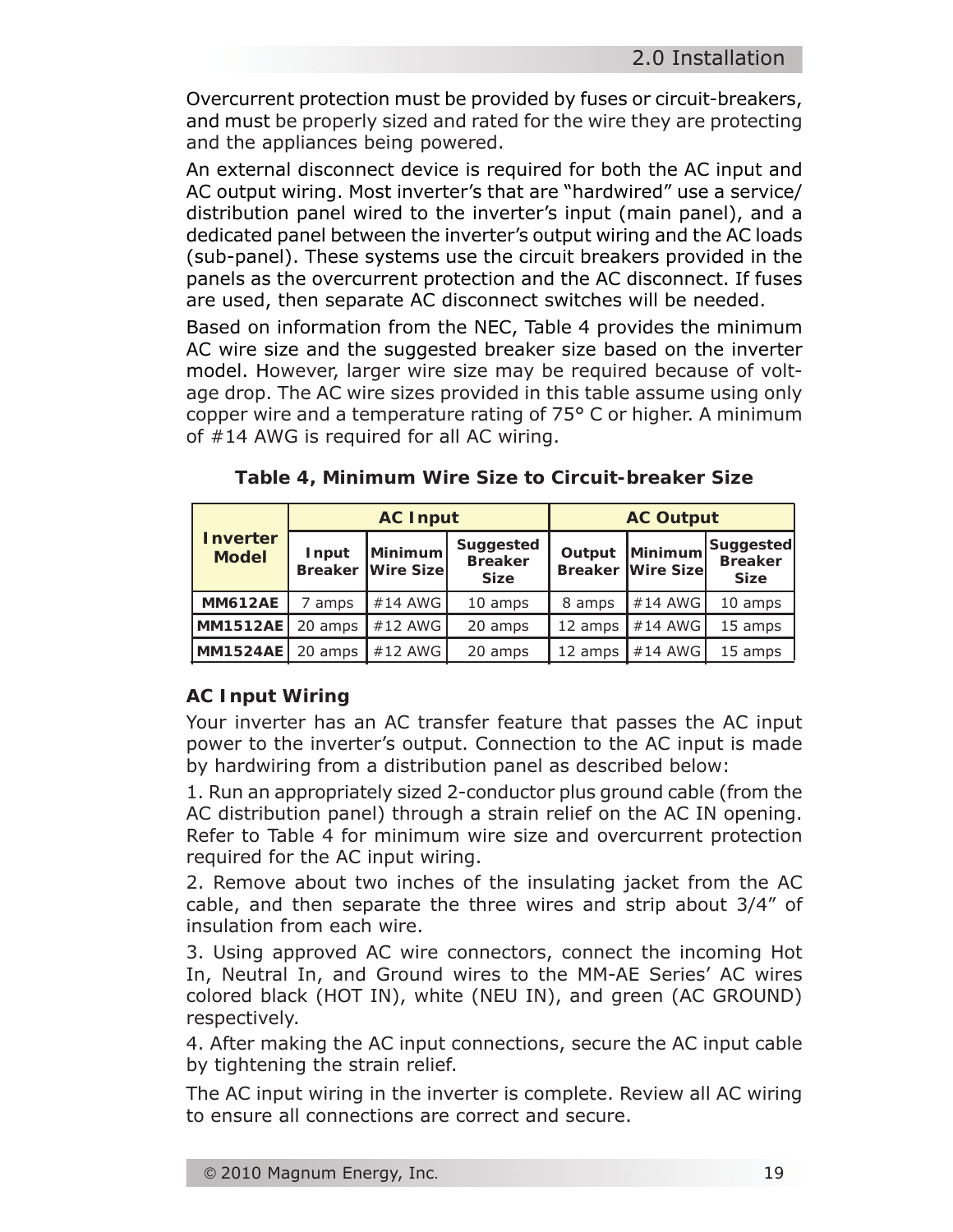

*Figure 11, AC Wiring Connections*

# **AC Output Wiring**



**CAUTION:** The inverter's AC output must never be connected to an AC power source. This will cause severe damage to the inverter and is not covered under warranty.

When hardwiring the output of the inverter, a cable must be routed from the inverter's output to an AC distribution panel (sub-panel) that provides overcurrent protection to the loads powered by the inverter. Connect the AC output to this distribution panel as described below:

1. Remove the 1/2" knockout on the AC Output Connection (see Figure 4, Item 15) – use a utility knife to cut thru the round slot.

2. Discard this knockout and install a 1/2" strain relief in the AC OUT opening. You may need to file the opening edge for proper fit.

3. Run a 2-conductor plus ground cable through the strain relief in the AC OUT opening. Refer to Table 4 for the minimum wire size and the overcurrent protection required for the AC output wiring.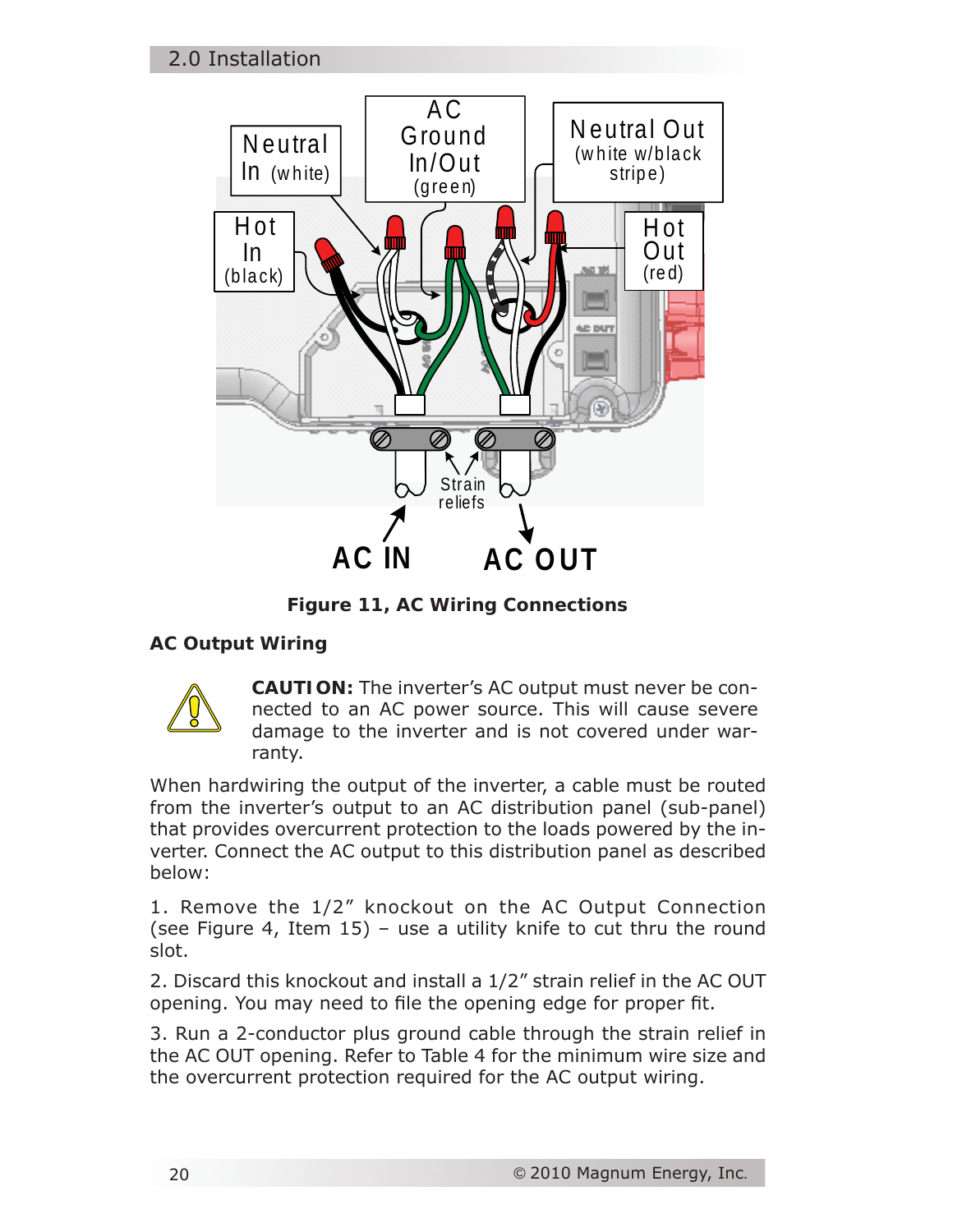4. Remove about two inches of the insulating jacket from the AC cable, and then separate the three wires and strip about 3/4" of insulation from each wire.

5. Using approved AC wire connectors, connect the outgoing Hot Out, Neutral Out, and AC Ground wires to the MM-AE Series' AC wires colored red (HOT OUT), white with black stripe (NEU OUT), and green (AC GROUND) respectively. Gently pull on the wires to ensure they are securely held together, and check to see that no bare wire is exposed.

6. After making the AC output connections, secure the AC output cable by tightening the strain relief.

7. Connect the outgoing AC wires to an AC load panel equipped with overcurrent protection (e.g., circuit breakers).

The AC output wiring in the inverter should be complete. Before reattaching the AC access cover, review all AC wiring to ensure all connections are correct and secure.

#### **Ground-Fault Circuit Interruption (GFCI) Breakers**

Some electrical safety codes require GFCI's to be installed in AE applications (home/cabin/office). In compliance with UL standards, Magnum Energy has tested the following GFCIs and find that they function properly when connected to the inverter's AC output.

> Shock Sentry<sup>™</sup> #XGF15V-SP Leviton Smart Lock #8899-A Hubbel #GF520EMBKA



**WARNING**: Risk of electric shock. Use only the GF-CIs [receptacles or circuit breaker(s)] specified in this manual. Other types may fail to operate properly when connected to this inverter.

# **Functional Test**

After all electrical connections to the inverter, batteries, AC source, and loads (using a sub-panel) have been completed, follow these steps to test the installation and the inverter's operation.

1. Check the battery voltage and polarity before connecting the batteries to the inverter. Use a multimeter to verify 10 to 14 VDC (12-volt models) or 20 to 28 VDC (24-volt models) at the batteries' positive and negative terminals.

2. Apply battery power to the inverter by switching the DC disconnect ON (or close the DC circuit-breaker). The inverter will remain OFF, but the green status indicator on the front of the inverter will quickly blink once to indicate that DC power has been connected and is ready to be turned on.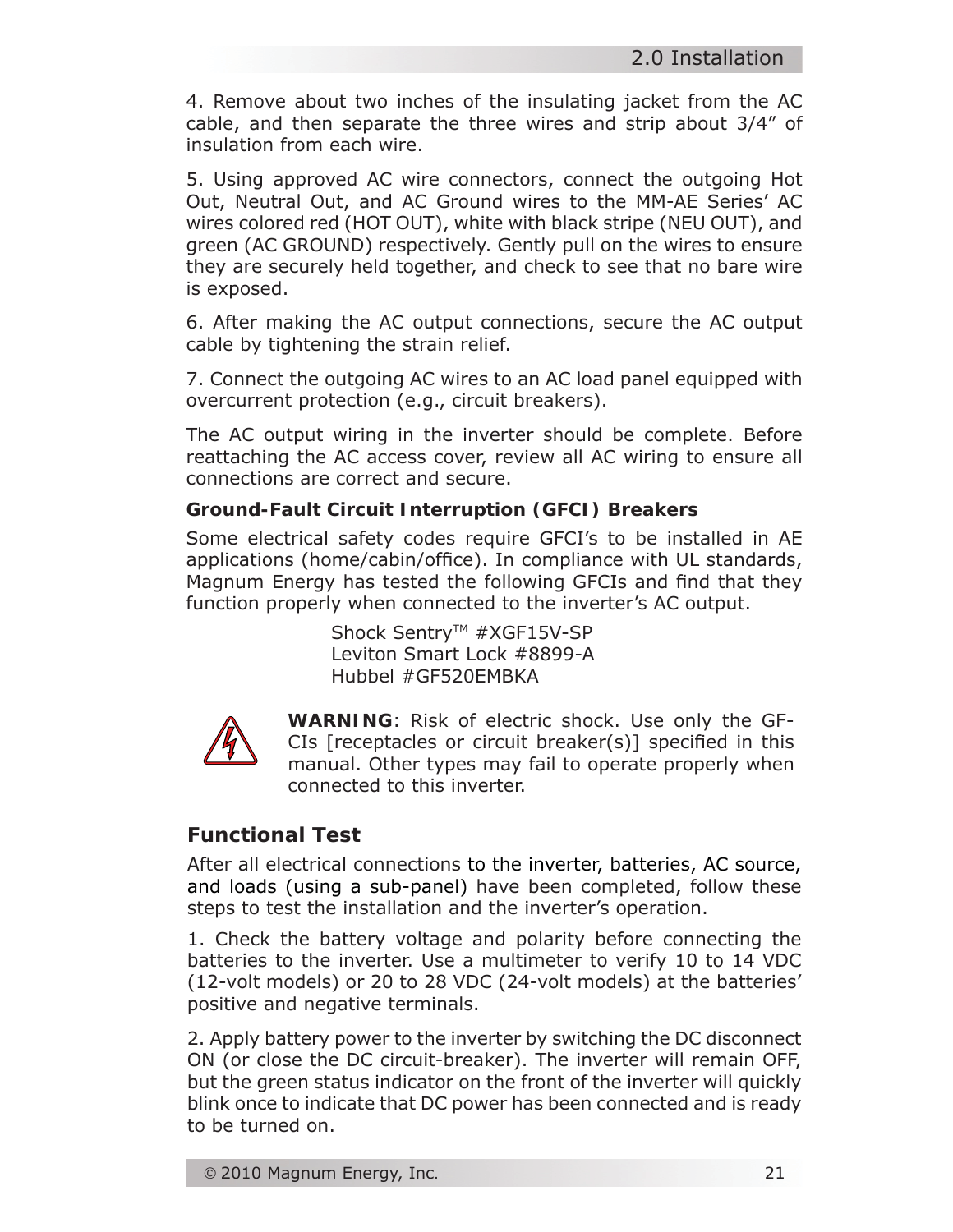#### 2.0 Installation

3. Prior to turning on the inverter, make sure all connected loads (e.g., appliances) are switched OFF or disconnected from the AC outlets.

4. a. If a remote switch is connected, press the ON/OFF switch to turn the inverter on.

 b. If there is not a remote switch connected, lightly press and release the inverter's ON/OFF power switch — located on the top of the inverter  $-$  to turn the inverter on.

Verify the inverter's status indicator is blinking – indicating the inverter is providing AC power.

5. Check the output voltage of the inverter by connecting a true RMS multimeter to the outlets powered by the inverter. Verify the voltage is 120 VAC  $+/-$  5 VAC. If not using a true RMS meter the output AC voltage could indicate from 90 to 130 VAC, depending on the battery voltage.

6. Turn on or connect a load to the outlets and verify it comes on. Continue to keep the load connected and turned on.

7. Press the remote ON/OFF switch to turn the inverter off. If the remote is not used, press and release the inverter's ON/OFF power switch to turn the inverter off. The inverter's status indicator and the connected load should go off.

8. Apply AC power to the inverter's AC input. After the AC input power is qualified (approximately 15 seconds), the incoming AC power will transfer through the inverter to the inverter's AC output and power the connected load. Verify the inverter's status indicator and the connected load comes on.

9. Even though the connected load is on, the inverter is currently disabled/off. Press the remote's ON/OFF switch (or press and release the ON/OFF power switch on the inverter) to enable/turn on the inverter.

10. Disconnect the incoming AC power to the inverter. Verify the connected load remains on, but now is powered by the inverter.

If the inverter passes all the steps, the inverter is ready for use.

If the inverter fails any of the steps, refer to the Troubleshooting section.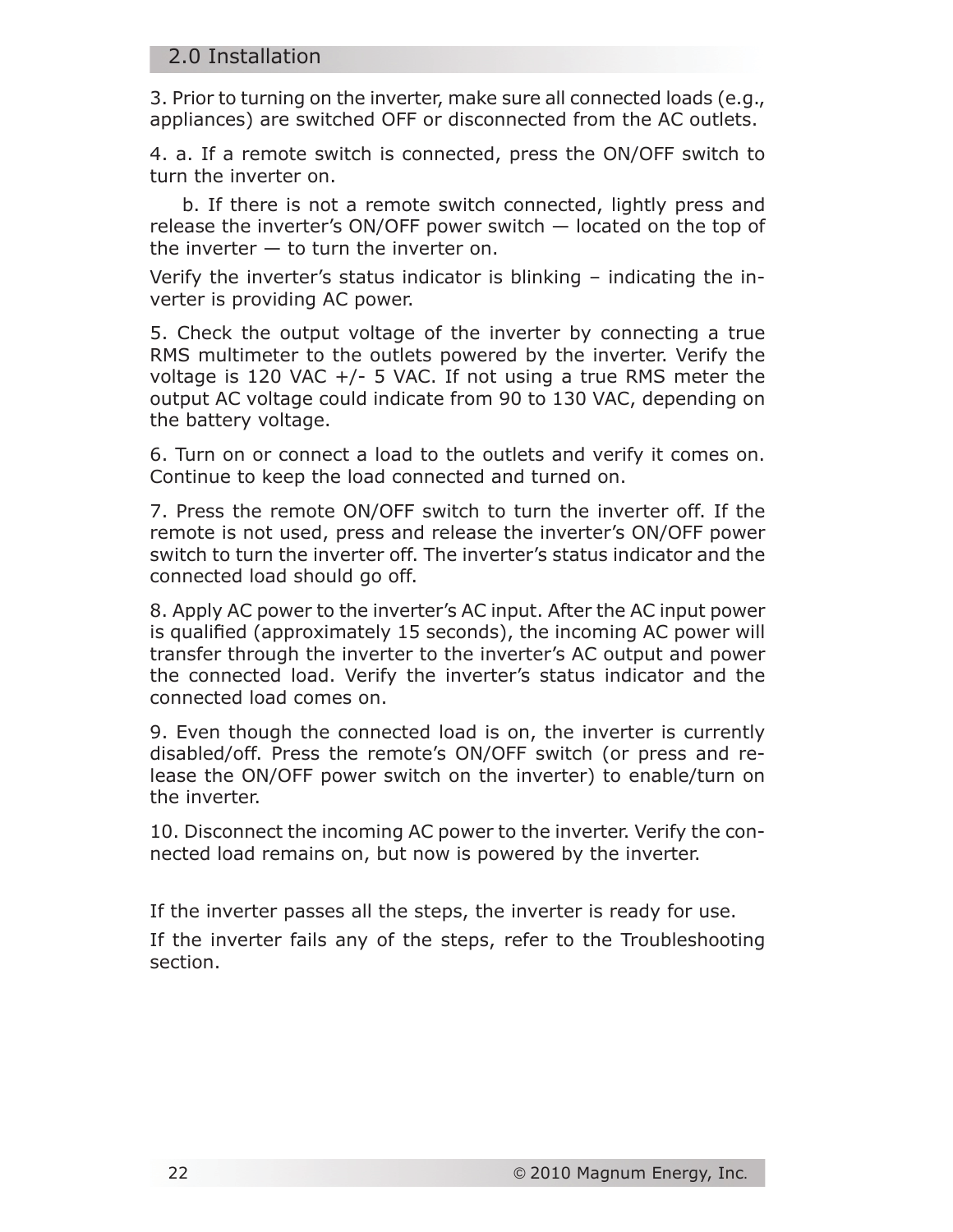# **3.0 Operation**

# **Operating Modes**

The MM-AE Series inverter/charger has two normal operating routines; Inverter Mode, which powers your loads using the batteries, and Standby Mode, which transfers the incoming AC power (i.e., utility power or a generator) to power your loads and also uses this incoming power to recharge the batteries. This inverter also includes an extensive protection circuitry that shuts down the inverter under certain fault conditions.

#### **Inverter Mode**

When the inverter is first powered up, it defaults to the OFF mode. The momentary ON/OFF power switch (Figure 2, Item 2) must be lightly pressed to turn the inverter ON. Subsequently pressing this switch alternately turns the inverter OFF and ON.

**Inverter OFF** - When the inverter is OFF, no power is used from the batteries to power the AC loads and the status LED will be OFF. If AC power from an external source (utility or generator) is connected and qualified on the inverter's AC input, this AC input power will pass through the inverter to power the AC loads. However, if this AC power is lost, the AC loads will no longer be powered because the inverter is OFF. **•**

When the inverter is turned ON, it operates either by "Searching" or "Inverting", depending on the connected AC loads.

**Searching** - When the inverter is first turned ON, the automatic Search feature is enabled. This feature is provided to conserve battery power when AC power is not required. In this mode, the inverter pulses the AC output looking for an AC load (i.e., electrical appliance). Whenever an AC load (greater than 5 watts) is turned on, the inverter recognizes the need for power and automatically starts inverting. When there is no load (or less than 5 watts) detected, the inverter automatically goes back into search mode to minimize energy consumption from the battery bank. When the inverter is "Searching", the inverter's green LED flashes (fast). **•**



**Info:** The factory default value for the Search feature is 5 watts, it can be turned off or adjusted from 5 to 50 watts using the ME-RC50 remote display.

**Inverting** - When a load greater than 5 watts is connected to the inverter output, the MS Series "inverts" the DC power from the battery and supplies 120 VAC power to your sub-panel. The inverter's green LED flashes once every 2 seconds (medium flash) to indicate it is inverting. The amount of time the inverter can be inverting and providing power is directly related to the amount of AC loads that are connected and the capacity of the battery bank. **•**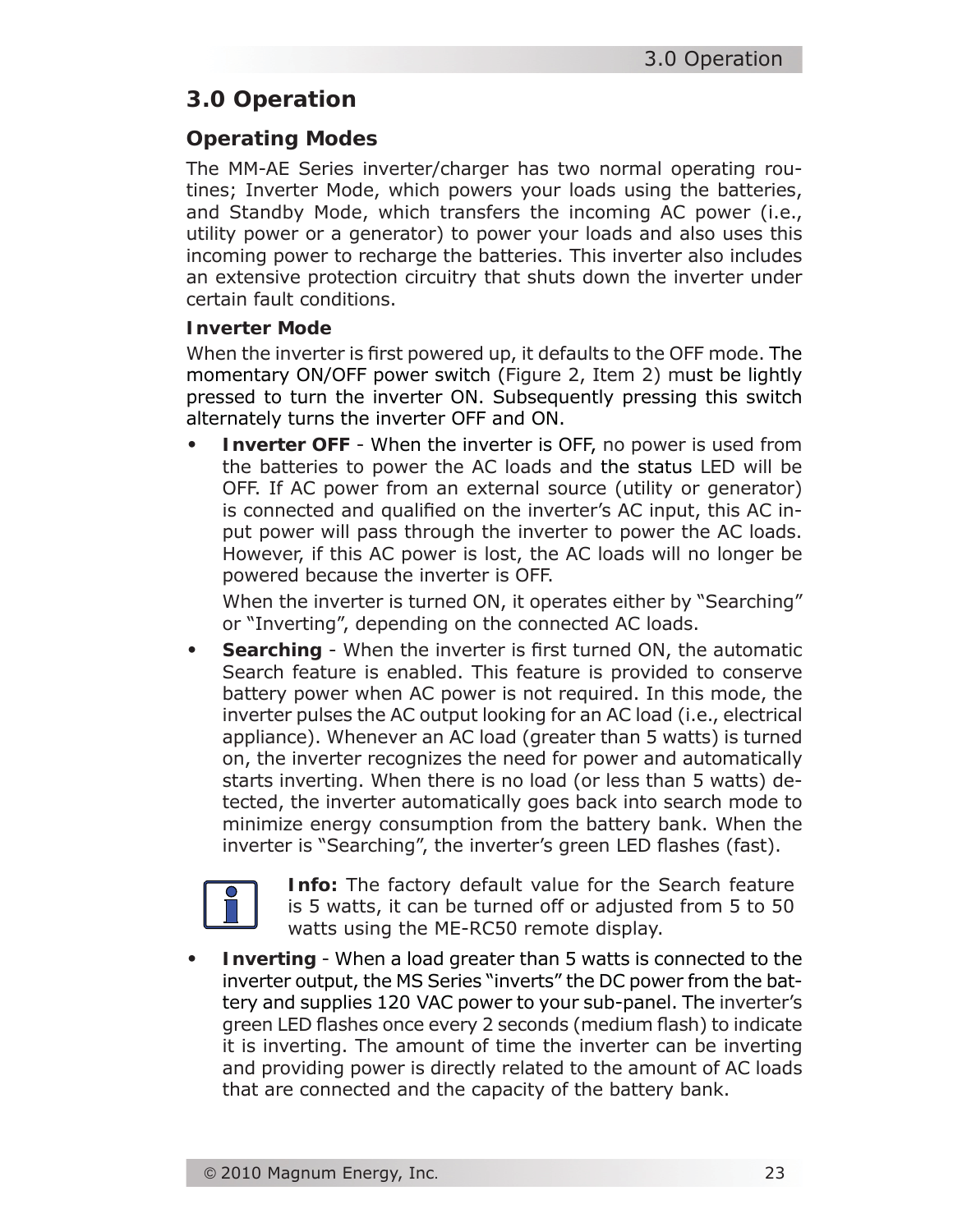## 3.0 Operation

#### **Standby Mode**

The MM-AE Series features an automatic transfer relay and an internal battery charger when operating in the Standby Mode. The Standby Mode begins whenever AC power (utility or generator) is connected to the inverter's AC input. Once the AC voltage and frequency of the incoming AC power is within the AC input limits, an automatic AC transfer relay is activated. This transfer relay passes the incoming AC power through the inverter to power the AC loads on the inverter's output. This incoming power is also used to activate a powerful internal battery charger to keep the battery bank charged in case of a power failure.

**Battery charging** - The MM-AE Series models are equipped with an active Power Factor Corrected (PFC) multi-stage battery charger. The PFC feature is used to control the amount of power used to charge the batteries in order to obtain a power factor as close as possible to 1 (or unity). This causes the battery charger to look like a resistor to the line (forces the charge current waveshape to mirror the voltage waveshape). This feature maximizes the real power available from the AC power source (utility or generator), which translates into less power wasted and a greater charging capability than most chargers available today.

When an AC source (utility power or generator) is connected to an inverter that has a battery charger, the inverter monitors the AC input for acceptable voltage. Once the inverter has accepted the AC input, the AC transfer relay will close and charging will begin. Once charging, the DC voltage is monitored to determine the charging stage. If the DC voltage is low ( $\leq$ 12.9 VDC/12 volt models or  $\leq$ 25.8 VDC/24 volt models), the charger begins bulk charging. If the DC voltage is high (>12.9 VDC/12 volt models or >25.8 VDC/24 volt models), the charger skips the initial Bulk/Absorb Charging stages and goes directly to float charging.

The multi-stage charger can use up to five different charging stages to help monitor and keep the batteries healthy. The five stages include an automatic 4-stage charging process (Bulk, Absorb, Float, and Full Charge), and a manual Equalization (EQ) charge stage. The automatic 4-stage charge process provides complete recharging and monitoring of the batteries without damage due to overcharging (see Figure 12). The Equalization stage (requires the ME-RC50 remote) is used to stir up stratified electrolyte and reverse any battery plate sulfation that might have occurred.

While charging, the unit may go into **Charger Back-off** protection which automatically reduces the charge current to the batteries. This is caused by:

1. The internal temperature is too hot – the charger automatically reduces the charge rate to maintain temperature; or,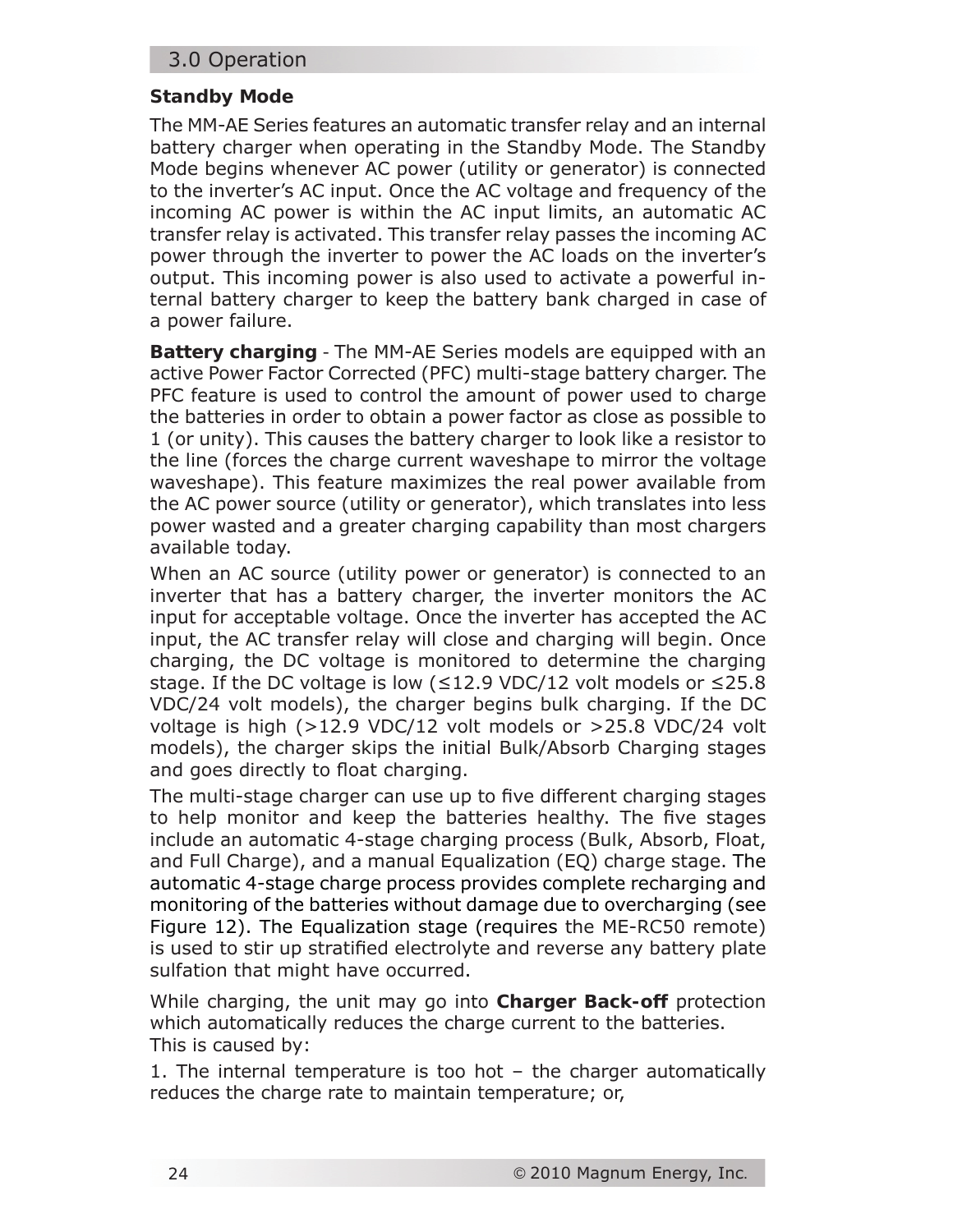2. The AC input voltage falls < 85 VAC – the charger reduces the charge current to zero to help stabilize the incoming AC voltage; or 3. FET Temperature.

The automatic 4-stage charging process includes:

- **Bulk Charging:** This is the initial stage of charging. While bulk charging, the charger supplies the battery with constant current. The charger remains in bulk charge until the absorption charge voltage is achieved (14.6 VDC/12 volt models or 29.2 VDC/24 volt models) $*$  – as determined by the Battery Type selection $**$ . **•**
- **Absorb Charging:** This is the second charging stage and begins after the bulk voltage has been reached. Absorb charging provides the batteries with a constant voltage and reduces the DC charging current in order to maintain the absorb voltage setting. The absorb charging time is 120 minutes – as determined by the Battery AmpHrs selection\*\*. **•**
- **Float Charging:** The third charging stage occurs at the end of the absorb charging time. While float charging (also known as a maintenance charge), the batteries are kept fully charged and ready if needed by the inverter. The Float Charging stage reduces battery gassing, minimizes watering requirements (for flooded batteries), and ensures the batteries are maintained at optimum capacity. In this stage, the charge voltage is reduced to the float charge voltage (13.4 VDC/12 volt models or 26.8 VDC/24 volt models)\*  $-$  as determined by the Battery Type selection<sup>\*\*</sup>  $-$  which can maintain the batteries indefinitely. **•**
- **Full Charge (Battery Saver™ mode):** The fourth stage occurs after four hours of float charging. The Full Charge stage maintains the batteries without overcharging, preventing excessive loss of water in flooded batteries or drying out of GEL/AGM batteries. In this stage, the charger is turned off and begins monitoring the battery voltage. If the battery voltage drops low (≤12.7 VDC/12 volt models or ≤25.4 VDC/24 volt models), the charger will automatically initiate another four hours in float charge. **•**

\* These voltage settings are based on the Battery Temperature Sensor (BTS) being disconnected, or at a temperature of 77° F (25° C). If the BTS is installed, these voltage settings will increase if the temperature around the BTS is below 77° F (25° C), and decrease if the temperature around the BTS is higher than 77° F (25° C).

\*\* The MM-AE Series uses changeable settings (see Table 6, Inverter Default Settings) that are adequate for most installations. However, if you determine that some of your operating parameters need to be changed, the ME-RC50 remote control can be purchased to allow changes to those settings.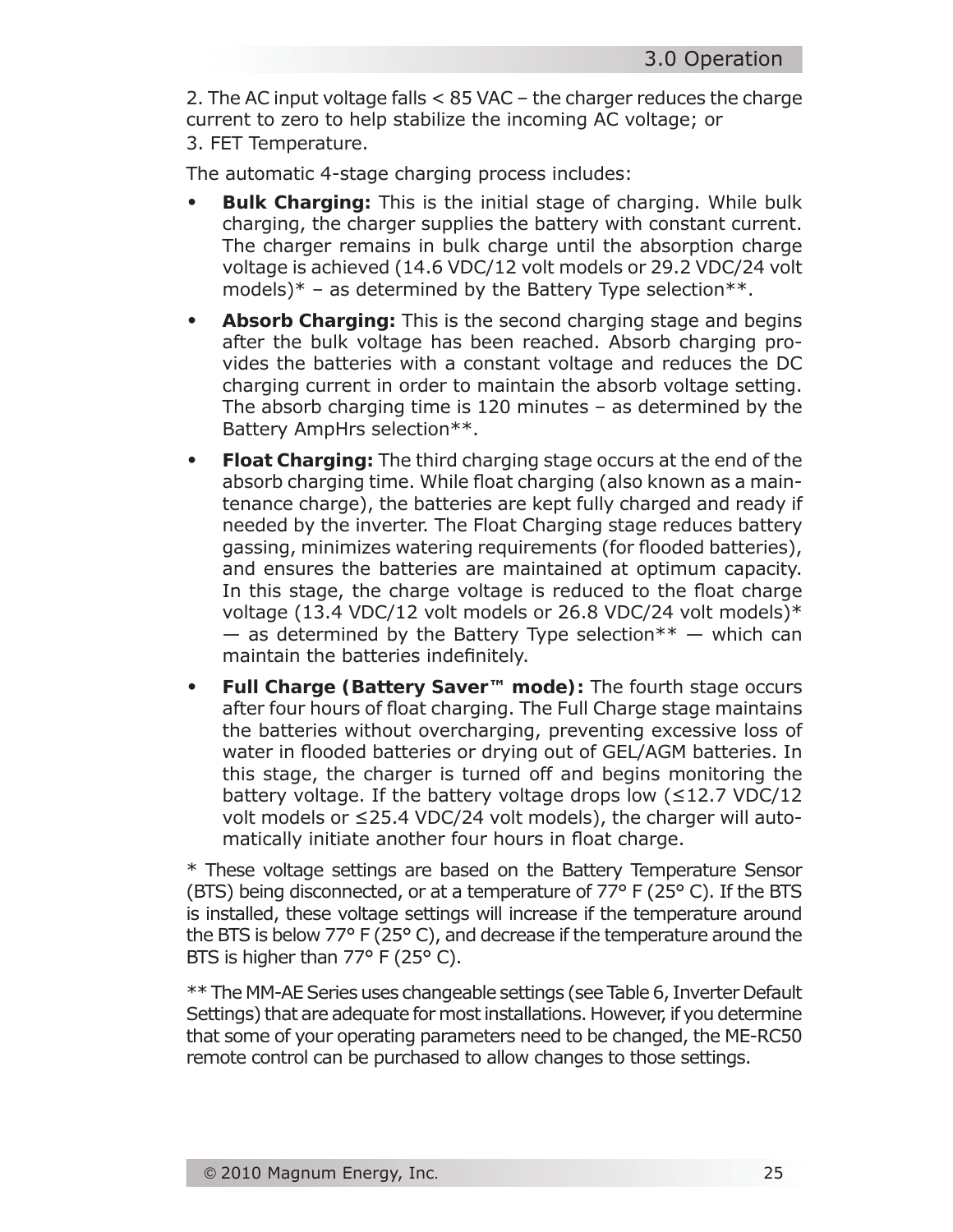

*Figure 12, Automatic 4-Stage Charging Graph*

**Transfer time** - While in Standby Mode, the AC input is continually monitored. Whenever AC power falls below the VAC dropout voltage (80 VAC, default setting), the inverter automatically transfers back to Inverter Mode with minimum interruption to your appliances – as long as the inverter is turned on. The transfer from Standby Mode to Inverter Mode averages approximately 16 milliseconds. While the MM-AE Series is not designed as a computer UPS system, this transfer time is usually fast enough to hold them up. However, the VAC dropout setting has an effect on the ability of the loads to transfer without resetting. The lower this setting, the longer the effective transfer will be and therefore, the higher the probability for the output loads to reset. This occurs because the incoming AC voltage is allowed to fall to a level that is so low that when the transfer does occur, the voltage on the inverter's output has already fallen to a low enough level to reset the loads.

The disadvantage of a higher VAC dropout setting is that smaller generators (or large generators with an unstable output) may nuisance transfer. This commonly happens when powering loads that are larger than the generator can handle – causing the generator's output voltage to constantly fall below the inverter's input VAC dropout threshold.



**Info:** You must use the ME-RC50 remote to adjust the VAC dropout setting – which in turn determines the VAC dropout threshold.



**Info:** When switching from Inverter Mode to Standby Mode, the inverter waits approximately 15 seconds to ensure the AC source is stable before transferring.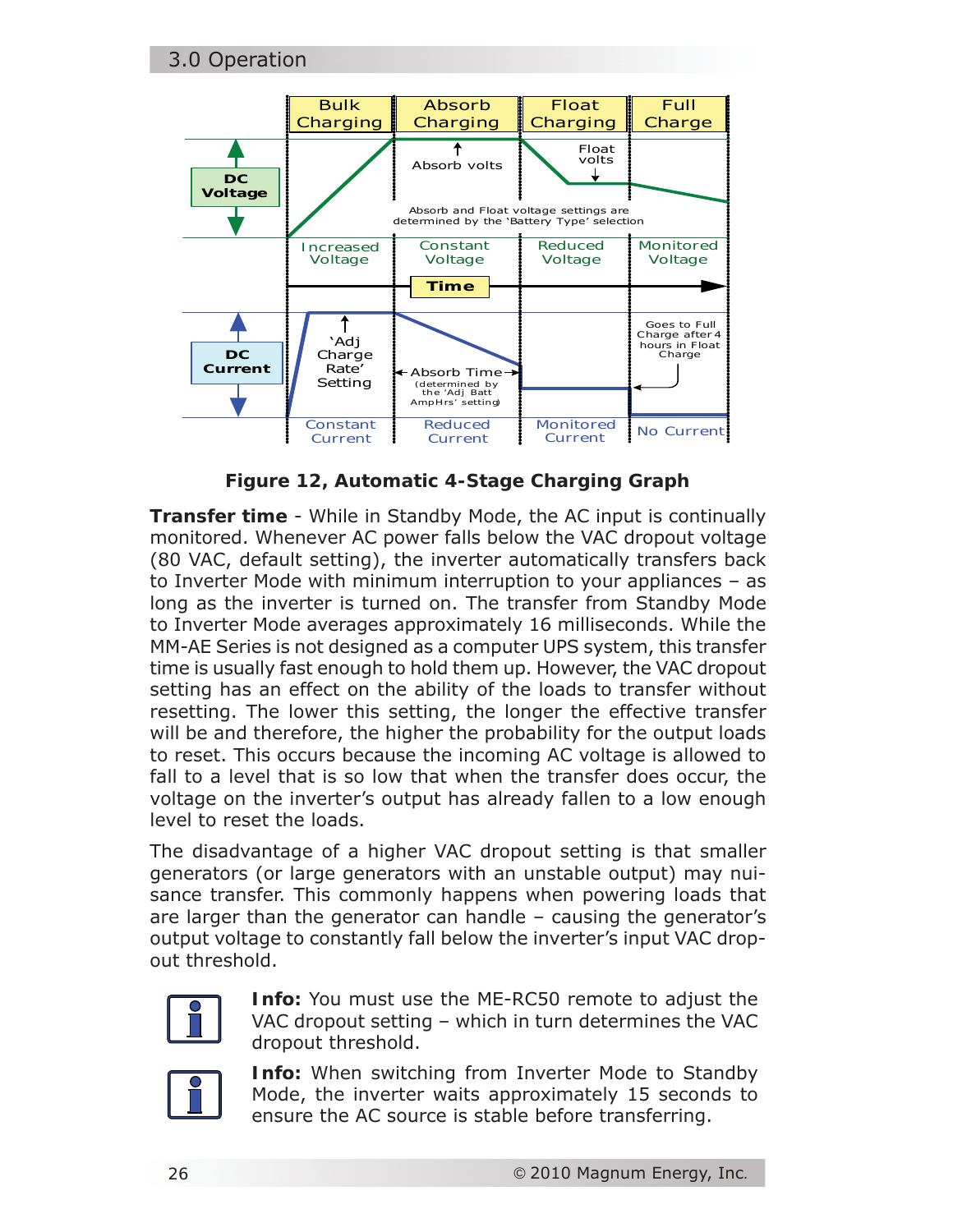**Battery Temperature Sensor Operation** - The plug-in Battery Temperature Sensor (BTS) is used to determine the battery temperature around the batteries. This information allows the multi-stage battery charger to automatically adjust the battery charge voltages for optimum charging performance and longer battery life.

When the BTS is installed, if the temperature around the BTS is below 77°F (25°C) the absorb and float charge voltage increases. If the temperature around the BTS is higher than 77°F (25°C), the absorb and float charge voltage decreases. See Figure 13 to determine how much the charge voltage changes (increases or decreases) as the temperature reading of the BTS changes. For example, the nominal absorb charge voltage for a flooded battery at  $77^{\circ}F(25^{\circ}C)$  on a 24volt model is 29.2 VDC. If the battery temperature is 95°F (35°C), the absorb charge voltage would decrease to 28.6 VDC (29.2 VDC - 0.6 change).

If the temperature sensor is NOT installed, the charge voltages will not be compensated and the battery will maintain the charge it had at a temperature of 77°F (25°C). The life of the batteries may be reduced if they are subjected to large temperature changes when the BTS is not installed.



**Info:** When the BTS is connected, the battery charger uses a value of -5mV/°C/Cell from 0-50°C to change the charge voltage based on temperature.



*Figure 13, BTS Temperature to Charge Voltage Change*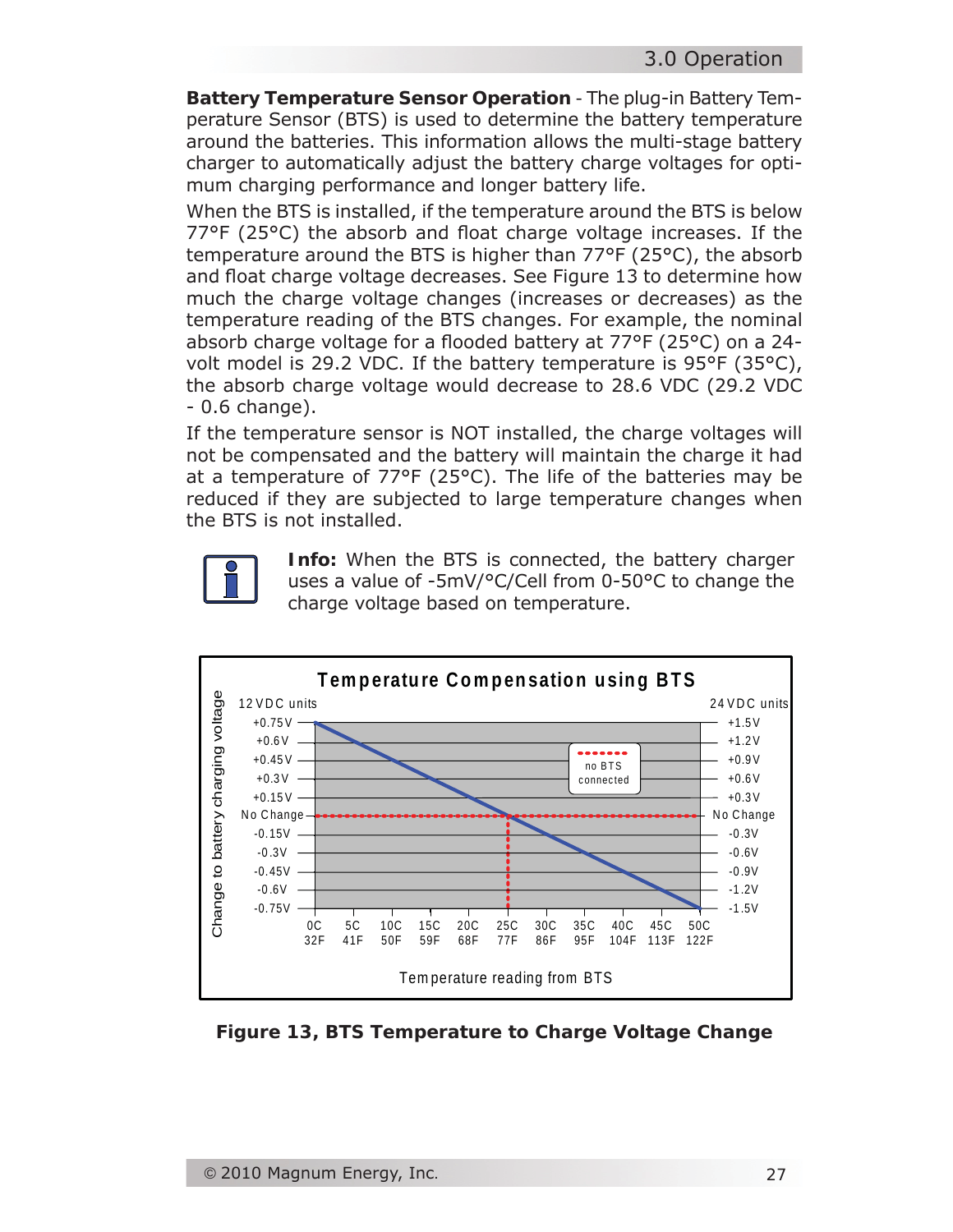# **Protection Circuitry Operation**

The inverter is protected against fault conditions, and in normal usage it will be rare to see any. However, if a condition occurs that is outside the inverter's normal operating parameters, then it will shut down and attempt to protect itself, the battery bank, and your AC loads. If there is a condition that causes the inverter to shut down, it may be one of the conditions listed below. Refer also to the Troubleshooting section to diagnose and clear the fault.

- **Low Battery** The inverter will shut off whenever the battery voltage falls to the Low Battery Cut Out (**LBCO**) level to protect the batteries from being over-discharged. After the inverter has reached the LBCO level and turned off, the inverter will automatically restart after one of the following conditions: **•**
	- 1. AC power is applied and the inverter begins operating as a battery charger.
	- 2. Battery voltage rises to the Low Battery Cut In (**LBCI**) level.

The inverter's status LED turns off when a low battery fault condition occurs. Refer to Table 5 to determine the LBCO and LBCI levels for your particular inverter model.

**High Battery** - In the event the battery voltage approaches the High Battery Cut Out (**HBCO**) level, the inverter will automatically shut down to prevent the inverter from supplying unregulated AC output voltage. The inverter's status LED turns off when a high battery fault condition occurs. The inverter will automatically restart when the battery falls to the High Battery Cut In (**HBCI**) level. Refer to Table 5 to determine the HBCO and HBCI levels for your particular inverter model. **•**



**Info:** When the BTS is connected, the battery charger uses a value of -5mV/°C/Cell from 0-50°C to change the charge voltage based on temperature.

- **Overload**  During Inverter and Standby operation modes, the inverter monitors the DC and AC current levels. In the event of a short-circuit or an overload condition for more than a few seconds, the inverter will shut down. To start operating after this fault, the inverter would need to be restarted (turned back on) after the inverter's AC loads are reduced/removed. **•**
- **Over-temperature** If internal power components begin to exceed their safe operating temperature level, the inverter will shut down to protect itself from damage. The inverter's status LED turns OFF to indicate the over-temperature fault condition. The inverter will automatically restart after the units cools down. **•**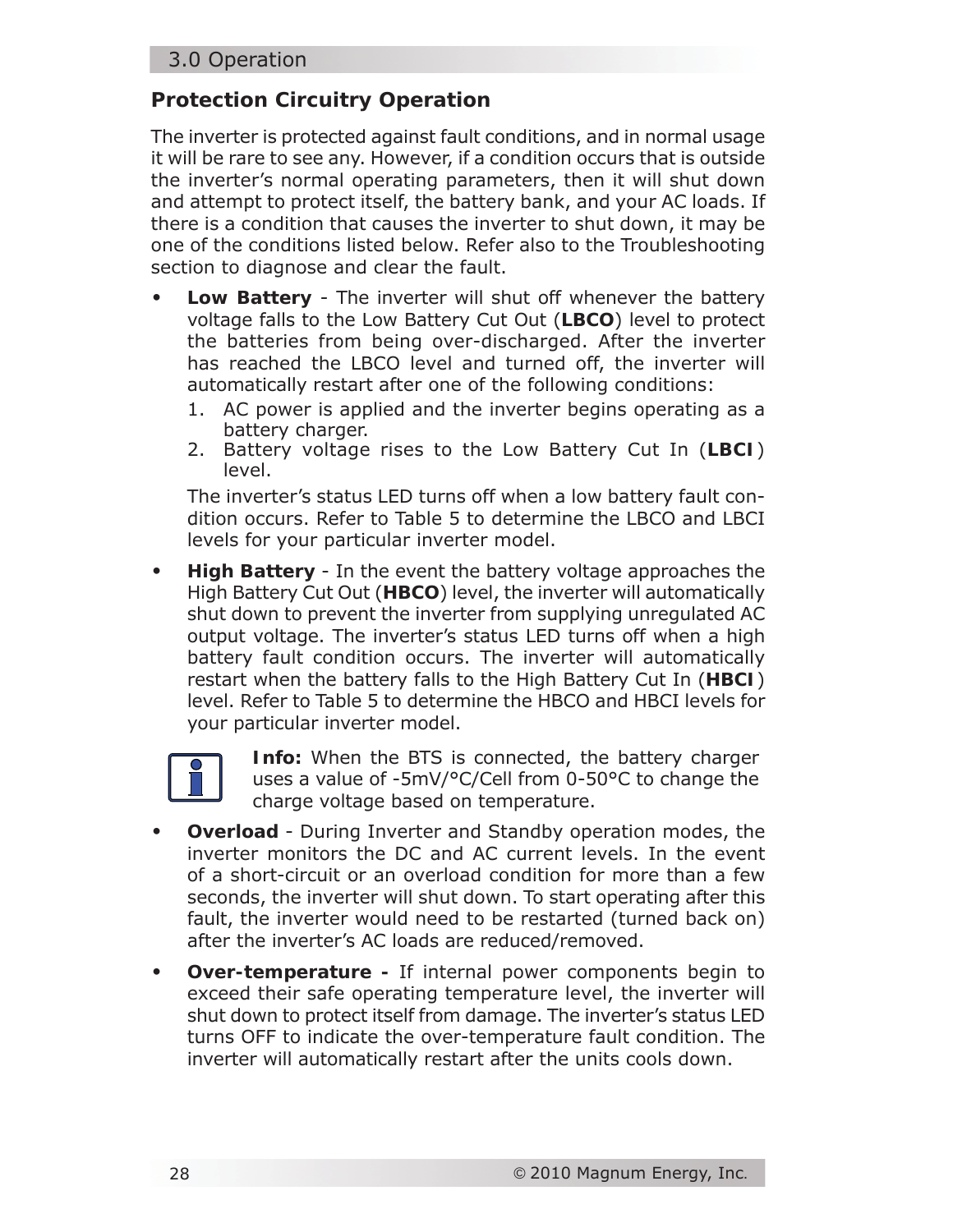**Internal Fault** - The inverter continually monitors several internal components and the processor communications. If a condition occurs that doesn't allow proper internal operation, the inverter will shut down to protect itself and the connected loads. The inverter will need to be reset to start operating. **•**

| <b>Inverter Battery</b><br>Turn On/Off  | <b>Inverter Model</b>                  |                                        |                                         |  |
|-----------------------------------------|----------------------------------------|----------------------------------------|-----------------------------------------|--|
| <b>Levels</b>                           | <b>MM612AE</b>                         | <b>MM1512AE</b>                        | <b>MM1524AE</b>                         |  |
| <b>HBCO</b>                             | $>15.8$ VDC                            | $>15.8$ VDC                            | $>31.6$ VDC                             |  |
| <b>HBCI</b>                             | 15.5 VDC                               | 15.5 VDC                               | 31.0 VDC                                |  |
| <b>LBCI</b>                             | $\geq$ 12.5 VDC                        | $\geq$ 12.5 VDC                        | $\geq$ 25.0 VDC                         |  |
| LBCO <sup>*</sup><br>(one minute delay) | 10.0 VDC<br>$(9.0 - 12.2 \text{ VDC})$ | 10.0 VDC<br>$(9.0 - 12.2 \text{ VDC})$ | 20.0 VDC<br>$(18.0 - 24.4 \text{ VDC})$ |  |
| <b>LBCO</b><br>(immediate)              | 8.5 VDC                                | 8.5 VDC                                | 17.0 VDC                                |  |

#### **Table 5, Inverter Battery Turn On/Off Levels**

*\* - adjustable with remote*

# **Inverter Startup**

**ON/OFF Switch** - The inverter can be turned on and off by lightly pressing and releasing the Power ON/OFF switch on the front of the inverter. When the inverter is first connected to the batteries, or when its automatic protection circuit has turned the inverter off, the ON/OFF switch will need to be pressed to start the unit. Once the inverter has been turned on, pressing the Power ON/OFF switch alternately turns the inverter on and off.



**WARNING:** The Power ON/OFF control switch does not turn on or off the charger feature. If AC power (utility or generator) is connected and qualified on the AC input, this AC power will also be available on the AC output and is not controlled by the Power ON/OFF switch.

**Status LED Indicator** - The status indicator is a green LED (Light Emitting Diode) that provides information on the operational mode of the inverter. Watch this indicator for at least 10 seconds to determine the inverter's operational condition from the information below:

#### **Inverter Mode**

- **Off** Indicates the inverter is off; there is no AC power from the inverter, utility, or generator at the inverter's output terminals. **•**
- **Blinks On** (once every second) The inverter is on and is using energy from the battery. The inverter is either providing full power to the loads connected to the inverter, or it's in Search Mode and ready to supply AC power to the connected loads. **•**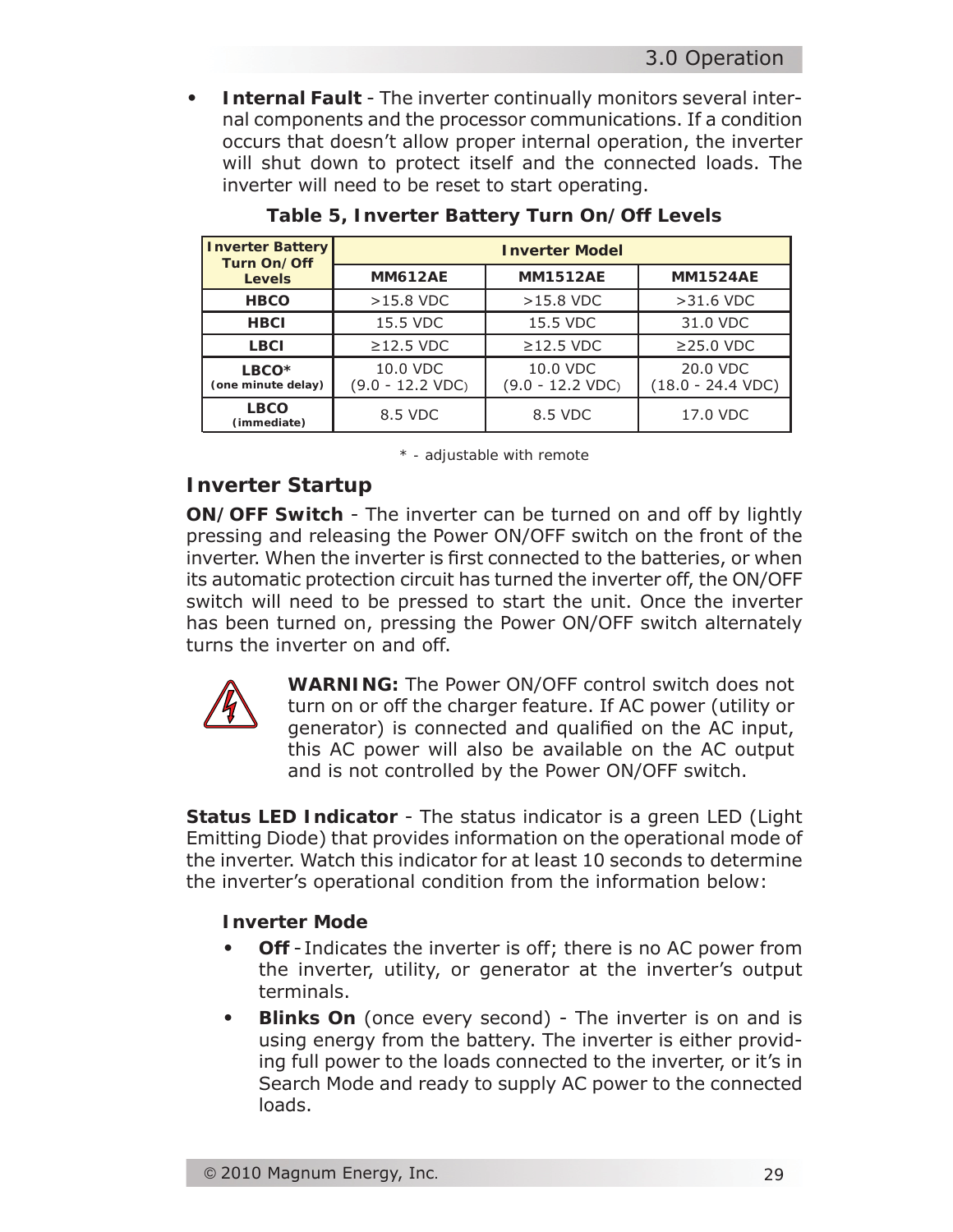#### 3.0 Operation

#### **Protection Mode**

There are five fault conditions that will cause the inverter to shut down: Low Battery, High Battery, Over-temperature, AC Overload, and Internal faults. If your inverter has shut down, monitor the status indicator and count the number of blinks that occur every four seconds to determine the particular reason for the shutdown. Refer to the Troubleshooting section to help diagnose/clear the fault condition.

- Blinks on 1 time every four seconds Low Battery fault.
- Blinks on 2 times every four seconds High Battery fault.
- Blinks on 3 times every four seconds Over-temperature fault.
- Blinks on 4 times every four seconds AC Overload fault.
- Blinks on 5 times every four seconds Internal fault.

#### **Charge Mode**

The green LED status indicator provides additional information:

• Blinks off every four seconds - The unit is charging the batteries connected to the inverter. The external AC power (utility power or generator) connected to the inverter's input is passing through the inverter and is powering the AC loads connected to the inverter's output.

# **Factory Default Settings**

The MM-AE Series inverter/charger uses default settings that are adequate for most installations (see Table 6). However, you can adjust these parameters using Magnum's optional ME-RC50 remote. The settings once programmed are saved in non-volatile memory and are preserved until changed – even if DC power to the inverter is lost (the ME-RC50 must always be connected). The following information can help you determine if you need the ME-RC50 remote\*.

**01 Search Watts:** This setting allows you to turn off the power-saving Search Mode circuitry and to adjust the power level at which the inverter will "wake up" and start inverting.

**02 Low Battery Cut Out:** This setting determines when the inverter will turn off based on low battery voltage. The inverter turns off automatically after the battery voltage has been below this setting for more than one minute. This protects the batteries from over-discharge and the AC loads from unregulated power (brown-outs).

*<sup>\*</sup> Visit www.magnumenergy.com for more information.*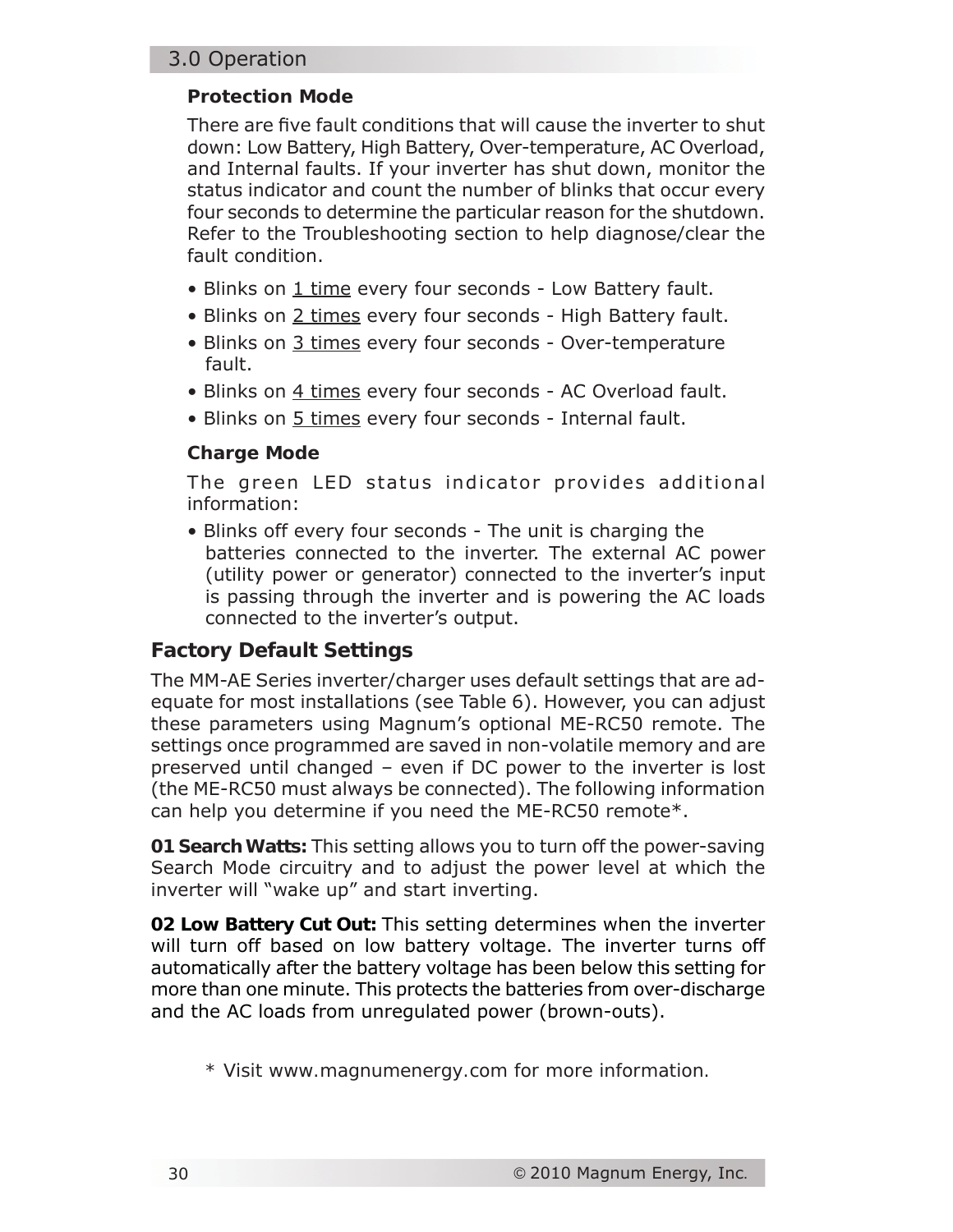**03 Battery AmpHrs:** This setting allows you to input the battery bank size in amp hours. This provides information to the charger on how long to charge the batteries in the Absorb Charging stage.

**04 Battery Type:** This setting identifies the type of batteries being used in the system. This provides information to the charger to determine what voltage level to use to charge the batteries.

**05 Charge Rate:** This setting can be used to turn off the charger, limit the amount of current that the charger can use (leaving more current available to power loads); or, to ensure small battery banks are not overheated because of a charge rate that is too high.

**06 VAC Dropout:** Sets the minimum AC voltage that must be present on the AC input before the unit transfers from Standby Mode to Inverter Mode. This protects the AC loads from utility outages and brown-outs.

The ME-RC50 remote also provides the following features:

- allows you to enable an equalize charge for certain battery types •
- displays the inverter/charger's operating status •
- provides fault information for troubleshooting •

| <b>Function</b>       | <b>Default Settings</b>                          |  |
|-----------------------|--------------------------------------------------|--|
| <b>Search Watts</b>   | 5W                                               |  |
| <b>LowBatCutOut</b>   | 10.0 VDC (MM1524AE - 20.0 VDC)                   |  |
| <b>Battery AmpHrs</b> | 400 AmpHrs                                       |  |
|                       | (Absorb Time = 120 minutes)                      |  |
|                       | <b>Flooded - Liquid Lead Acid</b>                |  |
| <b>Battery Type</b>   | $(Bulk = 14.6 VDC, Float = 13.4 VDC)$            |  |
|                       | $(MM1524AE - Bulk = 29.2 VDC, Float = 26.8 VDC)$ |  |
| <b>Charge Rate</b>    | 100%                                             |  |
| <b>VAC dropout</b>    | 80VAC                                            |  |

#### **Table 6, Inverter Default Settings**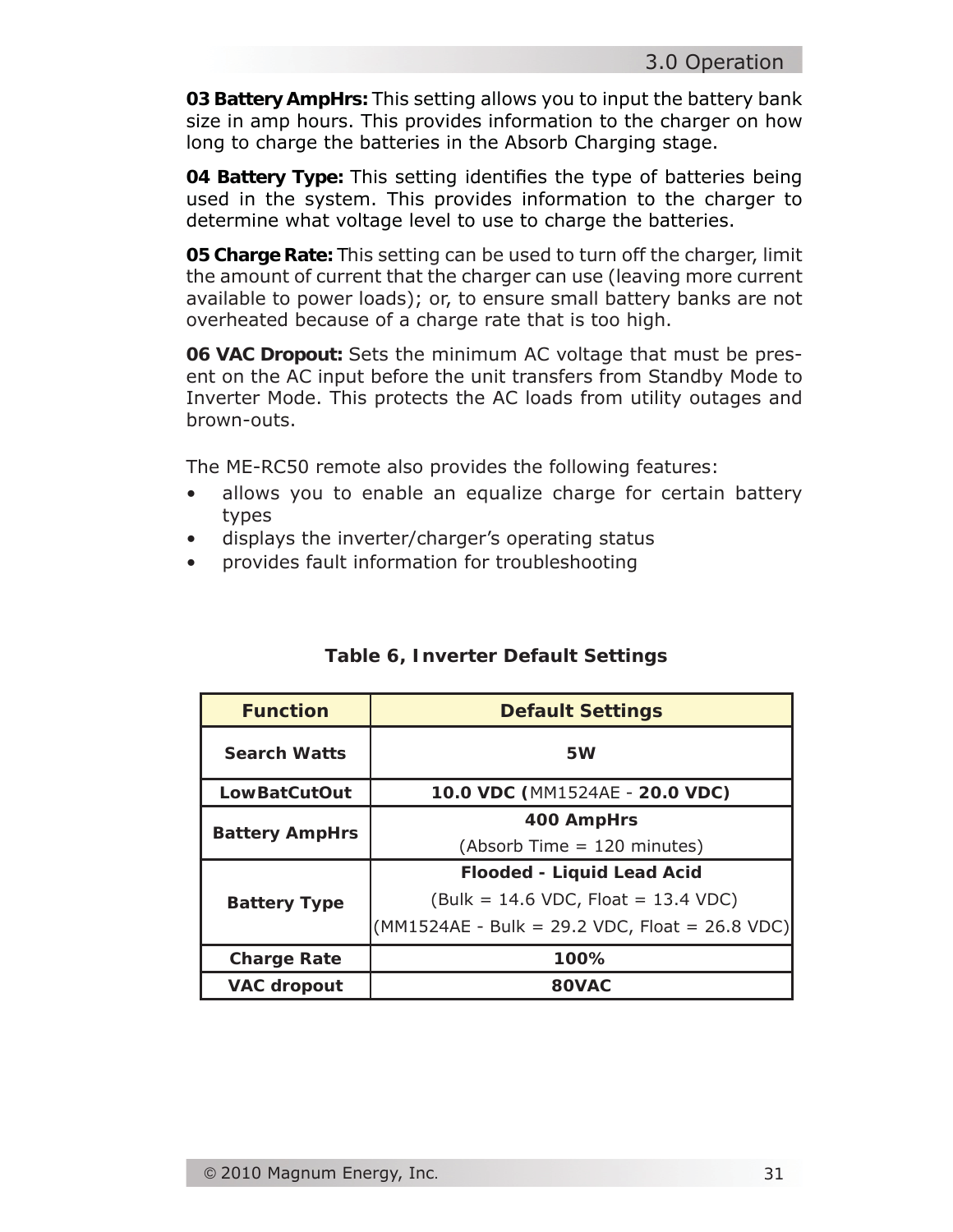# **4.0 Maintenance and Troubleshooting**

# **Recommended Inverter and Battery Care**

The MM-AE Series inverter/charger is designed to provide you with years of trouble-free service. Even though there are no user-serviceable parts, it is recommended that every 6 months you perform the following maintenance steps to ensure optimum performance and extend the life of your batteries.



**WARNING**: Prior to performing these checks, switch both the AC and DC circuits OFF.

- Visually inspect the batteries for cracks, leaks, or swelling replace if necessary.
- Use baking soda to clean and remove any electrolyte spills or buildups.
- Check and tighten all battery holddown clamps.
- Clean and tighten (10 to 12 foot-pounds) all DC terminals (battery and inverter) and connecting cables.
- Check and fill battery water levels (Liquid Lead Acid batteries only).
- Check individual battery voltages (replace those that vary more than 0.3 VDC of each other).
- Check all cable runs for signs of chafing  $-$  replace if necessary.
- Check the inverter's cooling vents clean as necessary.

# **Resetting the Inverter**

Under some fault conditions (i.e., an internal fault), the inverter will need to be reset.

To reset the inverter:

- 1. Press and hold the Power ON/OFF pushbutton for approximately 15 seconds, or until the status LED comes on and flashes rapidly (see Figure 2, Items 1 and 2).
- 2. Release the Power ON/OFF pushbutton once the rapid flashing has begun. The status LED will go off.
- 3. Press the Power ON/OFF pushbutton again to turn the inverter on.



**Info:** The Power ON/OFF pushbutton is a small *momentary* type switch which operates by lightly pressing and releasing.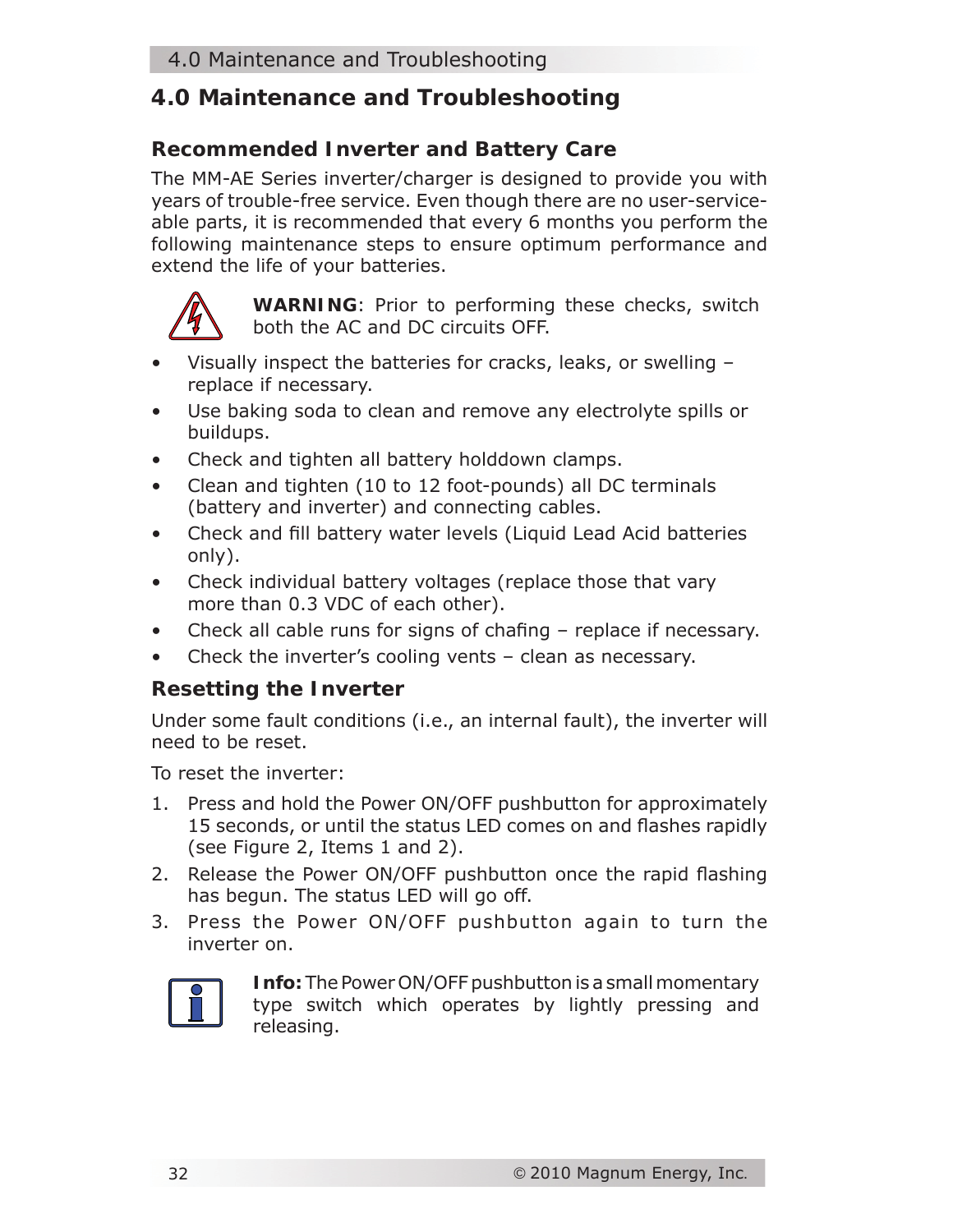# **Troubleshooting**

The MM-AE Series inverter/charger is a fairly simple device to troubleshoot. There are only two active circuits (AC and DC), as well as a charging circuit. The following chart is designed to help you quickly pinpoint the most common inverter and charger faults.

| <b>Symptom</b>                                                                                | <b>Possible cause</b>                                                                                                                                                                        | <b>Recommended Solution</b>                                                                                                                                                                                                                                                                                                |
|-----------------------------------------------------------------------------------------------|----------------------------------------------------------------------------------------------------------------------------------------------------------------------------------------------|----------------------------------------------------------------------------------------------------------------------------------------------------------------------------------------------------------------------------------------------------------------------------------------------------------------------------|
| Low Battery Voltage<br>(the status indicator<br>blinks on 1 time every<br>4 secs)             | below the Low Battery Cut Out<br>(LBCO) set-point for more than one<br>minute (10.0VDC = LBCO default<br>setting).                                                                           | The battery voltage level has dropped Battery voltage is too low. Check fuses/<br>circuit-breakers and cable connections.<br>Check battery voltage at the inverter's<br>terminals. Your batteries may need<br>to be charged, this fault condition will<br>automatically clear when the battery<br>voltage exceeds 12.5VDC. |
| <b>High Battery Voltage</b><br>(the status indicator<br>blinks on 2 times<br>every 4 secs)    | The battery voltage is above 15.5<br>VDC. The inverter automatically<br>resets and resumes operation when<br>the battery voltage drops below 15.5<br>VDC.                                    | This condition usually occurs only when<br>an additional charging source (alternator,<br>solar panels or other external charging<br>sources) is used to charge the battery<br>bank. Reduce or turn off any other<br>charger to the inverter batteries to allow<br>the voltage level to drop.                               |
| Over-temperature<br>condition<br>(the status indicator<br>blinks on 3 times<br>every 4 secs)  | The internal temperature of the<br>inverter has risen above acceptable<br>limits; caused by loads too great for<br>the inverter to operate continuously,<br>or by lack of ventilation to the | Reduce the number of electrical loads<br>that you are operating, this will avoid a<br>repeat Over-temp shutdown if the cause<br>was too many loads for the ambient                                                                                                                                                         |
|                                                                                               | inverter. When the unit has cooled, it<br>will automatically reset and resume<br>operation.                                                                                                  | Check ventilation around the inverter,<br>ensure cool air is available to pass-thru<br>the inverter.                                                                                                                                                                                                                       |
| <b>AC Overload</b><br>(the status indicator<br>blinks on 4 times<br>every 4 secs)             | The inverter has turned off because<br>the connected loads are larger than<br>the inverters output capacity or the<br>output wires are shorted.                                              | Reduce the AC loads connected to the<br>inverter or remove all AC output wiring<br>and restart the inverter.                                                                                                                                                                                                               |
| <b>Internal fault</b><br>(the status indicator<br>blinks on 5 times<br>every 4 secs)          | This fault occurs when an internal<br>fault is detected.                                                                                                                                     | To clear this fault, an inverter reset<br>is reguired. Remove DC power to the<br>inverter or press and hold down the<br>power switch on the inverter for 15<br>seconds (until the green Status LED<br>comes on). If this fault does not clear, the<br>lunit will need to be serviced.                                      |
| is off.                                                                                       | Inverter's status light Inverter is switched OFF or there is<br>no DC voltage (battery) connected to<br>linverter.                                                                           | Switch the inverter ON. Connect a battery<br>with correct voltage to the inverter.                                                                                                                                                                                                                                         |
| (AC IN on remote<br>blinks)                                                                   | AC input won't connect The incoming AC voltage will not<br>be accepted if it is below the VAC<br>Dropout setting (80VAC = VAC<br>Dropout default setting).                                   | Check the incoming AC voltage to the<br>input of the inverter, ensure it is present<br>and above the VAC dropout level.                                                                                                                                                                                                    |
| Appliances turn off                                                                           | Loose AC output connections.                                                                                                                                                                 | Tighten AC output connections.                                                                                                                                                                                                                                                                                             |
| and on: or there is low<br>AC output power.                                                   | Loose / corroded battery cables.                                                                                                                                                             | Clean and tighten all cables.                                                                                                                                                                                                                                                                                              |
|                                                                                               |                                                                                                                                                                                              |                                                                                                                                                                                                                                                                                                                            |
| <b>Inverter AC output</b><br>voltage is too low or<br>too high when using<br>an AC voltmeter. | Wrong type of voltmeter used (will<br>on the battery voltage).                                                                                                                               | Most meters are made to read Average<br>display 90 VAC to 130 VAC depending AC voltage. The AC output of the MM is a<br>"modified" waveform which requires using<br>a "true" RMS voltmeter to correctly read<br>the output voltage.                                                                                        |
| While charging, the<br>DC charge voltage is<br>higher or lower than<br>expected.              | If the Battery Temperature Sensor is<br>installed, it will increase or decrease<br>the DC voltage level depending on<br>temperature around the battery<br>sensor.                            | This is normal.                                                                                                                                                                                                                                                                                                            |

#### **Table 7, Troubleshooting Guide**

I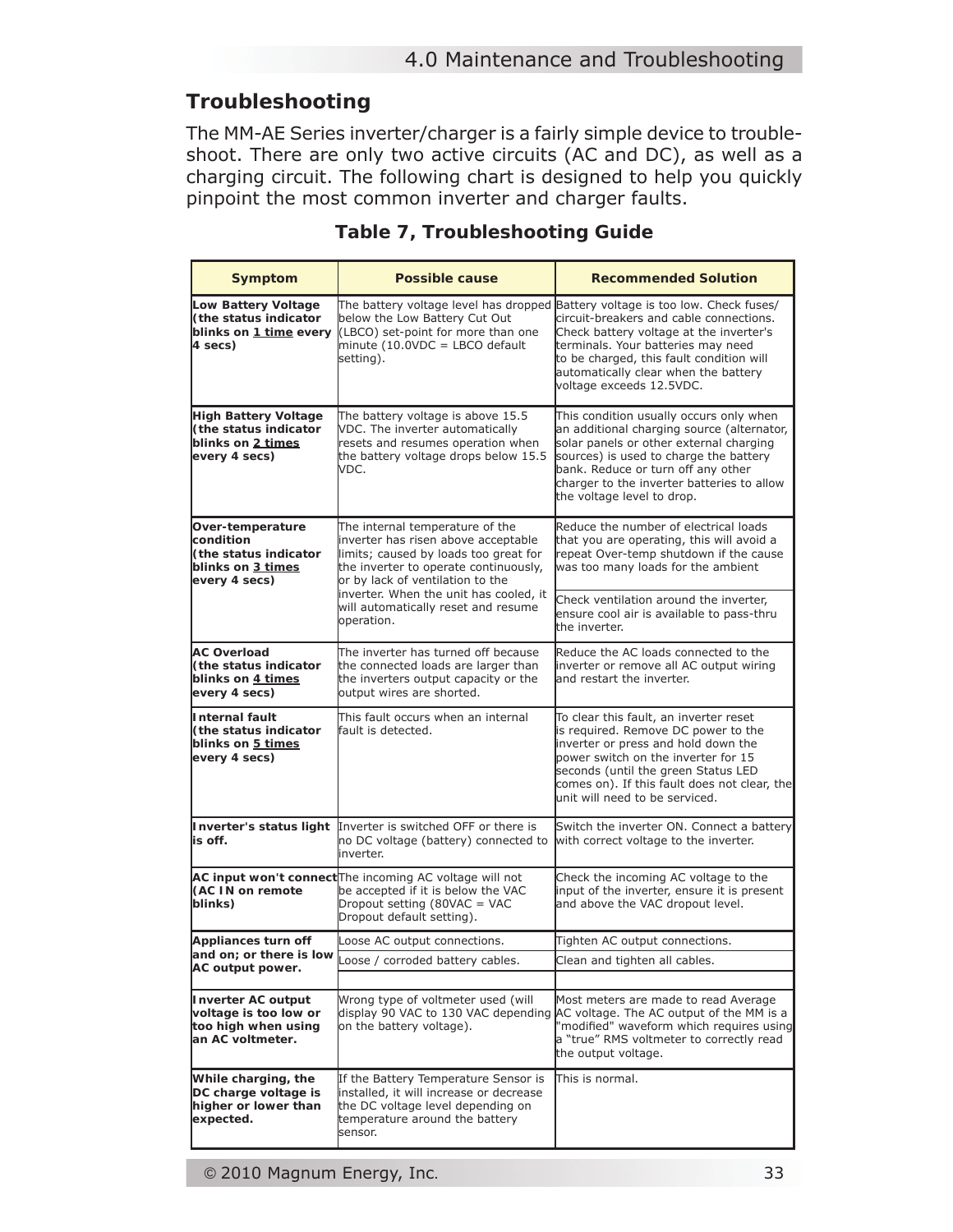# **5.0 Specifi cations**

## **Table 8, MM-AE Series Specifi cations**

| <b>MODEL</b>                             | <b>MM612AE</b>                                     | <b>MM1512AE</b>                                                | <b>MM1524AE</b>   |
|------------------------------------------|----------------------------------------------------|----------------------------------------------------------------|-------------------|
| <b>Inverter Specifications</b>           |                                                    |                                                                |                   |
| Input battery voltage range              | 9 to 16 VDC                                        | 9 to 16 VDC                                                    | 18 to 32 VDC      |
| Nominal AC output voltage                |                                                    | 120 VAC $+/- 5%$                                               |                   |
| Output frequency and accuracy            |                                                    | 60 Hz +/- $0.1$ Hz                                             |                   |
| 1msec surge current (amps AC)            | 27                                                 | 42                                                             | 45                |
| 100msec surge current (amps AC)          | 11                                                 | 23                                                             | 24                |
| 5 sec surge power (real watts)           | 1100                                               | 2100                                                           | 2650              |
| 10 sec surge power (real watts)          | 1050                                               | 1900                                                           | 2575              |
| 30 sec surge power (real watts)          | 1000                                               | 1750                                                           | 2500              |
| 5 min surge power (real watts)           | 950                                                | 1550                                                           | 2350              |
| 30 min surge power (real watts)          | 675                                                | 1525                                                           | 1900              |
| Continuous power output at 25° C         | 600 VA                                             | 1500 VA                                                        | 1500 VA           |
| Maximum input battery current            | 80 ADC                                             | <b>200 ADC</b>                                                 | <b>100 ADC</b>    |
| Inverter efficiency (peak)               | 95%                                                | 95%                                                            | 91%               |
| <b>Transfer time</b>                     |                                                    | 16 msecs                                                       |                   |
| AC transfer capability                   | 7A                                                 | 12A                                                            | 12A               |
| Search mode (typical)                    | 3 watts                                            | 6 watts                                                        | 4 watts           |
| No load (120 VAC output, typical)        | 10 watts                                           | 18 watts                                                       | 9 watts           |
| Waveform                                 | <b>Modified Sine Wave</b>                          |                                                                |                   |
| <b>Charger Specifications</b>            |                                                    |                                                                |                   |
| Continuous output at 25° C               | 30 ADC                                             | <b>70 ADC</b>                                                  | 35 ADC            |
| Charger efficiency                       | 85%                                                | 88%                                                            | 88%               |
| Power factor                             |                                                    | > 0.95                                                         |                   |
| Input current at rated output (amps AC)  | $\overline{4}$                                     | 9                                                              | 9                 |
| Battery temperature compensation         | Yes, 15 ft Battery Temp Sensor standard            |                                                                |                   |
| <b>General Features and Capabilities</b> |                                                    |                                                                |                   |
| Protection circuitry                     | Low/High Battery, Over-temp & Overload             |                                                                |                   |
| Corrosion protection                     | PCB's conformal coated, powder coated chassis      |                                                                |                   |
| Output circuit breaker                   | 7A switchable                                      | 12A switchable                                                 | 12A switchable    |
| Input circuit breaker                    | 8 AAC                                              | 20 AAC                                                         | 20 AAC            |
| Internal cooling                         | Yes, 0 to 59 cfm variable speed                    |                                                                |                   |
| Optional remotes available               | MM-RC or ME-RC50                                   |                                                                |                   |
| UL listing                               | <b>NA</b>                                          |                                                                |                   |
| Environmental Specifications             |                                                    |                                                                |                   |
| <b>Operating temperature</b>             |                                                    | $-20^{\circ}$ C to $+60^{\circ}$ C ( $-4^{\circ}$ F to 140° F) |                   |
| Non-operating temperature                | -40° C to +70° C (-40° F to 158° F)                |                                                                |                   |
| Operating humidity                       | 0 to 95% RH non-condensing                         |                                                                |                   |
| <b>Physical Specifications</b>           |                                                    |                                                                |                   |
| Dimensions (L x W x H)                   | 16.6"x 8.4"x 4.7" (42cm x 21cm x 12cm)             |                                                                |                   |
| Mounting                                 | Shelf or wall (no vents facing downward or upward) |                                                                |                   |
| Weight                                   | 16 lbs. (7.3 kg)                                   | 22 lbs. (10 kg)                                                | 22 lbs. (10 kg)   |
| Shipping weight                          | 18 lbs. (8.2 kg)                                   | 24 lbs. (10.9 kg)                                              | 24 lbs. (10.9 kg) |

Specifications @  $25^{\circ}$  C - Subject to change without notice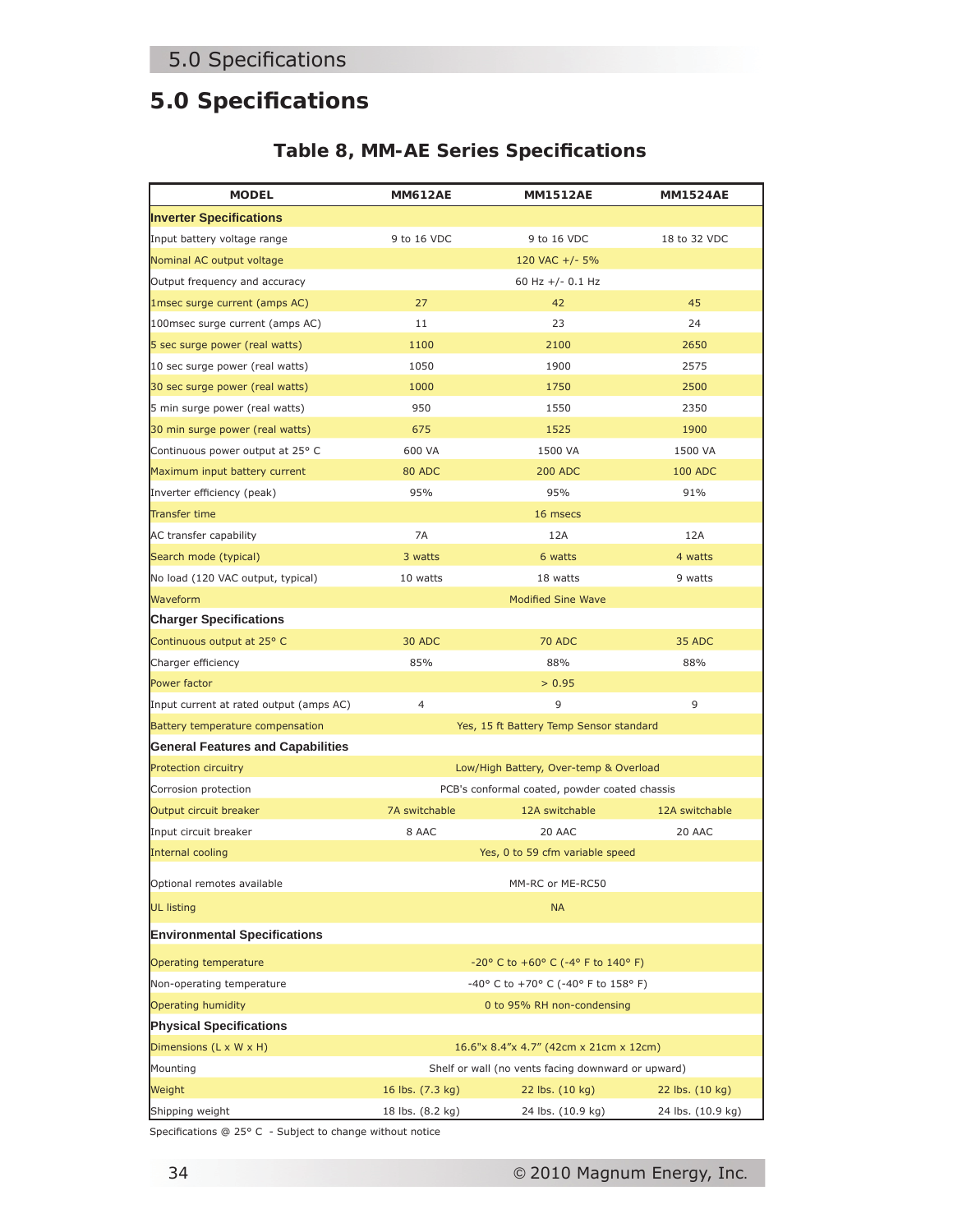# **Appendix - Optional Equipment and Accessories**

The following Magnum Energy components are available for use with the MM-AE Series inverter/charger. Some of these items are required depending upon the intended use of the inverter.

## **Smart Battery Combiner**

The Smart Battery Combiner (ME-SBC™) is designed to monitor and charge a second battery using a portion of the current that is charging the main battery. The ME-SBC eliminates a significant voltage drop, and provides automatic turn-on and turn-off based on adjustable voltage set-points. This allows different batteries to be charged from a single charging source, and prevents overcharging/undercharging.

## **Basic Remote Control**

The ME-RC50 Remote Control Panel is simple to use; an LCD screen and "at a glance" LEDs display complete inverter/charger status. Soft keys provide simple access to menus and a rotary encoder knob allows you to scroll through and select a wide range of settings.

#### **Auto Generator Start Controller**

The ME-AGS-N Automatic Generator Start controller (Network version) is designed to automatically start your generator based on low battery condition or high temperature. The AGS controller includes an input voltage jumper (for 12, 24, and 48 volt battery banks) and a 4-position DIP (Dual In-line Package) switch which provides the ability to change the relay timing configurations to allow compatibility with a wider range of generators.

#### **Battery Monitor Kit**

The ME-BMK Battery Monitor Kit is a single battery bank amp-hour meter that monitors the condition of the battery and provides information to let you know how much energy you have available and let you plan your electrical usage to ensure the battery is not being over-discharged. The ME-BMK-NS version does not include a DC shunt – order the ME-BMK to receive a 500A/50mv DC shunt.

#### **Fuse Block/Fuses**

The Magnum Fuse/Fuse-blocks are used to protect the battery bank, inverter, and cables from damage caused by DC short circuits and overloads. They include a slow-blow fuse with mounting block and protective cover. The 125 and 200 amp models use an ANL type fuse and the 300 and 400 amp models use a Class-T fuse.

#### **DC Load Disconnect**

The MM-DCLD (DC Load Disconnect) pigtail adapter is designed to provide a means to DISABLE the inverter function when a 12 volt DC signal is removed.

#### **Ignition Switch Activate**

The MM-ISA is a pigtail adapter designed to automatically ENABLE the inverter function when a 12 volt DC signal is supplied.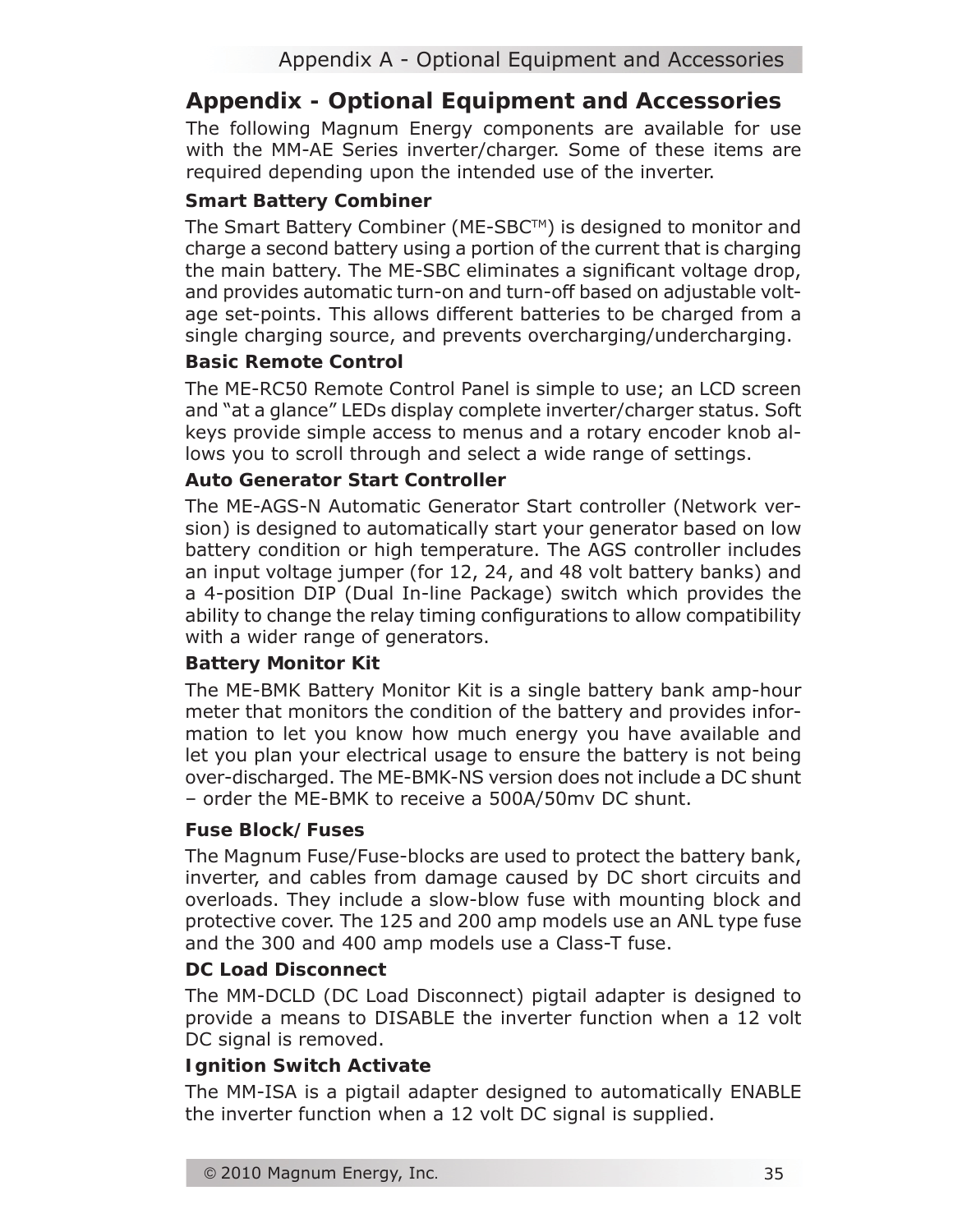# **Appendix B - Battery Information**

# **Battery Bank Sizing**

The size of the battery bank determines how long the inverter can power the AC loads without recharging. The larger the battery bank, the longer the run time. Size your battery bank to the system's AC load requirements and the length of time required to run the load from the batteries. In general, the battery bank should not be discharged more than 50%.

# **Battery Types**

Batteries are available in different sizes, amp-hour ratings, voltage, and chemistries; they also come in liquid or gel, vented or nonvented, etc. They are also available for starting applications (such as an automobile starting battery) and deep discharge applications. Only the deep cycle types are recommended for inverter applications. Choose the batteries best suited for the inverter installation and cost. Use only the same battery type for all batteries in the bank. For best performance, all batteries should be from the same lot and date. This information is usually printed on a label located on the battery.

# **Battery Configuration**

The battery bank must be wired to match the inverter's DC input voltage specifications. In addition, the batteries can be wired to provide additional run time. The various wiring configurations are:

#### **Series Wiring**

Wiring batteries in a series increases the total battery bank output voltage. A series connection combines each battery in a string until the voltage matches the inverter's DC requirement. Even though there are multiple batteries, the capacity remains the same. In the example below (Figure 14), two 6 VDC/200 AHr batteries are combined into a single string – resulting in a 12 VDC/200 AHr bank.



**12 volt battery bank (total capacity = 200 A H rs)**

*Figure 14, Series Battery Wiring*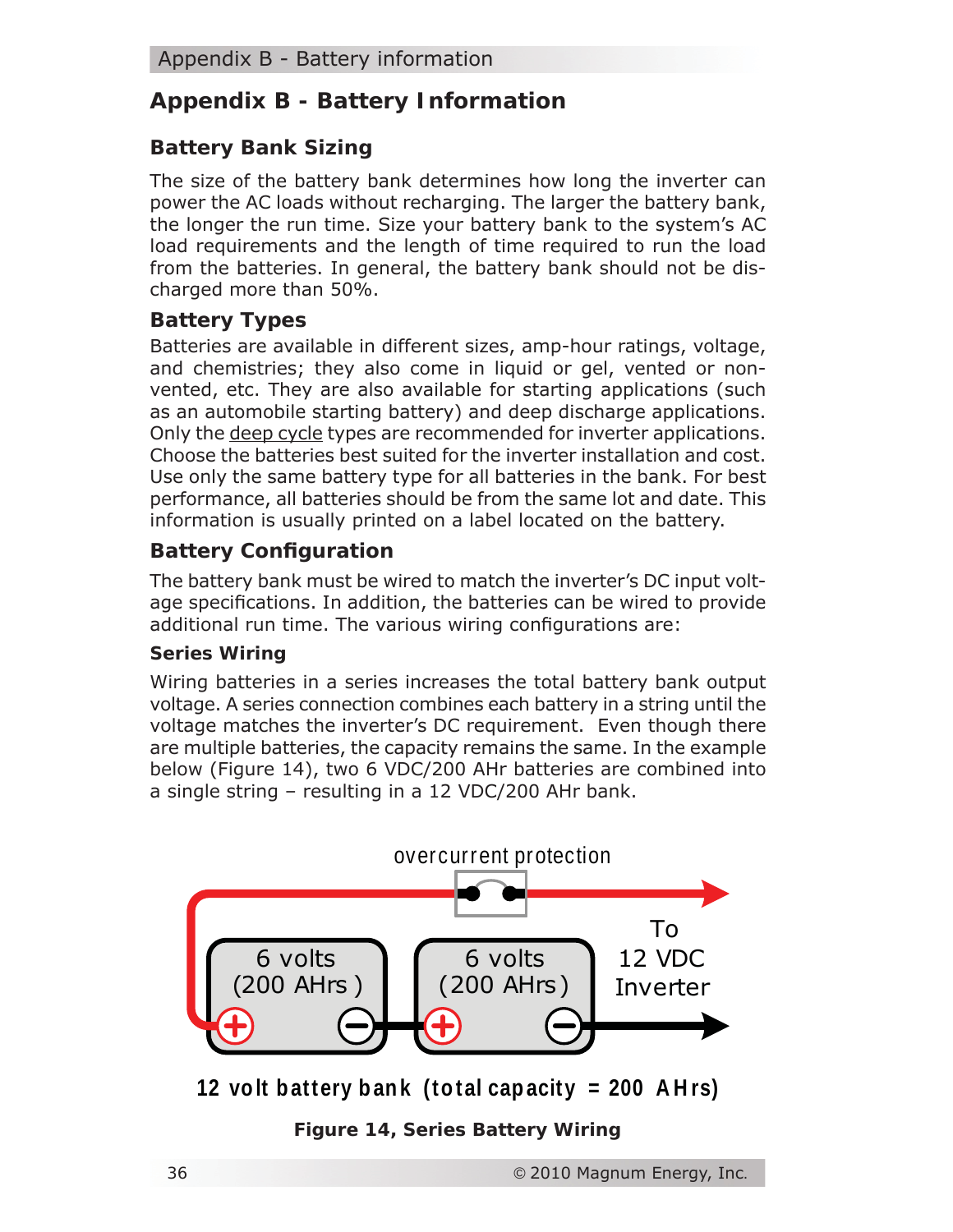#### **Parallel Wiring**

Wiring the batteries in parallel increases the total run time the batteries can operate the AC loads. A parallel connection combines overall battery capacity by the number of batteries in the string. Even though there are multiple batteries, the voltage remains the same. In the example below (Figure 15), four 12 VDC/100 AHr batteries are combined into a single 12 VDC/400 AHr battery bank.



*Figure 15, Parallel Battery Wiring*

#### **Series-Parallel Wiring**

A series-parallel configuration increases both voltage (to match the inverter's DC requirements) and capacity (to increase run time for operating the loads) using smaller, lower-voltage batteries. In the example below (Figure 16), four 6 VDC/200 AHr batteries are combined into two strings resulting in a 12 VDC/400 AHr battery bank.

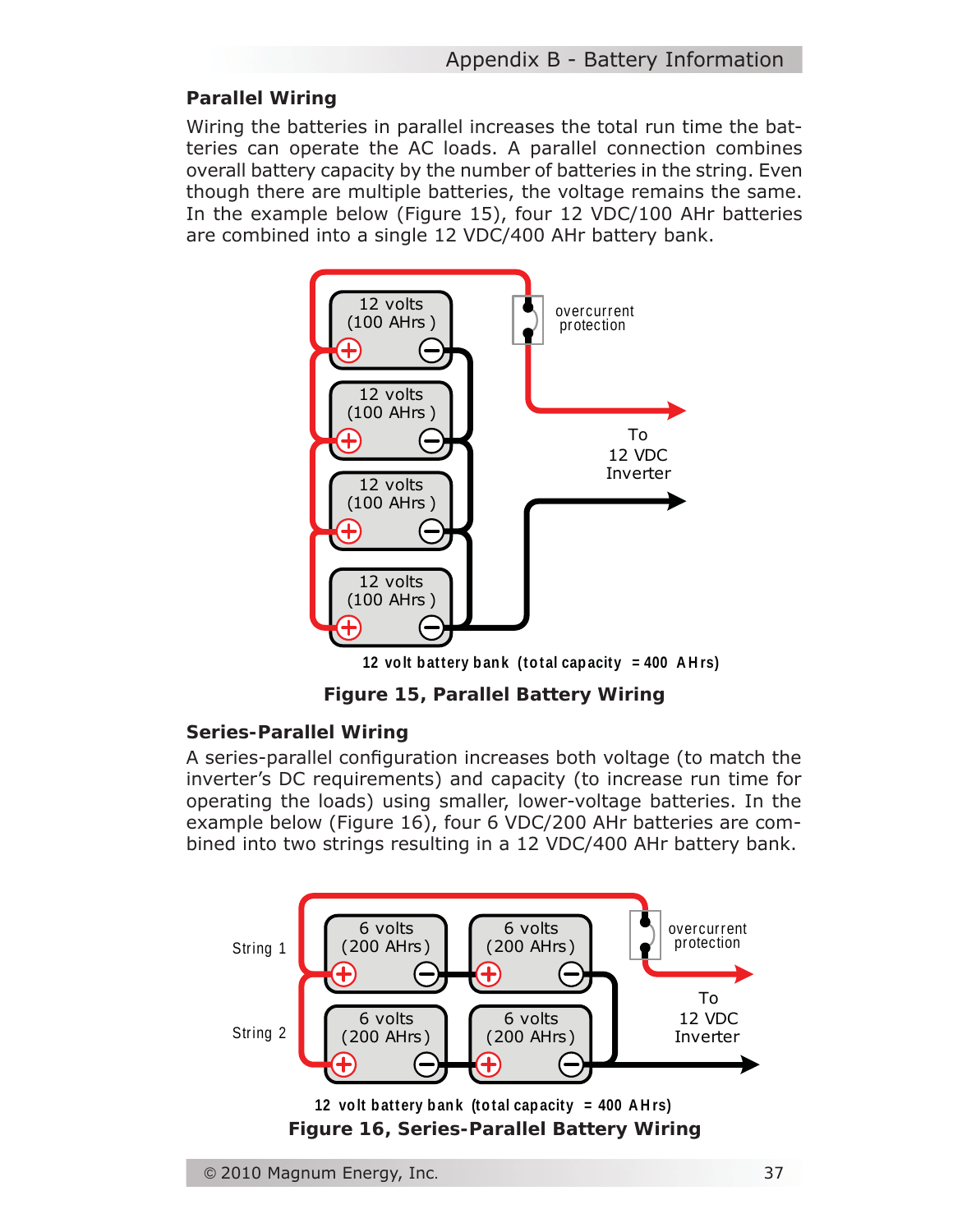#### Appendix B - Battery Information



*Figure 17, Battery Bank Wiring Examples (12 volt)*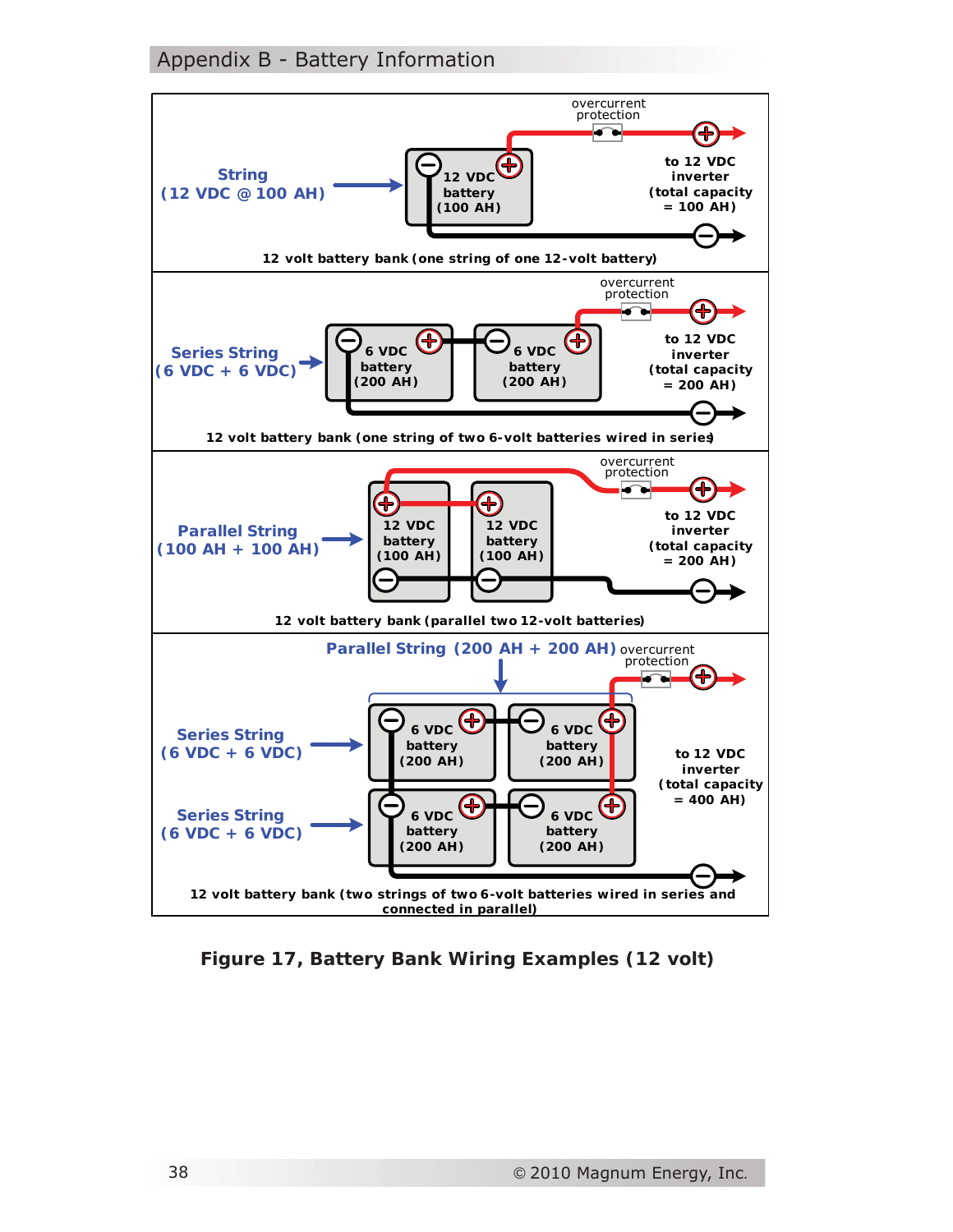Appendix B - Battery Information



*Figure 18, Battery Bank Wiring Examples (24-volt)*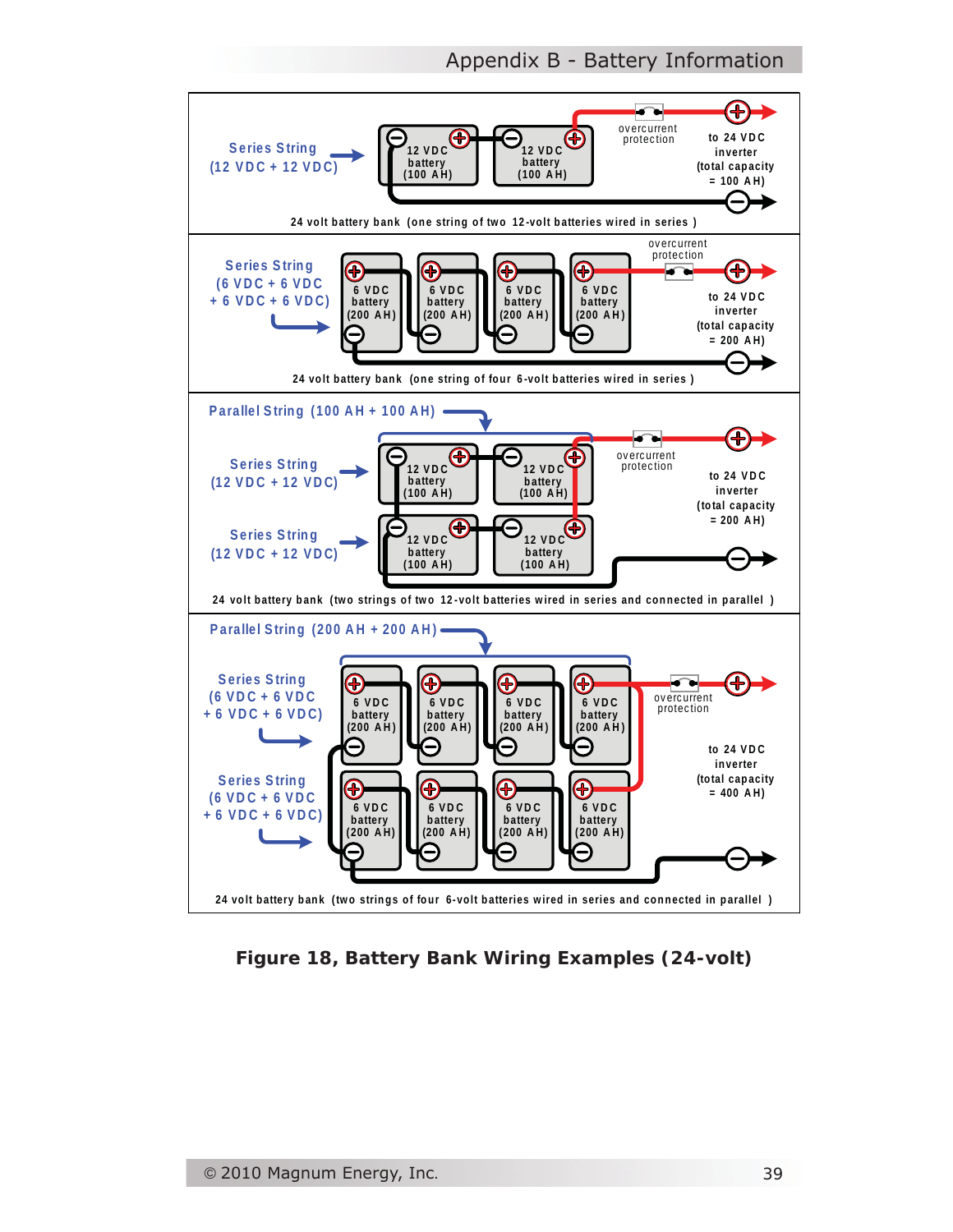# **Appendix C - Warranty/Service Information**

24 Month Limited Warranty

Magnum Energy, Inc., warrants this MM-AE Series Inverter/Charger to be free from defects in material and workmanship that result in product failure during normal usage, according to the following terms and conditions:

1. The limited warranty for the product extends for 24 months beginning from the product's original date of purchase.

2. The limited warranty extends to the original purchaser of the product and is not assignable or transferable to any subsequent purchaser.

3. During the limited warranty period, Magnum Energy will repair or replace (with factory new or rebuilt replacement items) at Magnum Energy's option any defective parts, or any parts that will not properly operate for their intended use – if such repair or replacement is needed because of product malfunction or failure during normal usage. The limited warranty does not cover defects in appearance (cosmetic or decorative), or any structural or non-operative parts. Magnum Energy's limit of liability under the limited warranty shall be the actual cash value of the product at the time the original purchaser returns the product for repair, determined by the price paid by the original purchaser. Magnum Energy shall not be liable for any other losses or damages.

4. Upon request from Magnum Energy, the original purchaser must prove the product's original date of purchase by a dated bill of sale, itemized receipt.

5. The original purchaser shall return the product prepaid to Magnum Energy in Everett, WA. After the completion of service under this limited warranty, Magnum Energy will return the product prepaid to the original purchaser via a Magnum selected non-expedited surface freight within the contiguous United States and Canada; this excludes Alaska and Hawaii.

6. If Magnum repairs or replaces a product, its warranty continues for the remaining portion of the original warranty period or 90 days from the date of the return shipment to the original purchaser, whichever is greater. All replaced products and parts removed from repaired products become the property of Magnum Energy.

7. This limited warranty is voided if:

- the product has been modified without authorization
- the serial number has been altered or removed
- the product has been damaged through abuse, neglect accident, high voltage, or corrosion
- the product was not installed and operated according to the owner's manual

**BEFORE RETURNING ANY UNIT, CONTACT MAGNUM ENERGY FOR A RETURN MATERIAL AUTHORIZATION (RMA) NUMBER.**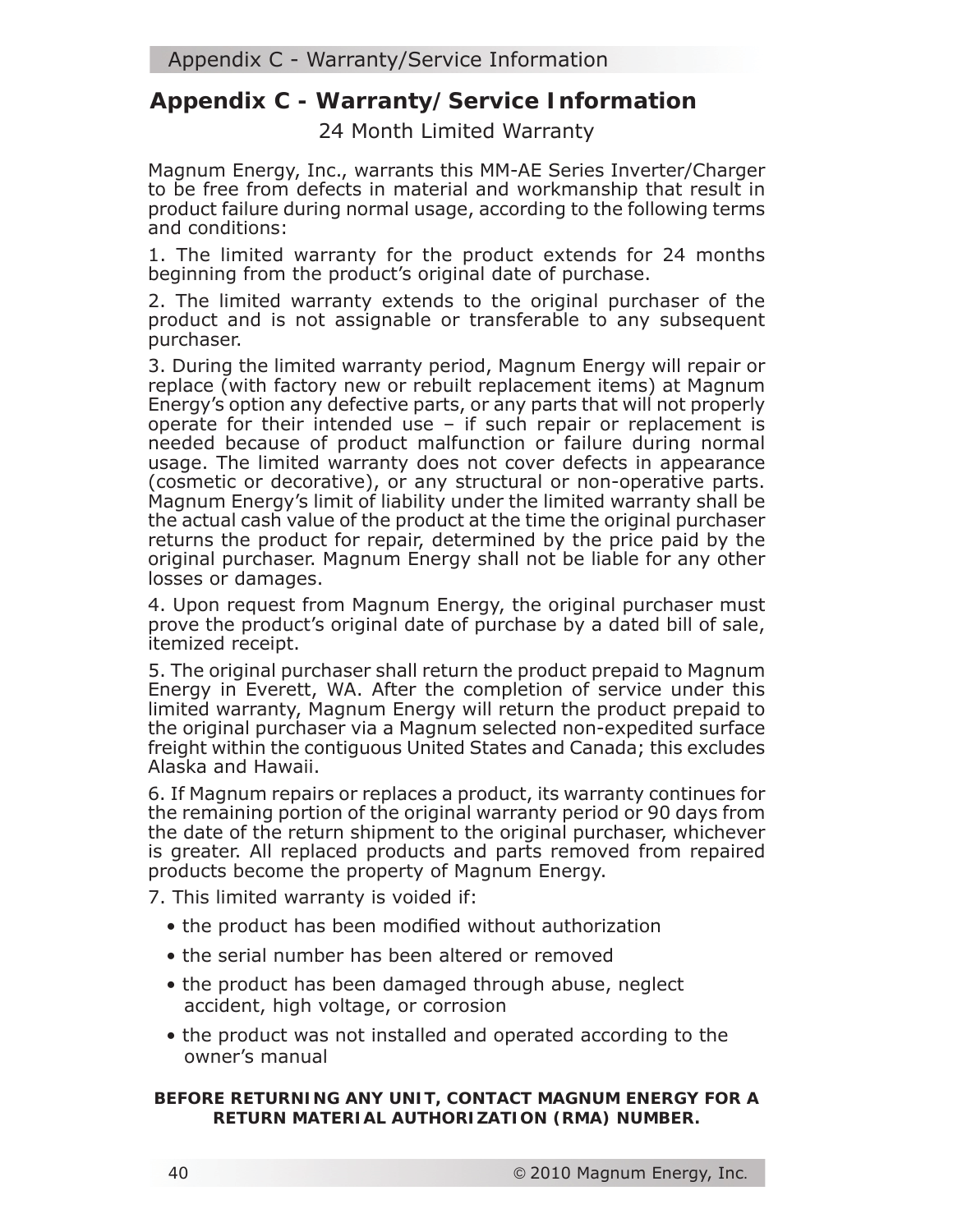# **How to Receive Repair Service**

If your product requires warranty service or repair, contact either:

1. An Authorized Service Center as listed on the Magnum Energy website at **www.magnumenergy.com/servicecenters.htm**; or

2. Magnum Energy, Inc. at: Telephone: 425-353-8833 Fax: 425-353-8390 Email: warranty@magnumenergy.com

If returning the product directly to Magnum Energy for repair, you must:

- return the unit in the original, or equivalent, shipping container  $\bullet$
- receive a Return Materials Authorization (RMA) number from the factory prior to the return of the product to Magnum Energy for repair •
- place RMA numbers clearly on the shipping container or on the packing slip.  $\bullet$

When sending your Product for service, please ensure it is properly packaged. Damage due to inadequate packaging is not covered under warranty. We recommend sending the Product by traceable or insured service.